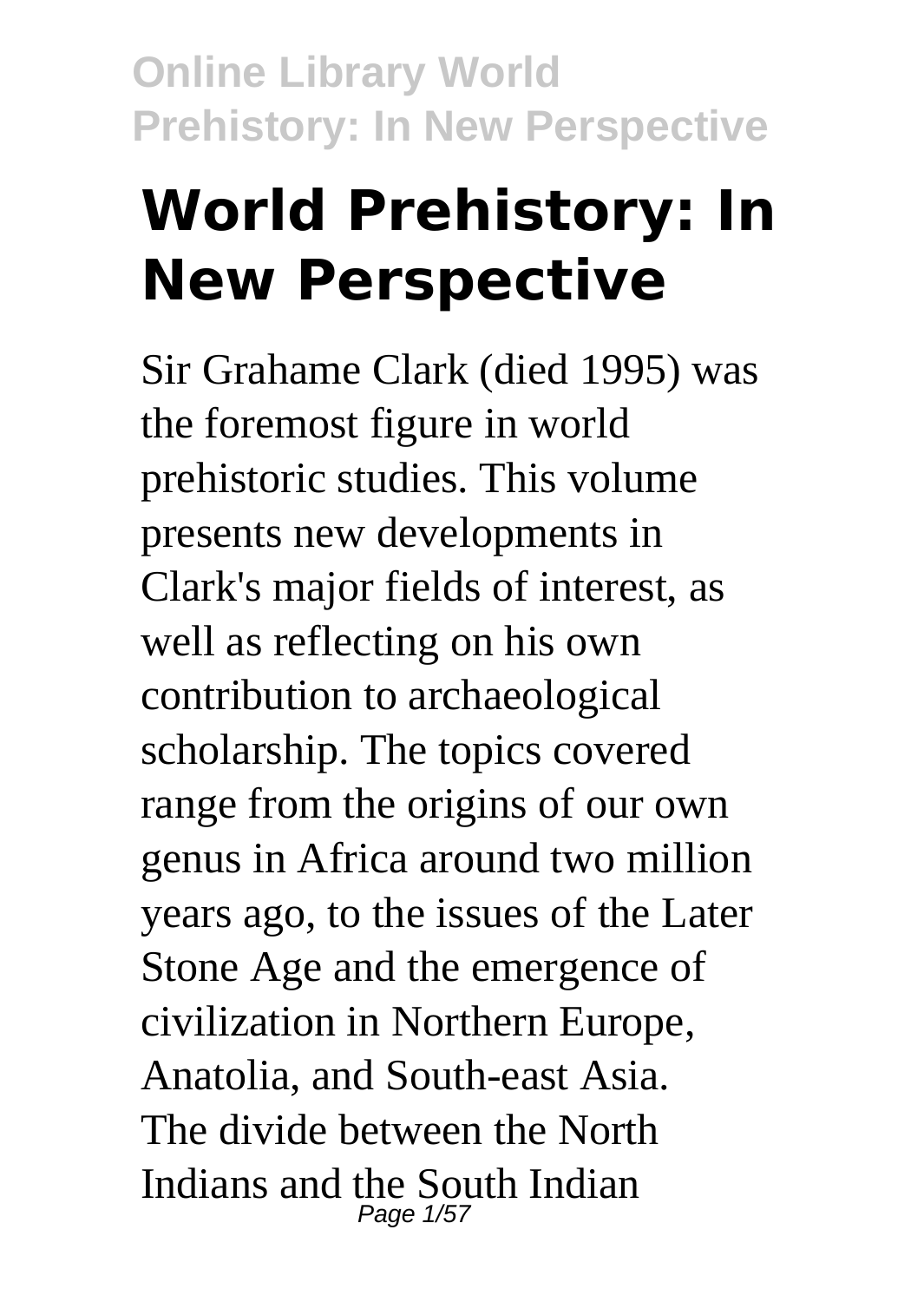Dravidians was created by the two British-initiated theories of the Aryan invasion of India (AII) and the Indo-European family of languages (IE). Both the theories AII and IE were mischievously engineered by the British, with their colonial and missionary agenda, guided by their world-known notorious policy, Divide and Rule. According to the AII, Aryans invaded India in about 1500 B.C. and got settled in North and forcibly pushed dark-skinned Dravidians to South. Aryans brought Sanskrit and composed the Vedas. The Dravidian Tamil, Telugu, Kannada and Malayalam are the native languages of India, not Sanskrit. With Page 2/57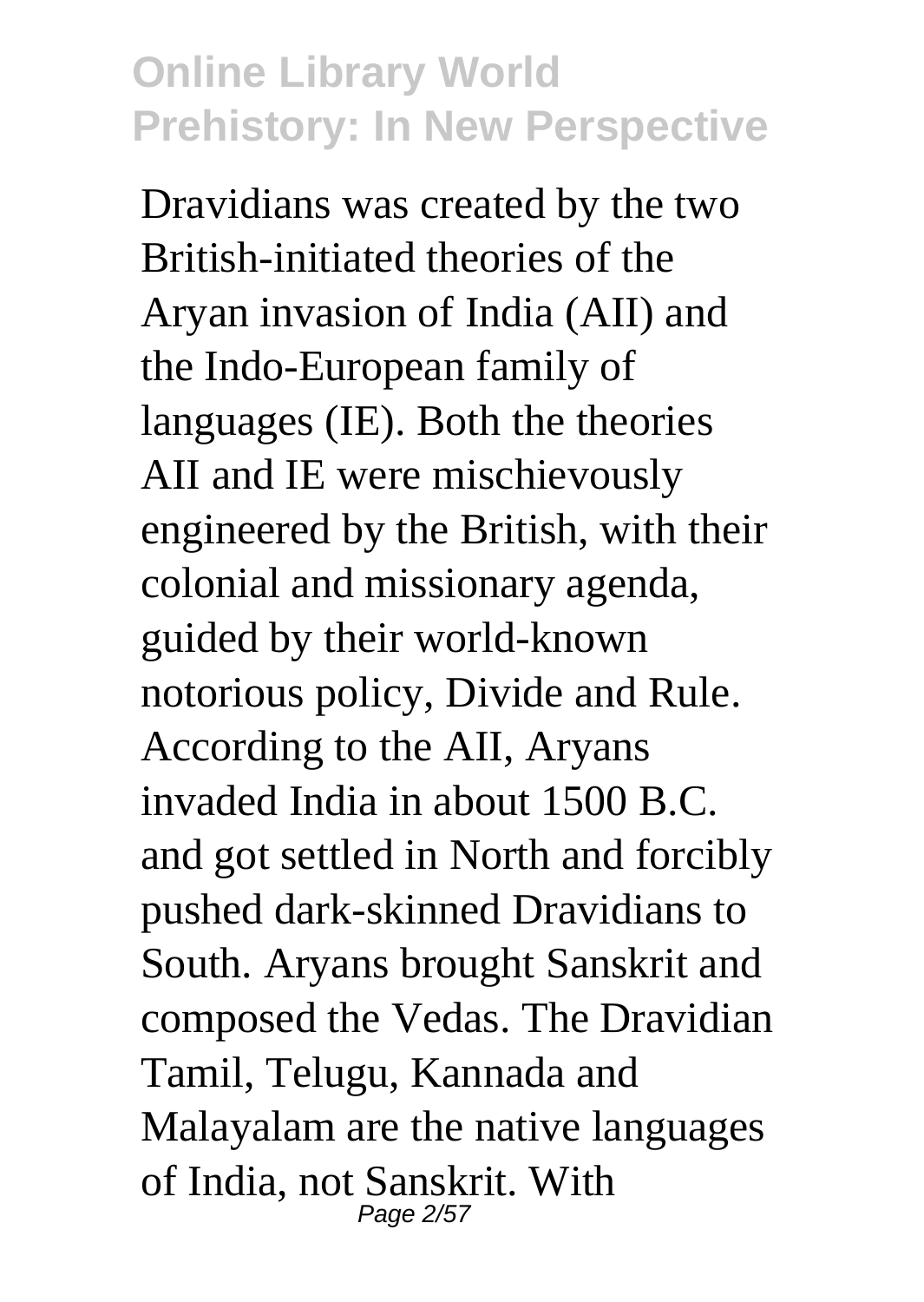abundant historical irrefutable evidence, it has been established that the alleged invading Aryans were originally from Aryavarta (India) who had gone overseas earlier than 1800 B.C. for trade, and had established their Vedic kingdoms in several countries. Even Greece was colonized by the Indo-Aryans. When in trouble in about 1500 BC, some of them attempted to return to India, the land of their ancestors. The rest were culturally absorbed. The returning Aryans were mistaken as invaders because they were traveling in armored horsedriven chariots. It was their return to, not invasion of India. Because of long cohabitation between Sanskrit-Page 3/57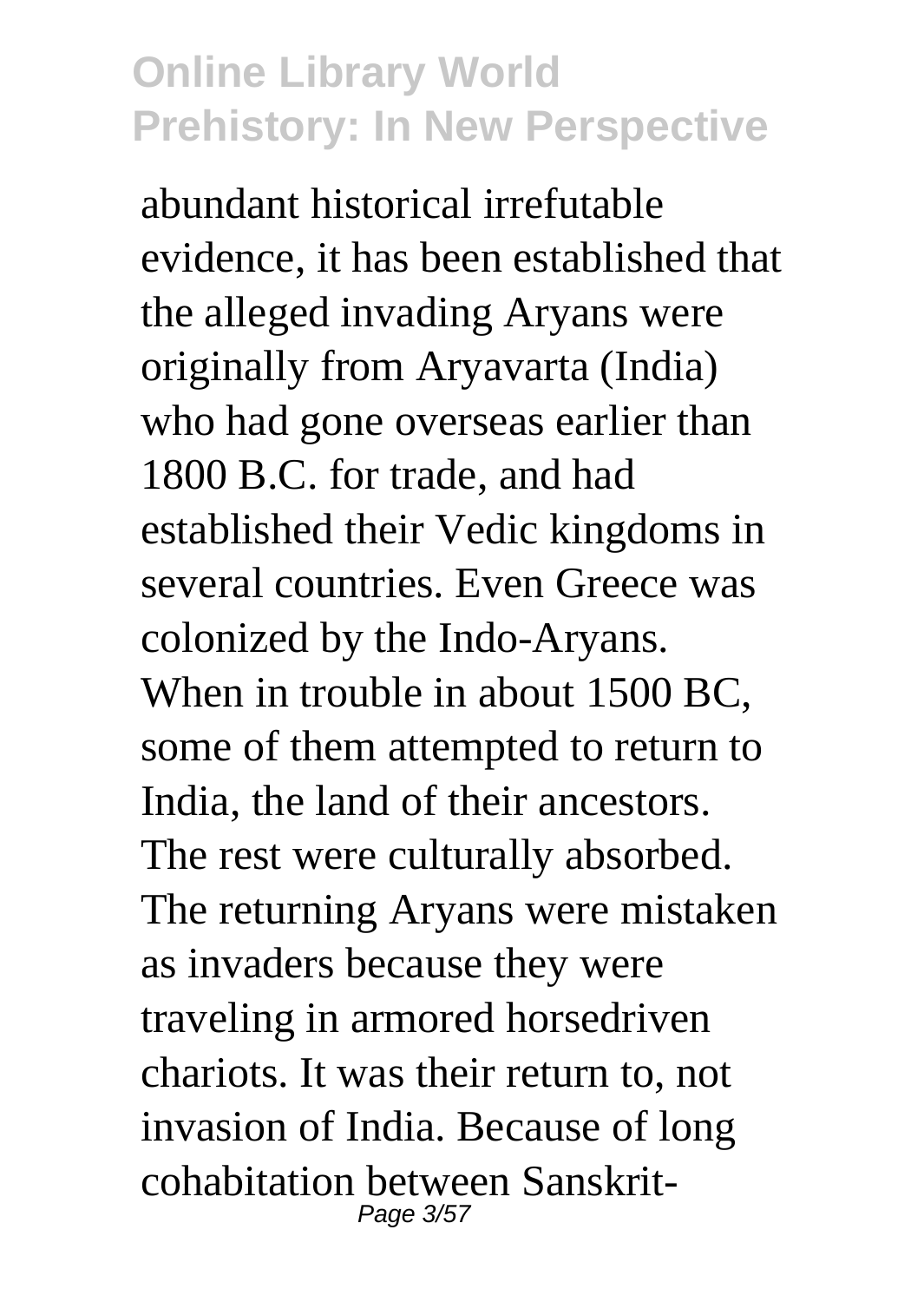speaking Aryans and Europeans, as the result of Indian colonization, Sanskrit influenced several European languages, particularly Greek and Latin. Resulting philological resemblances prompted Sir William Jones to theorize the IE, that Sanskrit and European languages have a common origin. It has been proved that Sanskrit and European languages do not have a common origin and that there is significant resemblance between Sanskrit and the Dravidian languages, much more than between Sanskrit and European languages. Addressing one of the most debated revolutions in the history of our species, the change from hunting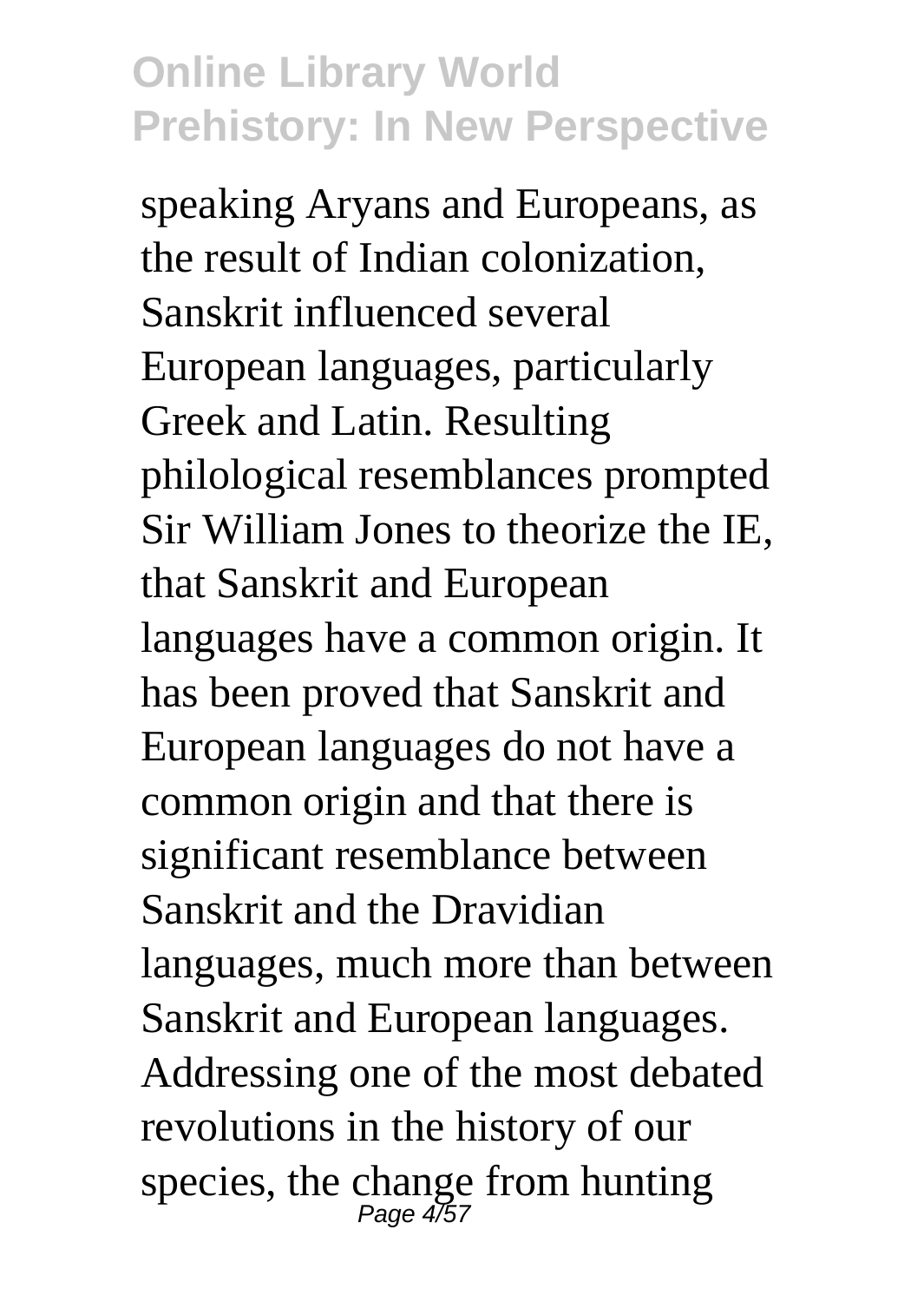and gathering to farming, this title takes a global view, and integrates an array of information from archaeology and many other disciplines, including anthropology, botany, climatology, genetics, linguistics, and zoology. An Integrated Picture of Prehistory

as an Active Process of Discovery World Prehistory and Archaeology: Pathways through Time, fourth edition, provides an integrated discussion of world prehistory and archaeological methods. This text emphasizes the relevance of how we know and what we know about our human prehistory. A cornerstone of World Prehistory and Archaeology is the discussion of prehistory as an  $_{Page 5/57}$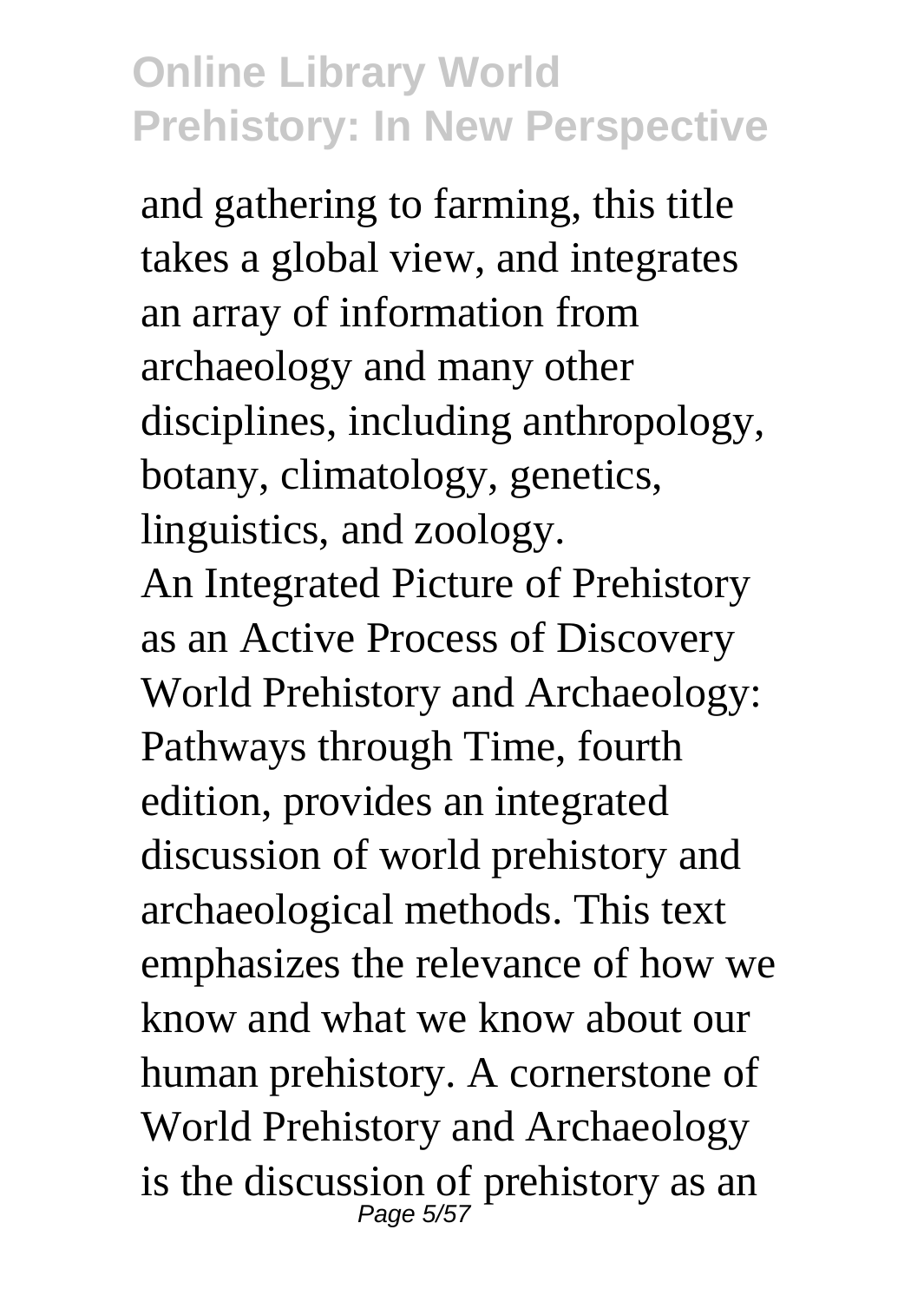active process of discovery. Methodological issues are addressed throughout the text to engage readers. Archaeological methods are introduced in the first two chapters. Succeeding chapters then address the question of how we know the past to provide an integrated presentation of prehistory. The fourth edition involves readers in the current state of archaeological research, revealing how archaeologists work and interpret what they find. Through the coverage of various new research, author Michael Chazan shows how archaeology is truly a global discipline. Learning Goals Upon completing this book, readers will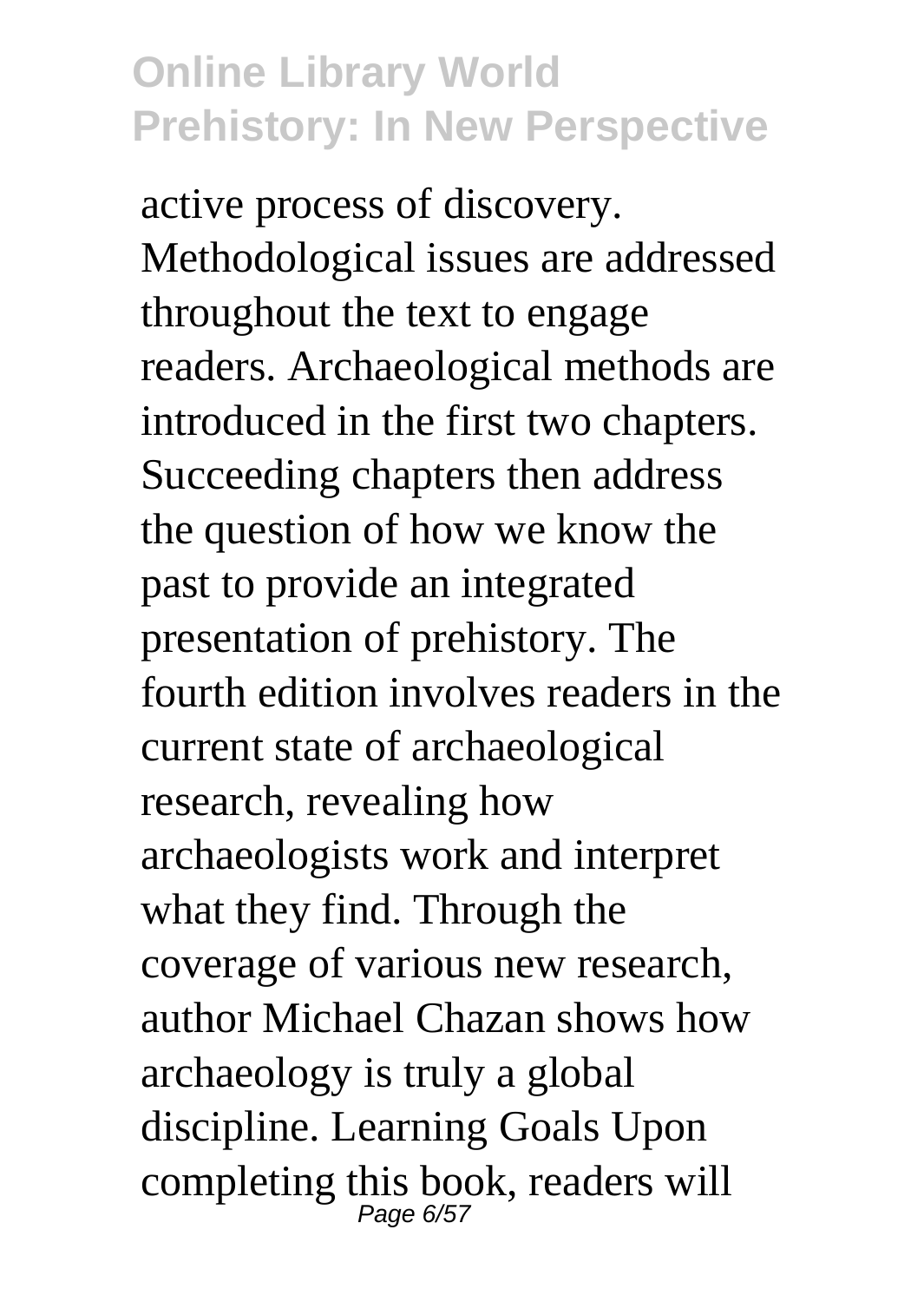be able to: \* Gain new perspectives and insights into who we are and how our world came into being. \* Think about humanity from the perspective of archaeology. \* Appreciate the importance of the archaeological record for contemporary society. Ideology, Power and Prehistory Early Man and the Cosmos Background to the Study of the Metal Remains Canada's "Heroic Age" Reconsidered The Human Past New Directions in Economic Archaeology World Prehistory Pithily written, rich in anecdote Page 7/5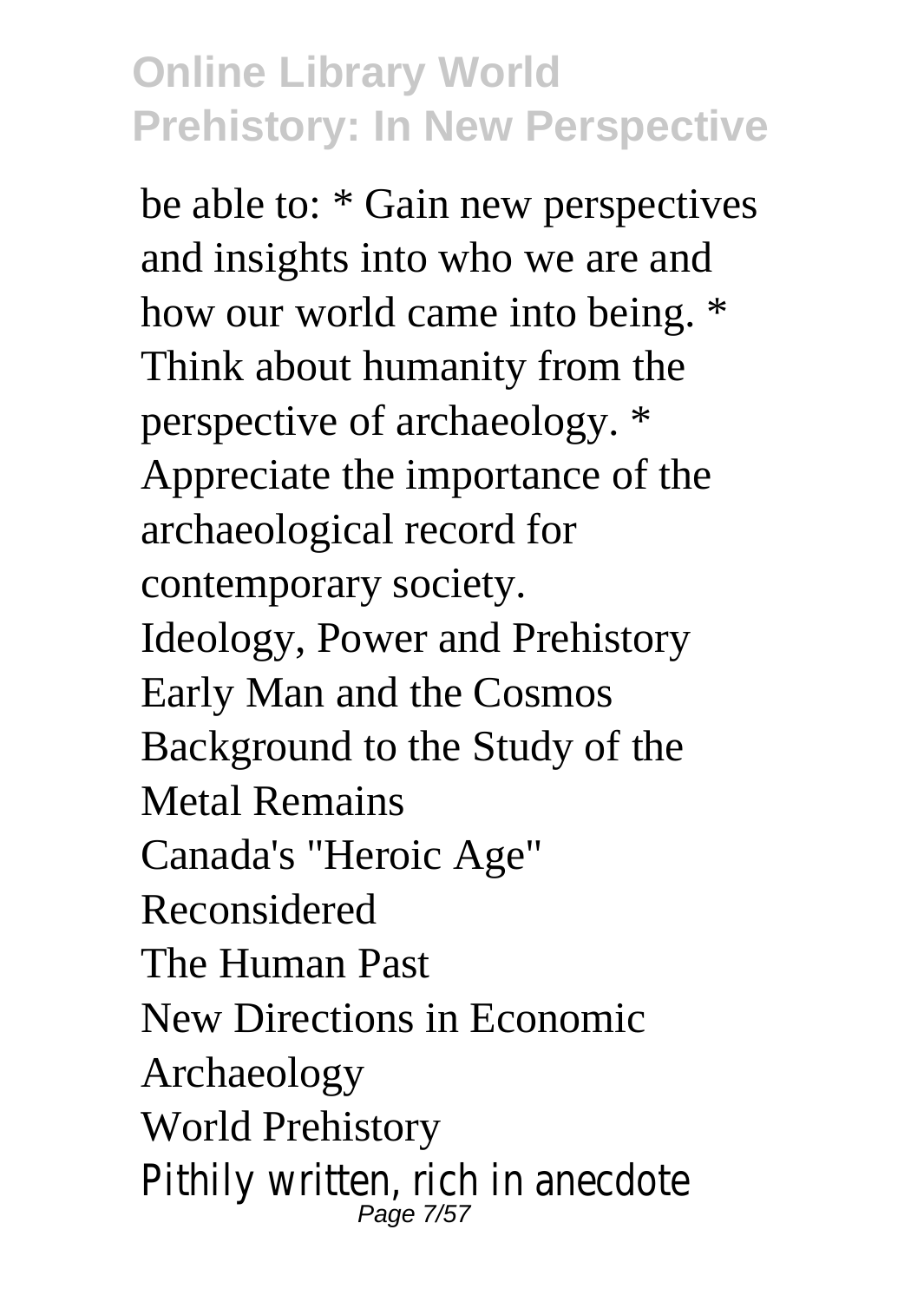and superbly illustrated with examples of ancient craftsmanship, this book by an archaeologist of world renown ranges freely over the civilisations of the last five thousand years. The theme is a fascinating one. Why is it, Professor Clark asks, that human beings value precious metals, gems and a few organic materials like ivory and pearls so highly? All are difficult to obtain and largely useless for practical purposes. Yet the prestige associated with possession down the ages is undoubted. Position, sanctity and - by extension - the social and Page 8/57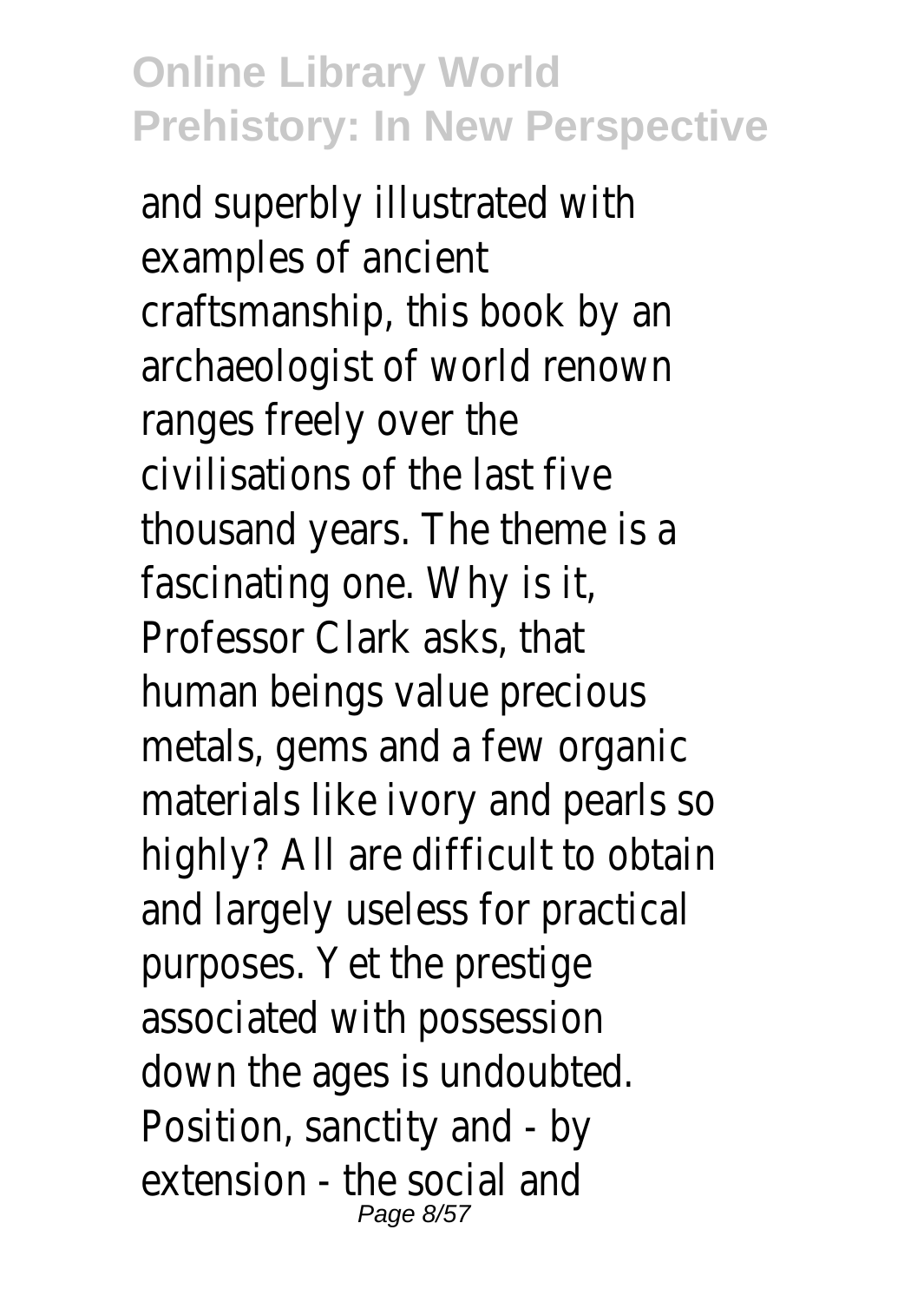political hierarchies of entire societies have become embodied in these materials. Though first exploited to the full in the service of early cults and rulers, their appreciation has survived social change, and personal jewellery and insignia of rank are today more common than ever before. The reasons why are authoritatively explored in a remarkable book. In this book, Graham Connah offers an overview of archaeological authorship: its diversity, its challenges, and its methodology. Based on his own experiences, he presents his personal views about the task of Page 9/57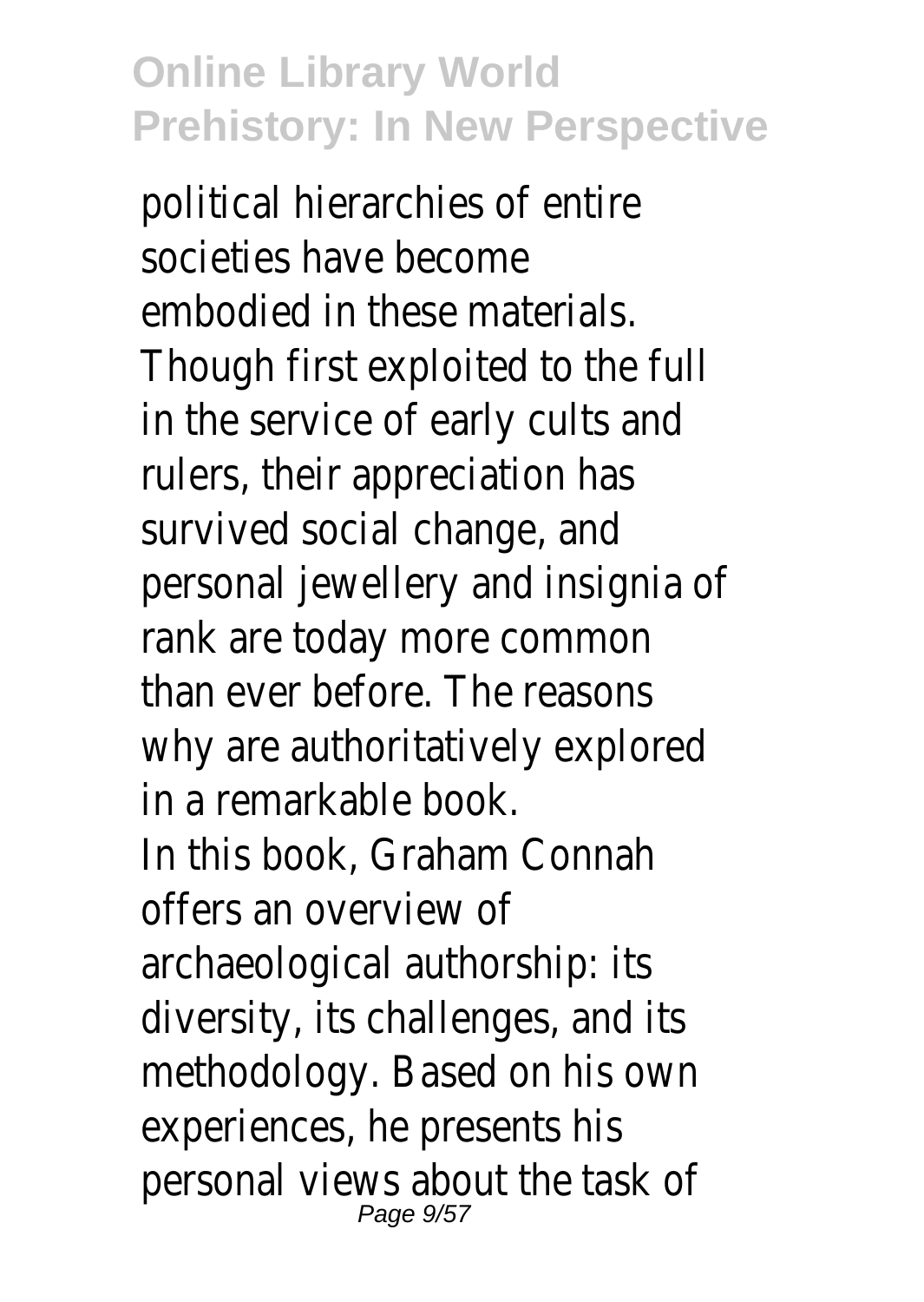writing about archaeology. The book is not intended to be a technical manual. Instead, Connah aims to encourage archaeologists who write about their subject to think about the process of writing. He writes with the beginning author in mind, but the book will be of interest to all archaeologists who plan to publish their work. Connah's overall premise is that those who write about archaeology need to be less concerned with content and more concerned with how they present it. It is not enough to be a good archaeologist. One must also become a good writer and be able to communicate Page 10/57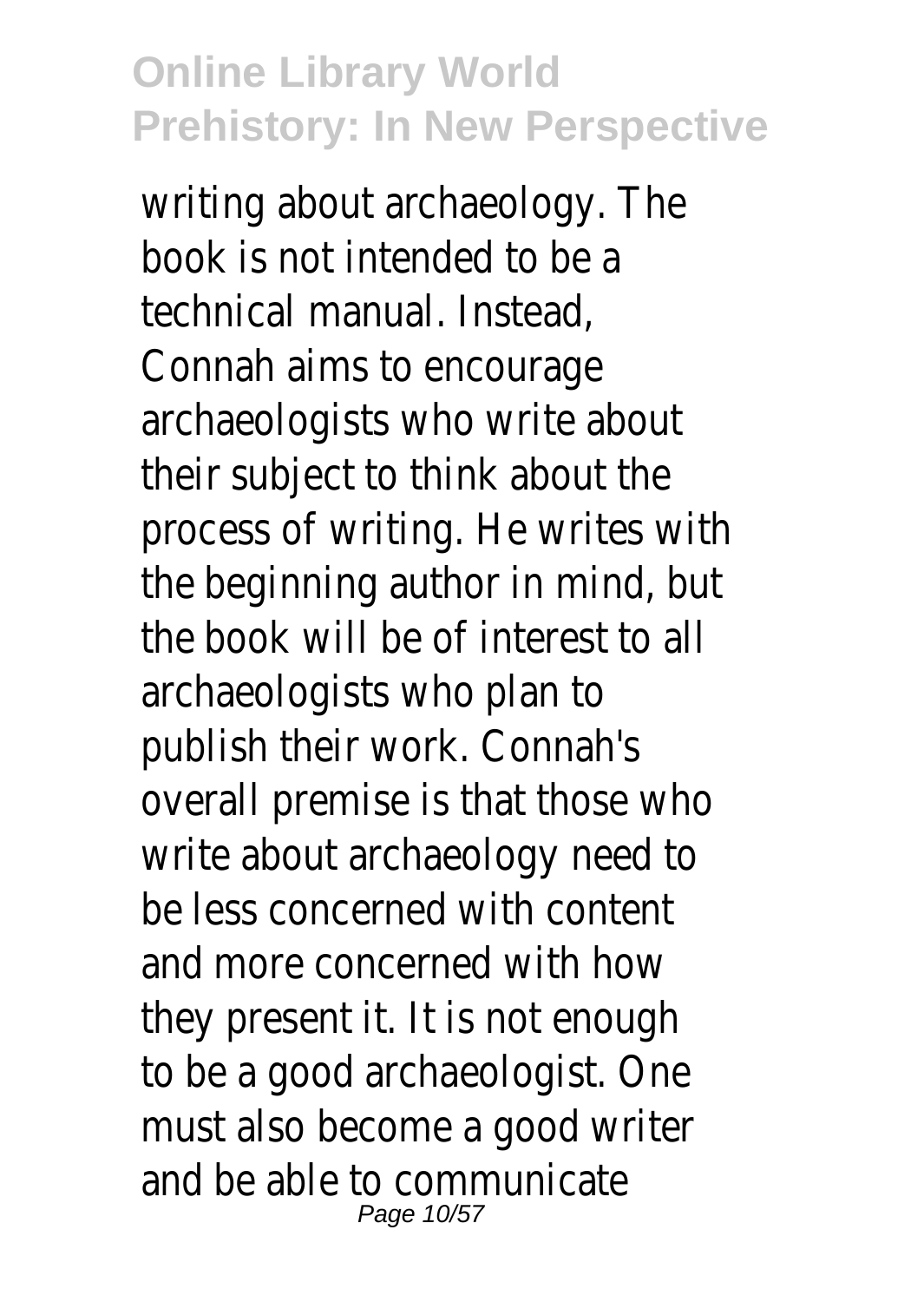effectively. Archaeology, he argues, is above all a literary discipline.

This book starts from the premise that methodology has always dominated archaeology to the detriment of broader social theory.

'This volume brings together a diversity of international scholars, unified in the theme of expanding scientific knowledge about humanity's past in the Asia-Pacific region. The contents in total encompass a deep time range, concerning the origins and dispersals of anatomically modern humans, the lifestyles of Pleistocene and early Holocene Page 11/5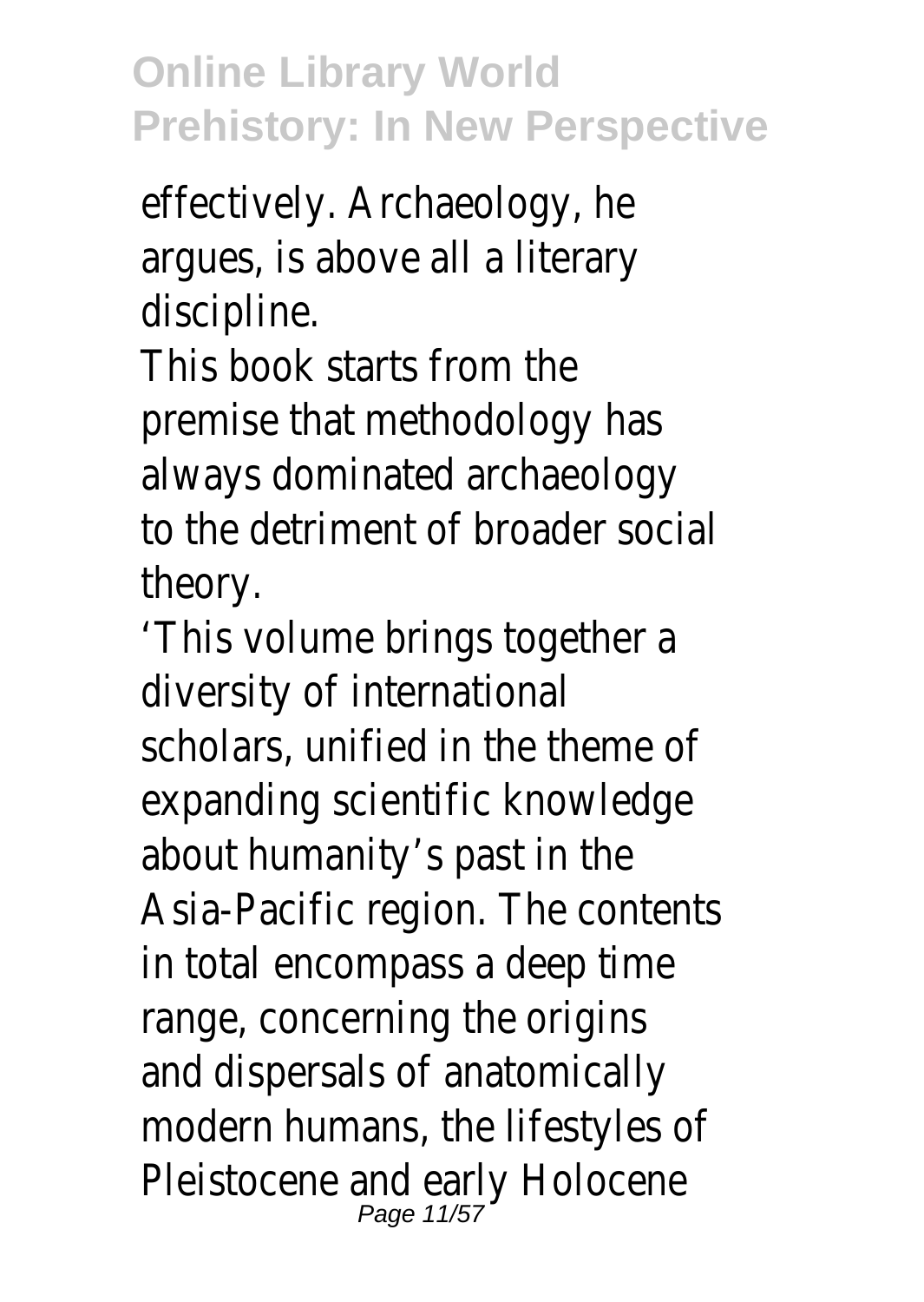Palaeolithic hunter-gatherers, the emergence of Neolithic farming communities, and the development of Iron Age societies. These core enduring issues continue to be explored throughout the vast region covered here, accordingly with a richness of results as shown by the authors. Befitting of the grand scope of this volume, the individual contributions articulate perspectives from multiple study areas and lines of evidence. Many of the chapters showcase new primary field data from archaeological sites in Southeast Asia. Equally important, other chapters provide updated Page 12/57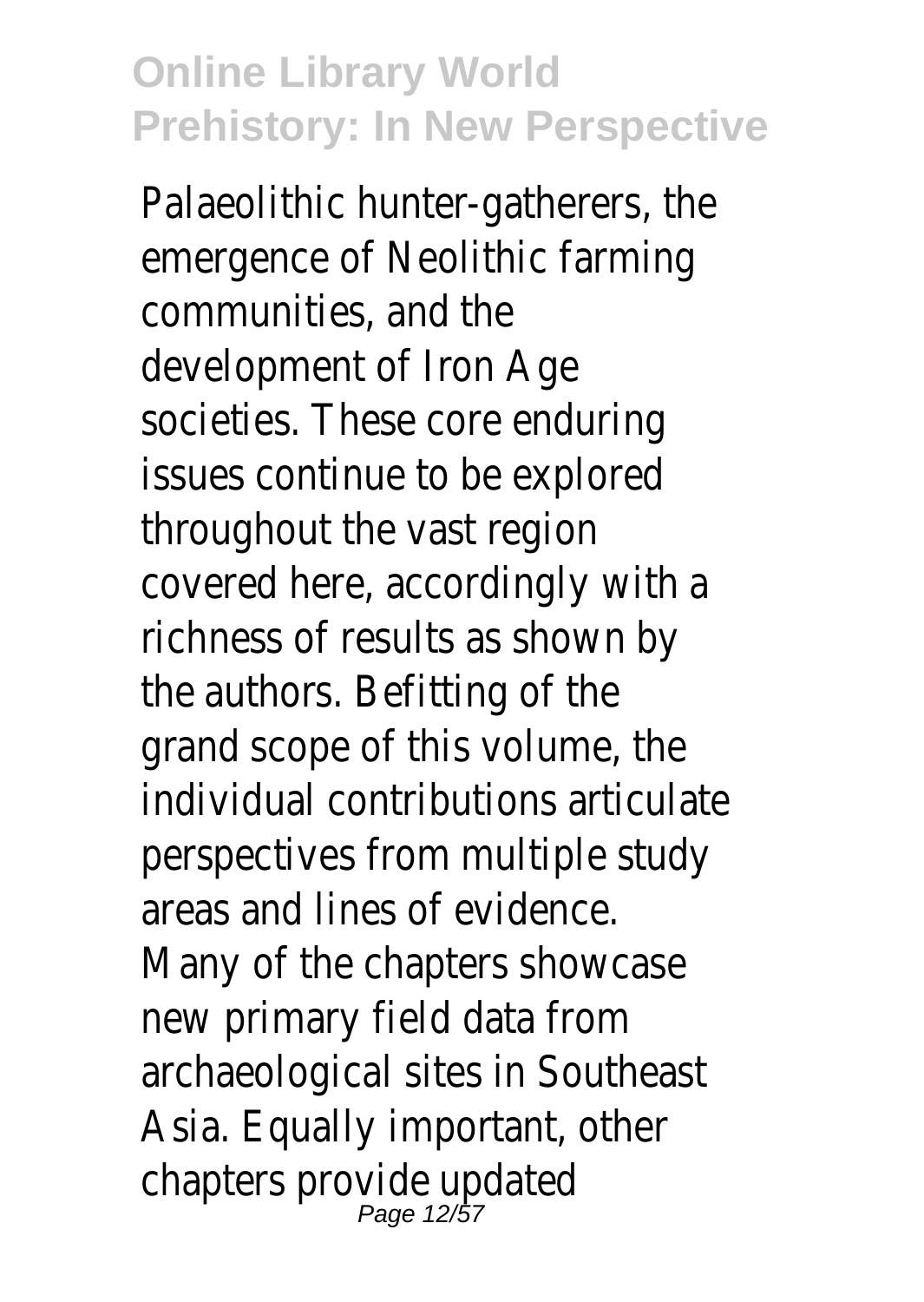regional summaries of research in archaeology, linguistics, and human biology from East Asia through to the Western Pacific.' Mike T. Carson Associate Professor of Archaeology Micronesian Area Research Center University of Guam Symbols of Excellence Aryan Invasion of India' and 'Ie Family of Languages'Re-Examined and Rebutted World Prehistory and Archaelogy MySearchLab Includes Pearson EText Passcode Ride of the Second Horseman World Prehistory: The Basics A Prehistory of the North The Agricultural Revolution in Page 13/57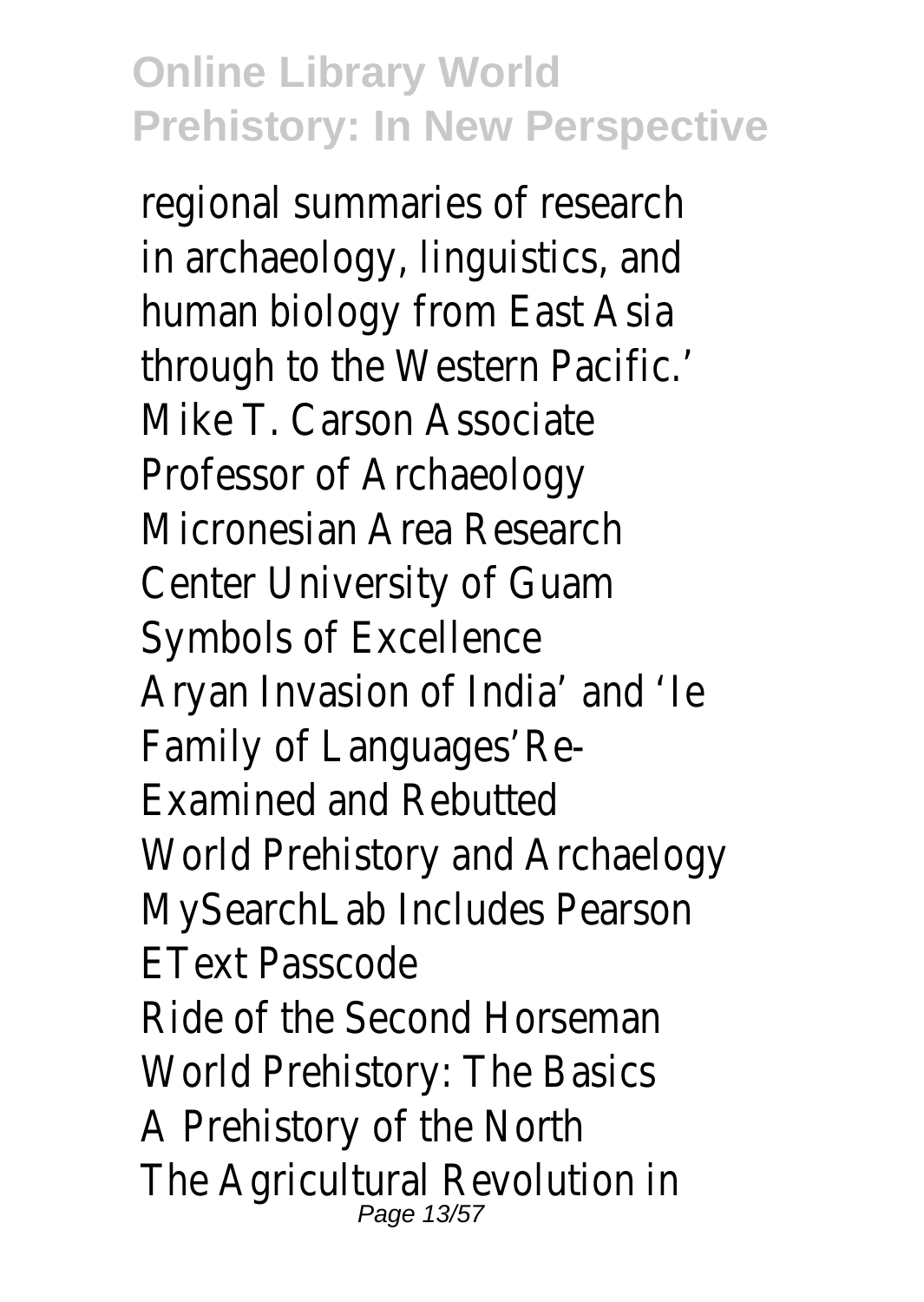#### Prehistory

*"Accurst be he that first invented war," wrote Christopher Marlowe--a declaration that most of us would take as a literary, not literal, construction. But in this sweeping overview of the rise of civilization, Robert O'Connell finds that war is indeed an invention--an institution that arose due to very specific historical circumstances, an institution that now verges on extinction. In Ride of the Second Horseman, O'Connell probes the distant human past to show how and why war arose. He begins with a definition that distinguishes between war and mere feuding: war involves group rather than individual issues, political or economic goals, and direction by some governmental structure, carried out with the intention of lasting results. With this definition, he finds that ants are the only other creatures that conduct it--battling* Page 14/57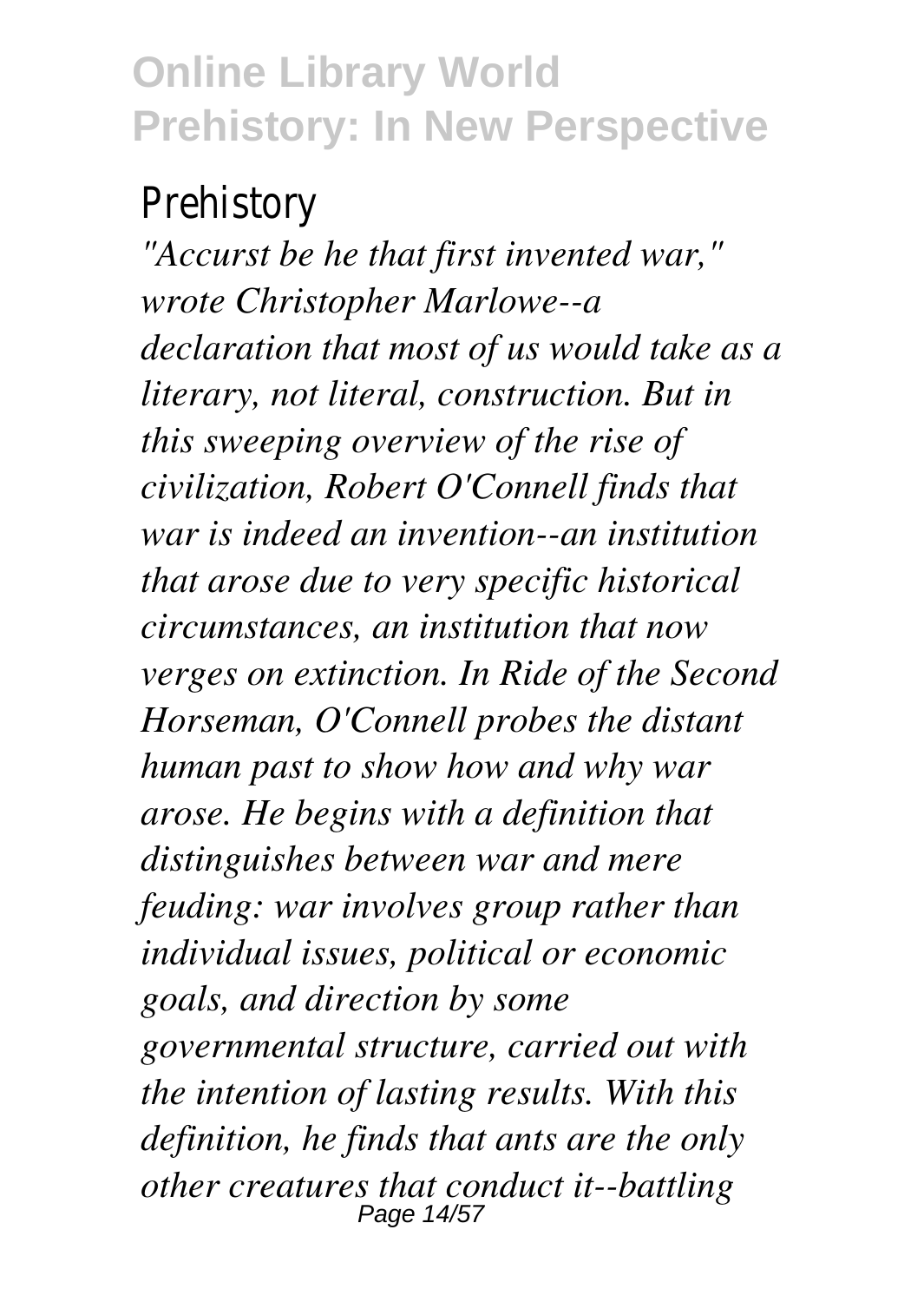*other colonies for territory and slaves. But ants, unlike humans, are driven by their genes; in humans, changes in our culture and subsistence patterns, not our genetic hardware, brought the rise of organized warfare. O'Connell draws on anthropology and archeology to locate the rise of war sometime after the human transition from nomadic hunting and gathering to agriculture, when society split between farmers and pastoralists. Around 5500 BC, these pastoralists initiated the birth of war with raids on Middle Eastern agricultural settlements. The farmers responded by ringing their villages with walls, setting off a process of further social development, intensified combat, and ultimately the rise of complex urban societies dependent upon warfare to help stabilize what amounted to highly volatile population structures, beset by frequent bouts of famine and epidemic* Page 15/57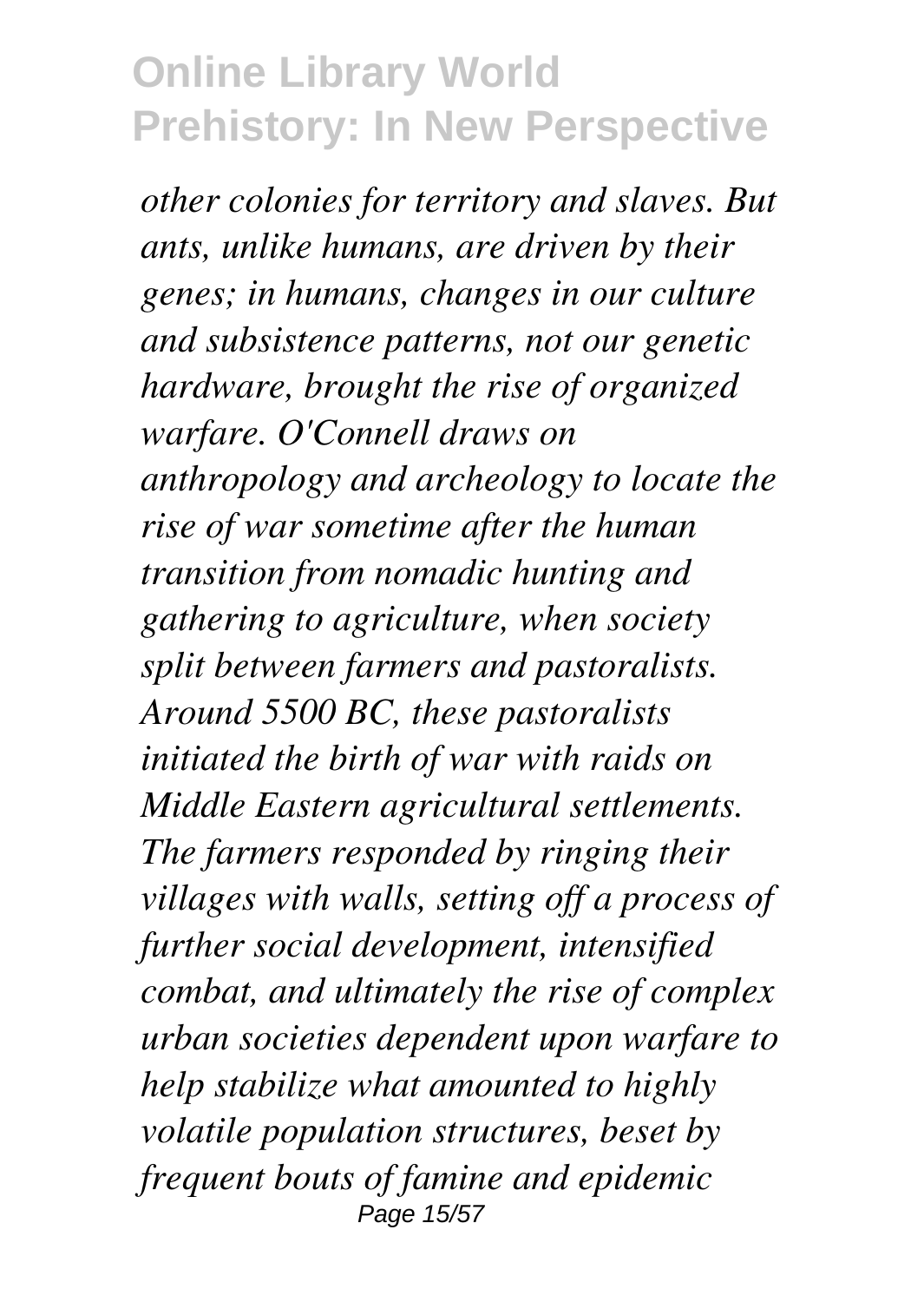*disease. In times of overpopulation, the armies either conquered new lands or selfdestructed, leaving fewer mouths to feed. In times of underpopulation, slaves were taken to provide labor. O'Connell explores the histories of the civilizations of ancient Sumeria, Egypt, Assyria, China, and the New World, showing how war came to each and how it adapted to varying circumstances. On the other hand, societies based on trade employed war much more selectively and pragmatically. Thus, Minoan Crete, long protected from marauding pastoralists, developed a wealthy mercantile society marked by unmilitaristic attitudes, equality between men and women, and a relative absence of class distinctions. In Assyria, by contrast, war came to be an end in itself, in a culture dominated by male warriors. Despite the violence in the world today, O'Connell finds reason for hope. The* Page 16/57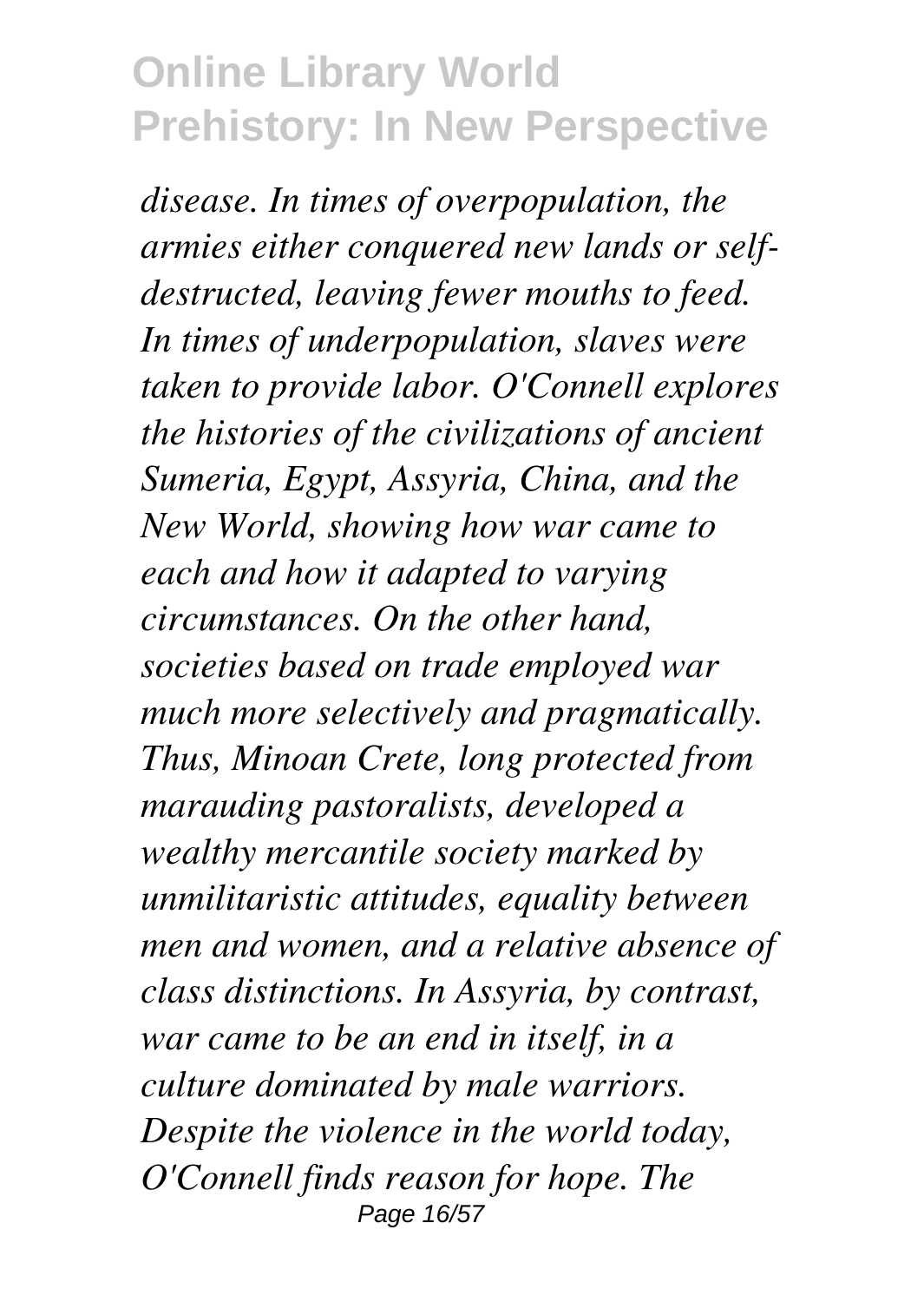*industrial revolution broke the old patterns of subsistence: war no longer serves the demographic purpose it once did. Fascinating and provocative, Ride of the Second Horseman offers a farreaching tour of human history that suggests the age-old cycle of war may now be near its end.*

*A groundbreaking new textbook that brings a highly topical, environmental perspective to the story of how humans have shaped the world.*

*ALERT: Before you purchase, check with your instructor or review your course syllabus to ensure that youselect the correct ISBN. Several versions of Pearson's MyLab & Mastering products exist for each title, including customized versions for individual schools, and registrations are not transferable. In addition,you may need a CourseID, provided by your instructor, to register for* Page 17/57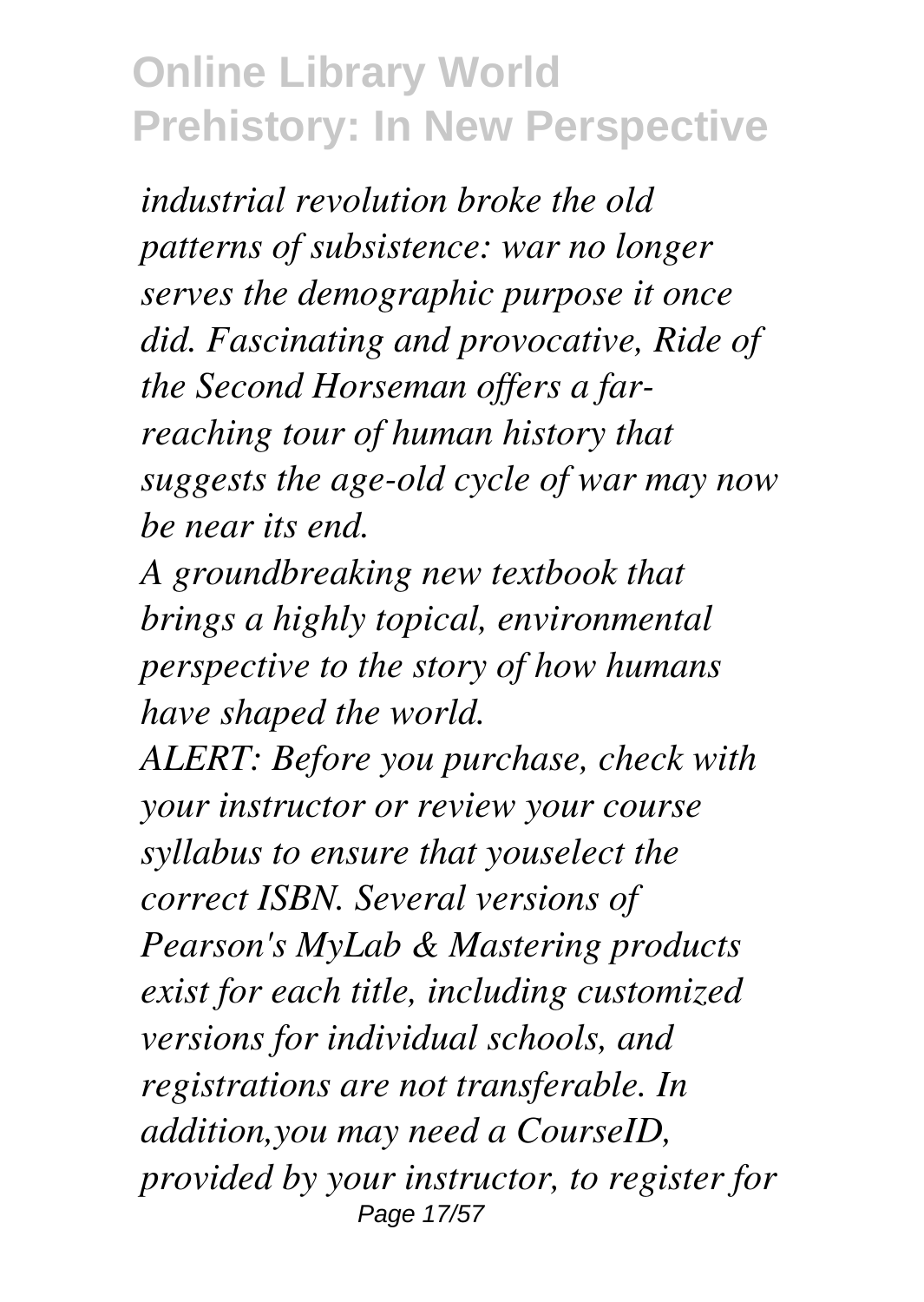*and use Pearson's MyLab & Mastering products. Packages Access codes for Pearson's MyLab & Mastering products may not be included when purchasing or renting from companies other than Pearson; check with the seller before completing your purchase. Used or rental books If you rent or purchase a used book with an access code, the access code may have been redeemed previously and you may have to purchase a new access code. Access codes Access codes that are purchased from sellers other than Pearson carry a higher risk of being either the wrong ISBN or a previously redeemed code. Check with the seller prior to purchase. -- This access code card gives you access to all of MySearchLab's tools and resources, including a complete eText of your book. You can also buy immediate access to MySearchLab with Pearson eText online with a credit card* Page 18/57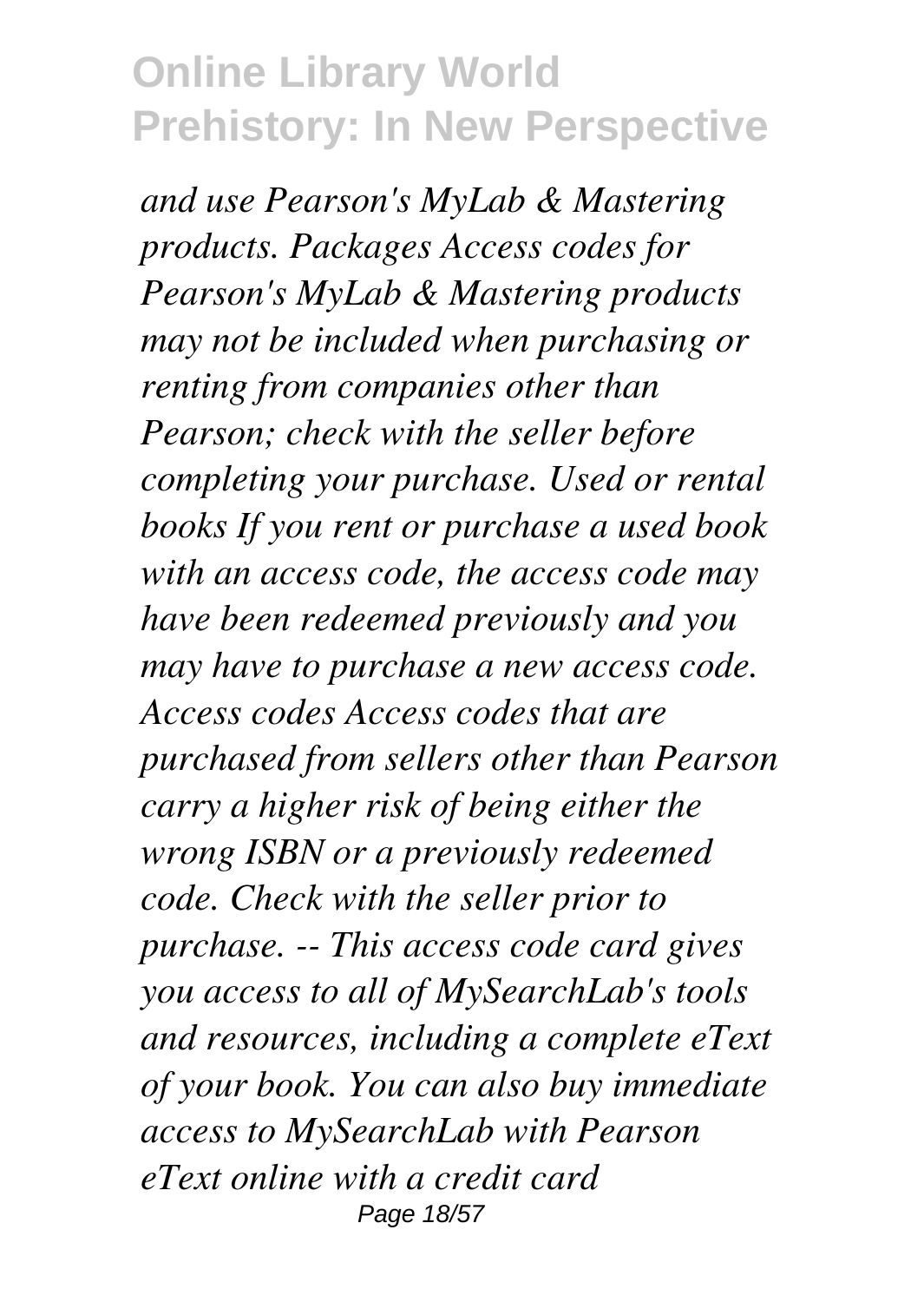*atwww.mysearchlab.com. An integrated picture of prehistory as an active process of discovery. World Prehistory and Archaeology: Pathways through Time, third edition, provides an integrated discussion of world prehistory and archaeological methods. This text emphasizes the relevance ofhow we know and what we know about our human prehistory. A cornerstone of World Prehistory and Archaeology is the discussion of prehistory as an active process of discovery. Methodological issues are addressed throughout the text to engage readers. Archaeological methods are introduced in the first two chapters. Succeeding chapters then address the question of howwe know the past to provide an integrated presentation of prehistory. The third edition involves readers in the current state of archaeological research, revealing how* Page 19/57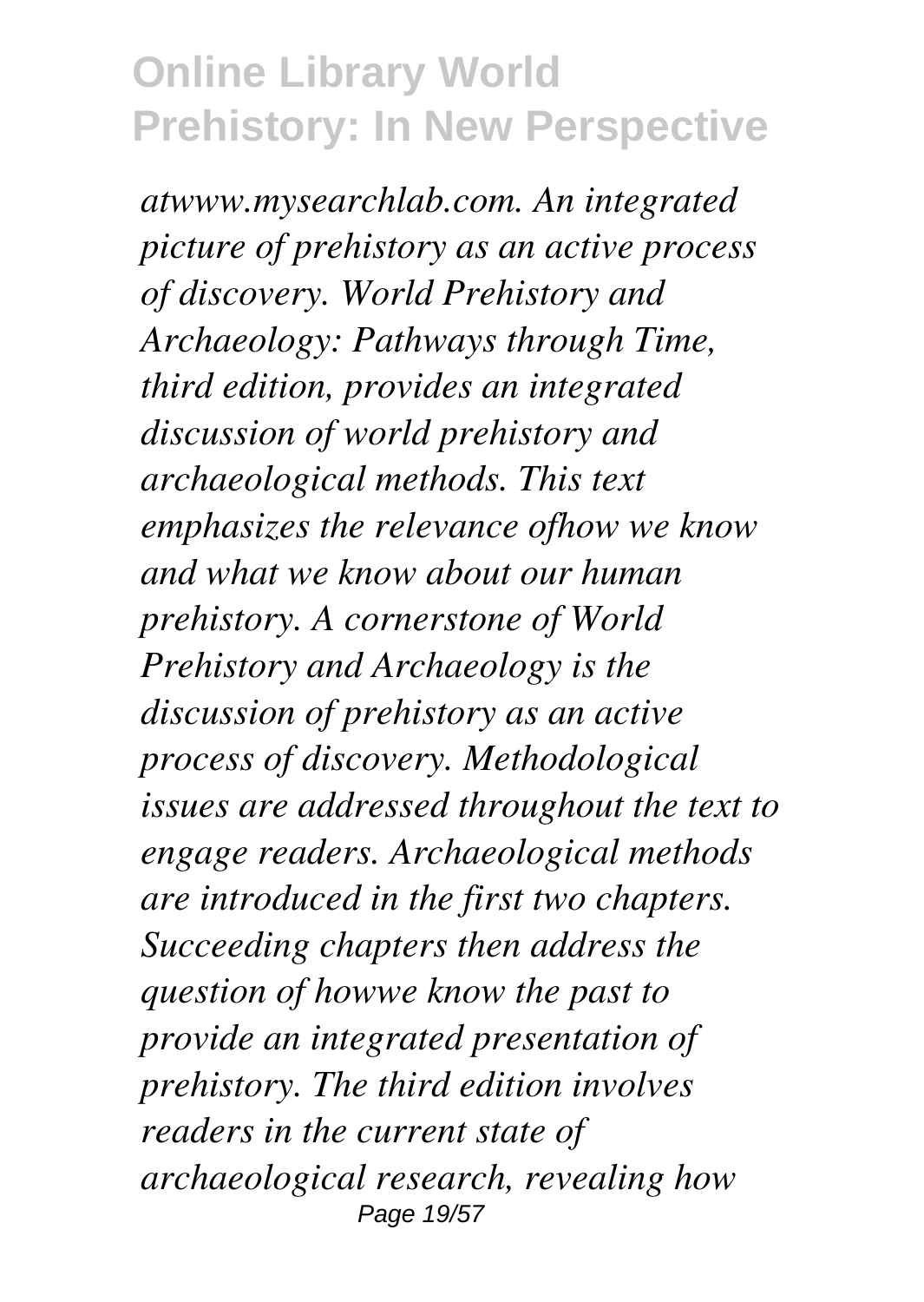*archaeologists work and interpret what they find. Through the coverage of various new research, author Michael Chazan shows how archaeology is truly a global discipline. Learning Goals Upon completing this book, readers will be able to: Gain new perspectives and insights into who we are and how our world came into being. Think about humanity from the perspective of archaeology. Appreciate the importance of the archaeological record for understanding contemporary society. The origins and development of human culture throughout the world are reexamined in this new, generously illustrated edition of Clark's famous work. There is much more detailed and up-todate coverage of the various territories, particularly America and Australasia plus a select bibliography of reference to the main sources used. From Ancient Times to the Present* Page 20/57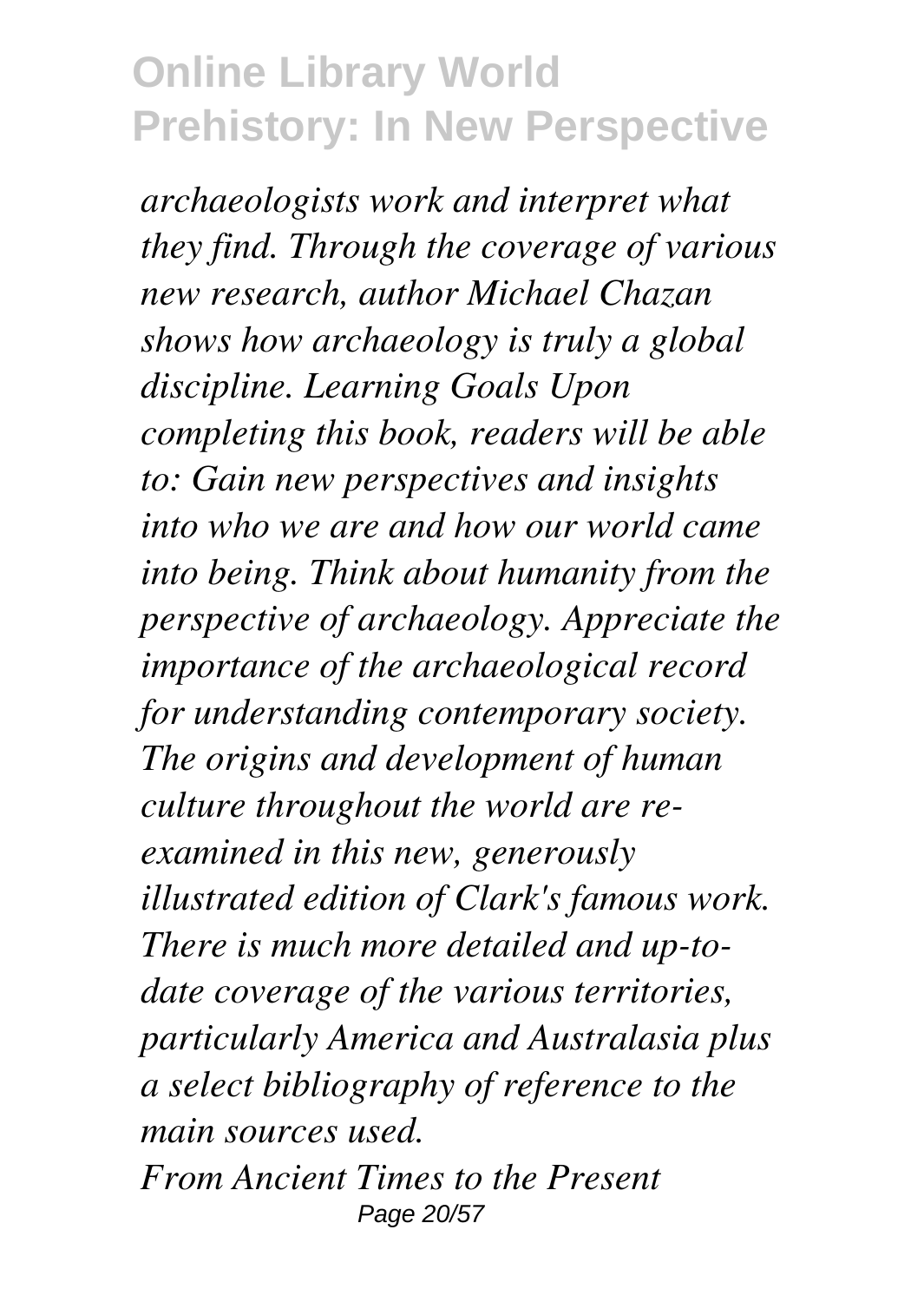*Shamans, Queens, and Figurines On Deep History and the Brain A Prehistorian's View The Development of Gender Archaeology World Prehistory and Archaeology The Birth and Death of War* This 1982 collection of eight original anthropological essays provides an exciting synthesis of theory and practice in one of the key issues of contemporary cultural evolutionary thought. The contributors ask why complex, highly stratified societies emerged at several locations in the New World at the same point in prehistory. Focusing primarily on the initial centers of civilization in Page 21/57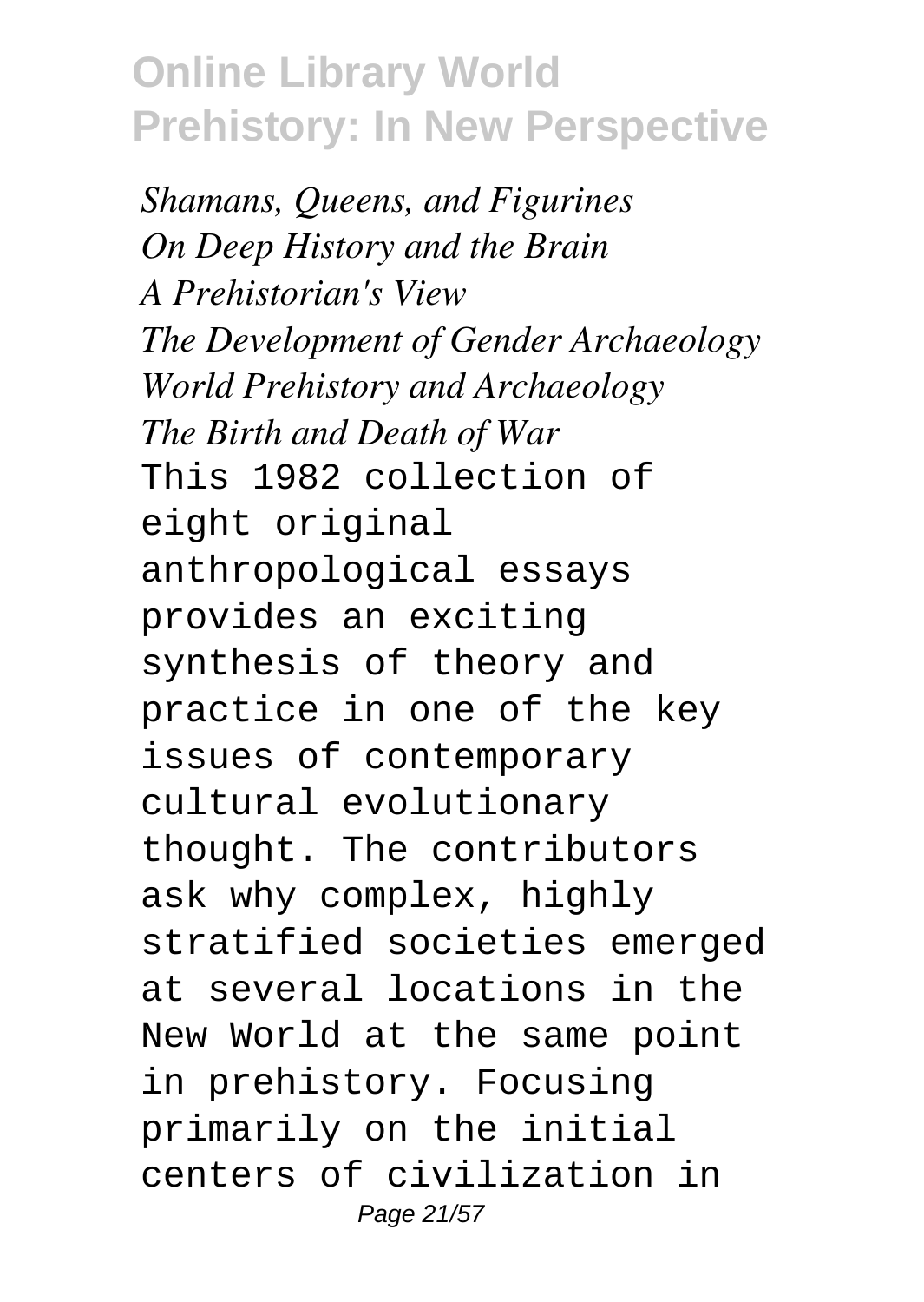Mesoamerica and the Andean region, they consider the sociopolitical, environmental and ideological factors in state formation. The essays discuss the prehistoric conditions and processes that simulated the development of the first state-level societies in Mesoamerica and Peru, and explore the difficulties archaeologists must face in their direct analysis of physical remains. In general, the contributors recognize a growing need for better archaeological solutions to the question of state origin and for more sensitivity to the problems Page 22/57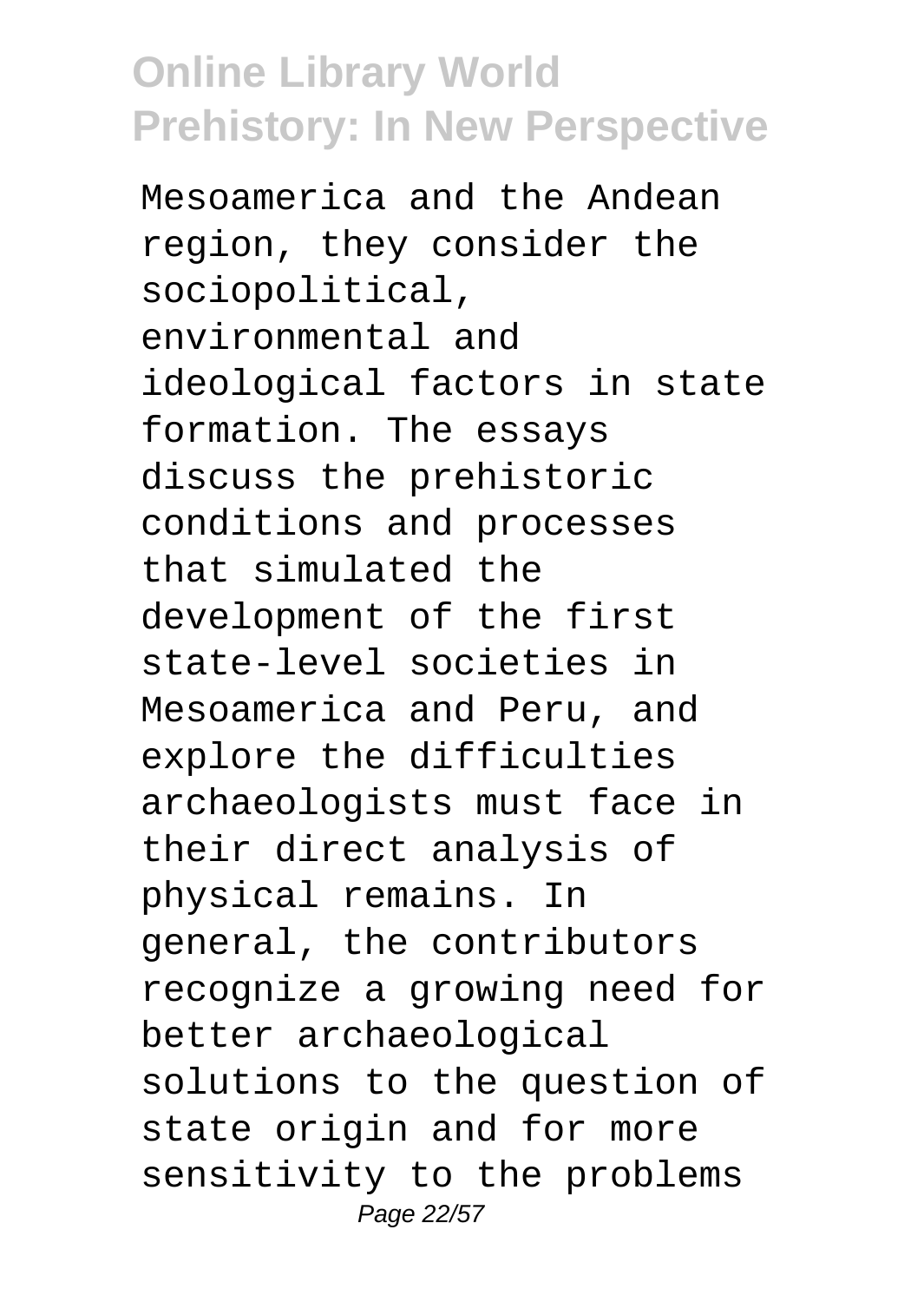as well as to the possibilities of ethnographic analogy. World Prehistory: The Basics tells the compelling story of human prehistory, from our African origins to the spectacular pre-industrial civilizations and cities of the more recent past. Written in a non-technical style by two archaeologists and experienced writers about the past, the story begins with human origins in Africa some 6 million years ago and the spread of our remote ancestors across the Old World. Then we return to Africa and describe the emergence of Homo sapiens (modern humans) about Page 23/57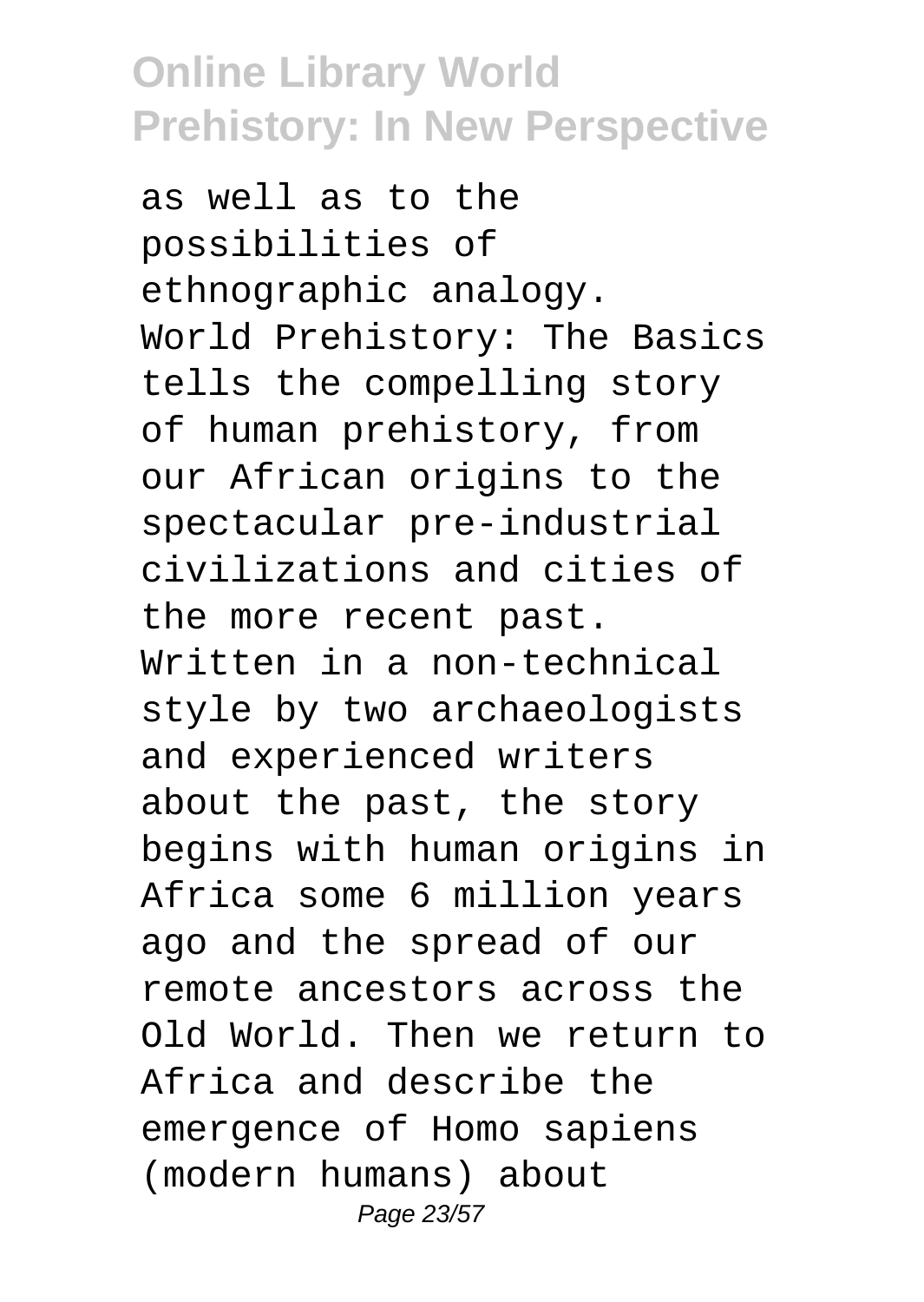350,000 years ago, then, much later, their permanent settlement of Europe, Eurasia, Asia, and the Americas. From hunters and foragers, we turn to the origins of farming and animal domestication in different parts of the world after about 11,000 years ago and show how these new economies changed human existence dramatically. Five chapters tell the stories of the great pre-industrial civilizations that emerged after 5,000 years before present in the Old World and the Americas, their strengths, volatility, and weaknesses. These chapters describe powerful rulers and Page 24/57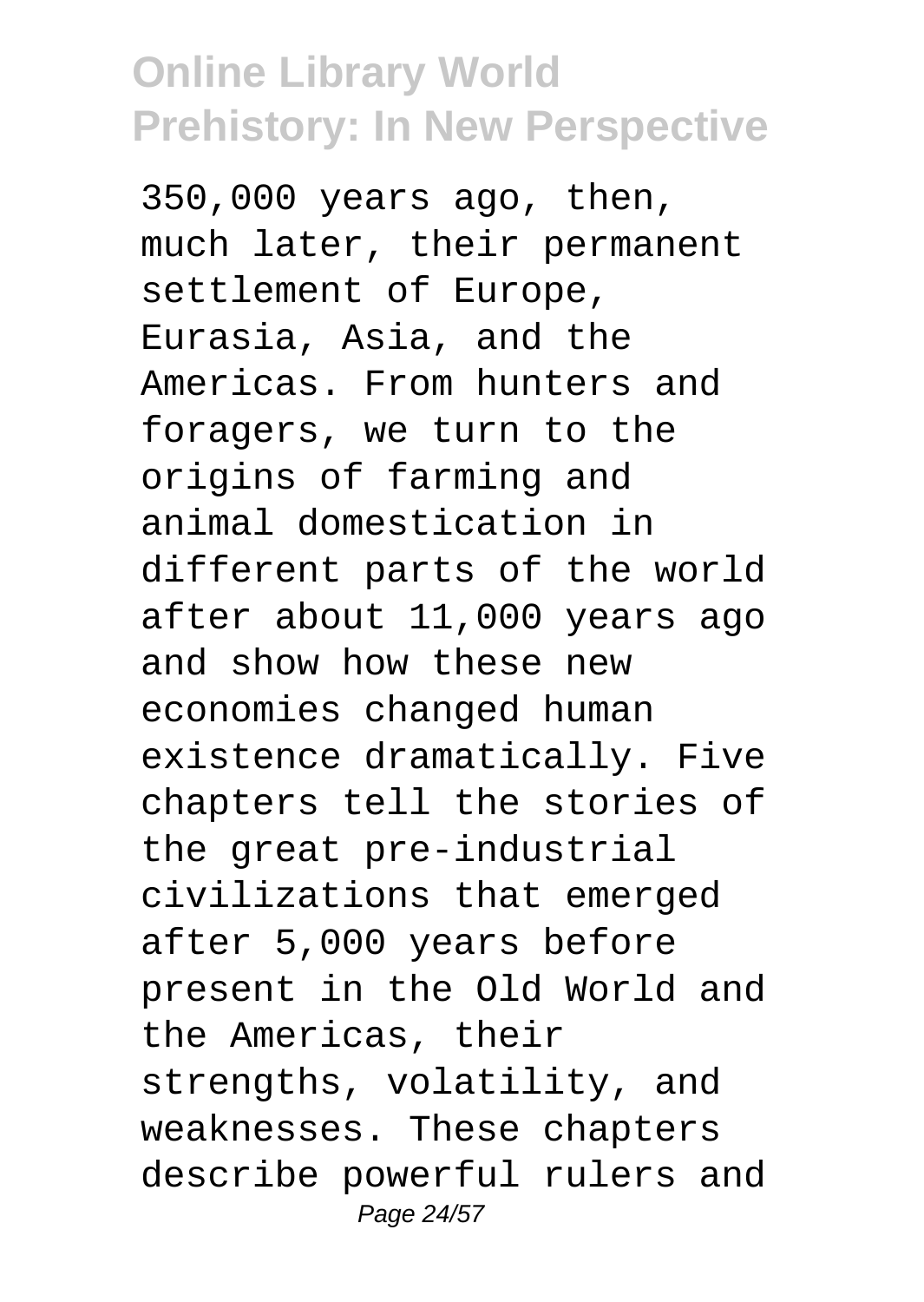their ideologies, also the lives of non-elites. The narratives chronicle the rise and fall of civilizations, and the devastating effects of long droughts on many of them. The closing chapter poses a question: Why is world prehistory important in the modern world? What does it tell us about ourselves? Providing a simple, but entertaining and stimulating, account of the prehistoric past from human origins to today from a global perspective, World Prehistory: The Basics is the ideal guide to the story of our early human past and its relevance to the modern Page 25/57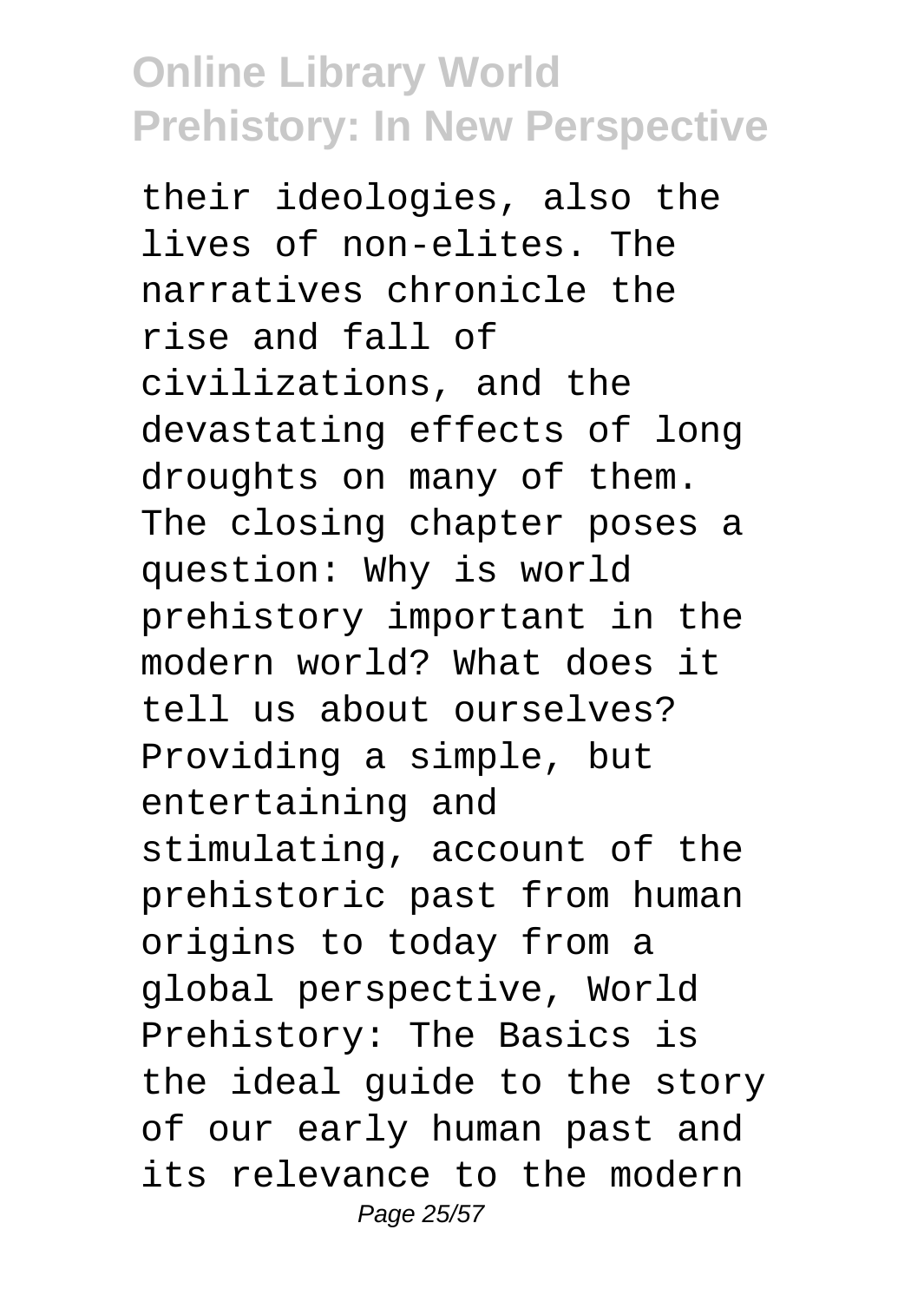world.

Written for high school or beginning undergraduate students, this four-volume reference valiantly attempts to provide a historical framework for the perhaps overly broad concept of world trade. Entry topics were selected on trade organizations, influential people, commodities, events that affected trade, trade routes, navigation, religion, communic Explains how recent scientific advances have revolutionised our understanding of prehistoric diet, economy and society. Image Bite Politics A Demographic and Social Page 26/57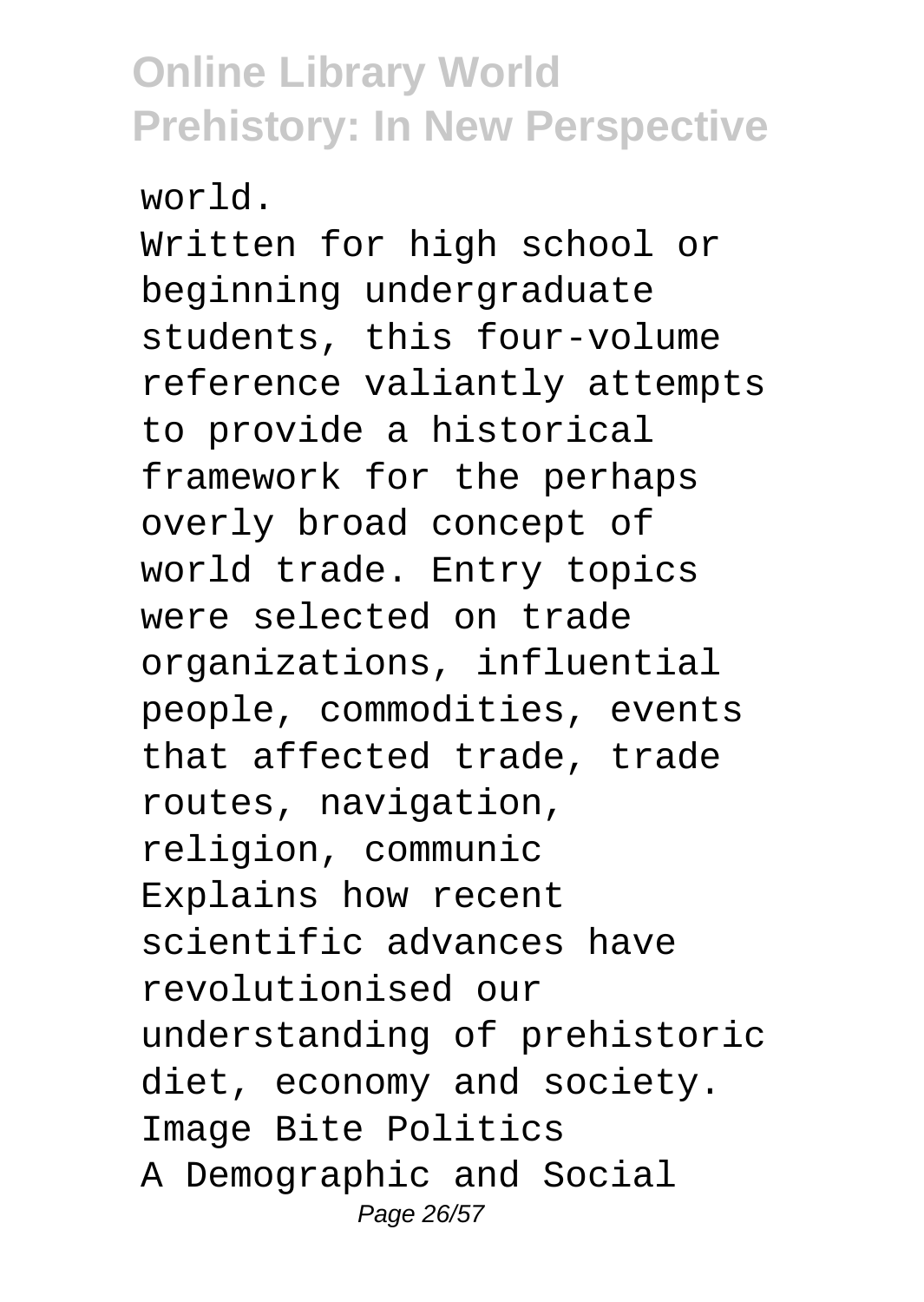Prehistory Prehistoric Stone Tools of Eastern Africa Human Settlement of the Higher Latitudes Precious Materials as Expressions of Status New Perspectives On Insular East Asia Ancient Food Technology An integrated picture of prehistory as an active process of discovery. World Prehistory and Archaeology: Pathways through Time, third edition, provides an integrated discussion of world

prehistory and archaeological methods. This text emphasizes the relevance of how we know and what we know about our human prehistory. A cornerstone of World Prehistory and Archaeology is the discussion of prehistory as an active process of discovery. Page 27/57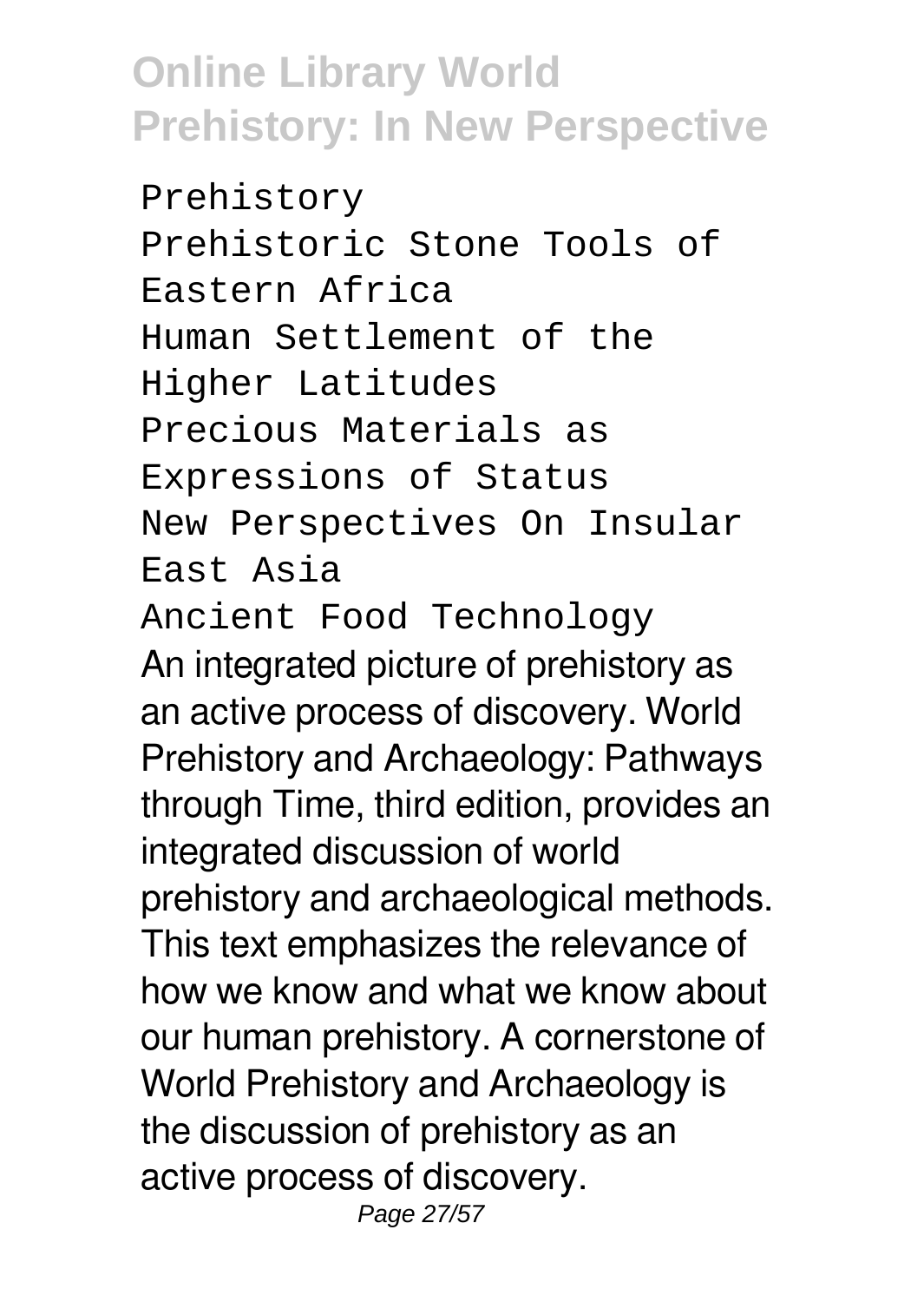Methodological issues are addressed throughout the text to engage readers. Archaeological methods are introduced in the first two chapters. Succeeding chapters then address the question of how we know the past to provide an integrated presentation of prehistory. The third edition involves readers in the current state of archaeological research, revealing how archaeologists work and interpret what they find. Through the coverage of various new research, author Michael Chazan shows how archaeology is truly a global discipline. Learning Goals Upon completing this book, readers will be able to: \* Gain new perspectives and insights into who we are and how our world came into being. \* Think about humanity from the perspective of archaeology. \* Appreciate the importance of the archaeological record Page 28/57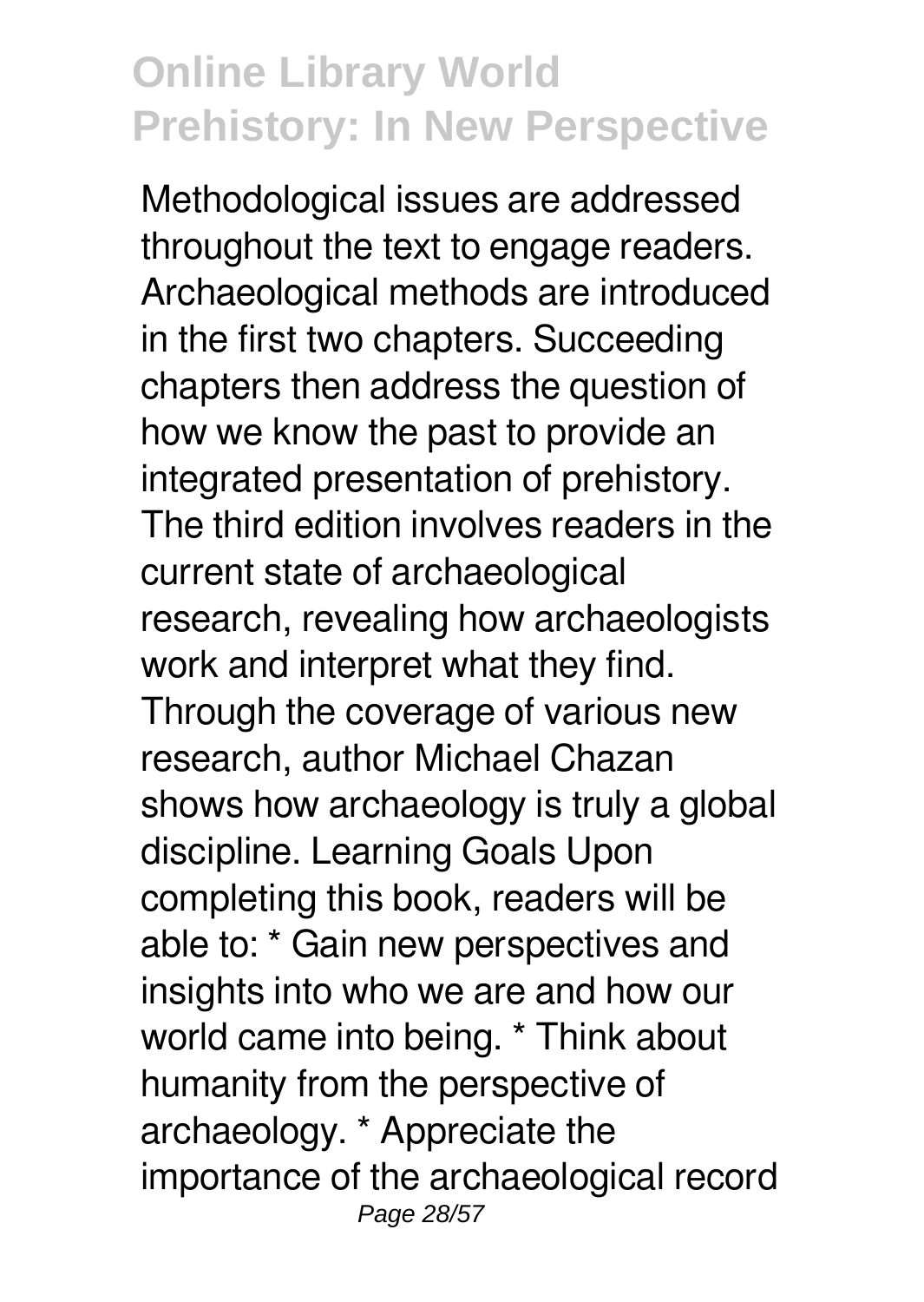for understanding contemporary society.

The Cambridge World Prehistory provides a systematic and authoritative examination of the prehistory of every region around the world from the early days of human origins in Africa two million years ago to the beginnings of written history, which in some areas started only two centuries ago. Written by a team of leading international scholars, the volumes include both traditional topics and cutting-edge approaches, such as archaeolinguistics and molecular genetics, and examine the essential questions of human development around the world. The volumes are organised geographically, exploring the evolution of hominins and their expansion from Africa, as well as the formation of states and development in each region of different Page 29/57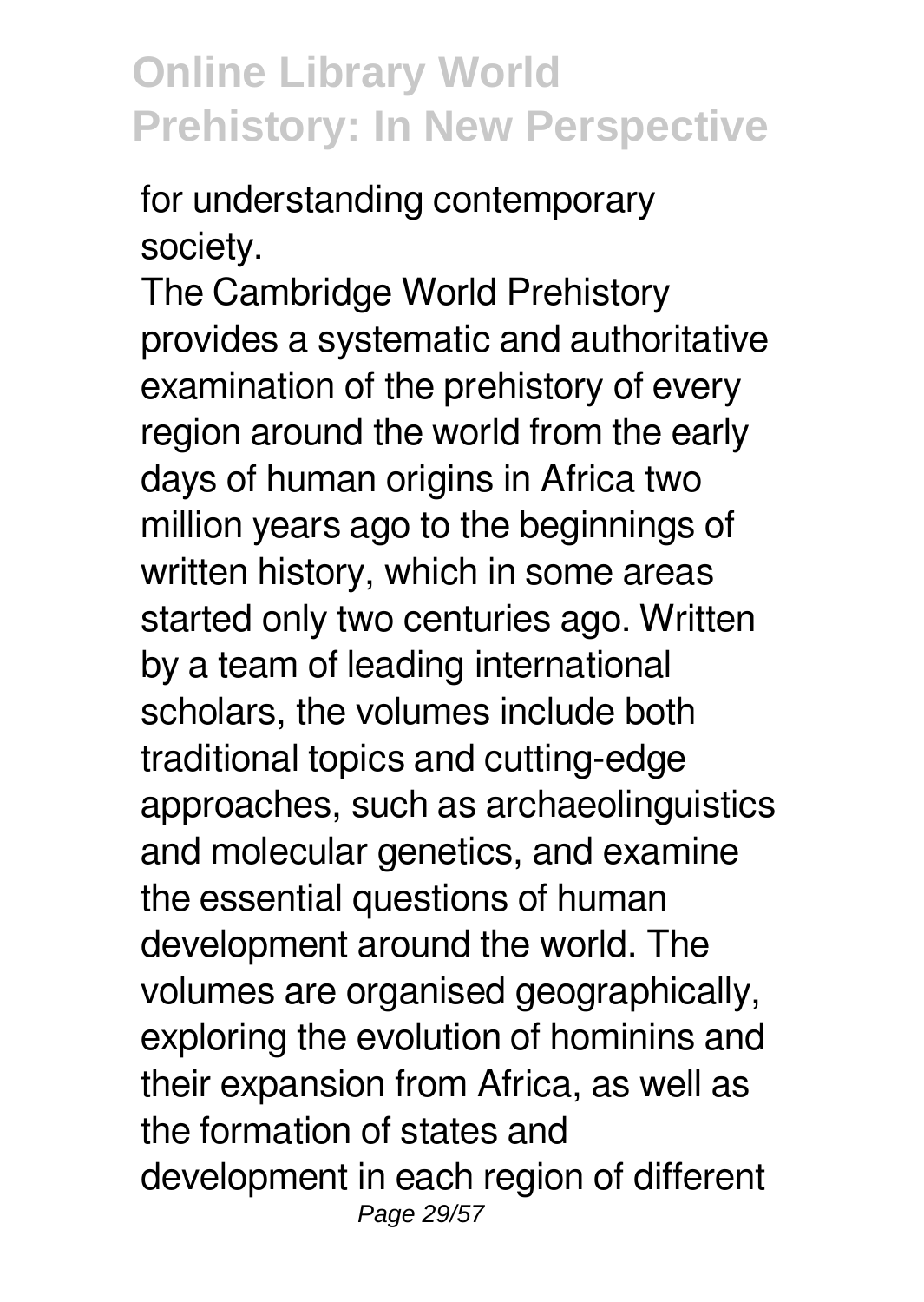technologies such as seafaring, metallurgy and food production. The Cambridge World Prehistory reveals a rich and complex history of the world. It will be an invaluable resource for any student or scholar of archaeology and related disciplines looking to research a particular topic, tradition, region or period within prehistory.

Natives and Newcomers discredits that myth. In a spirited and critical reexamination of relations between the French and the Iroquoian-speaking inhabitants of the St Lawrence lowlands, from the incursions of Jacques Cartier through the explorations of Samuel de Champlain and the Jesuit missions into the early years of the royal regime, Natives and Newcomers argues that native people have played a significant role in shaping the development of Canada. Trigger Page 30/57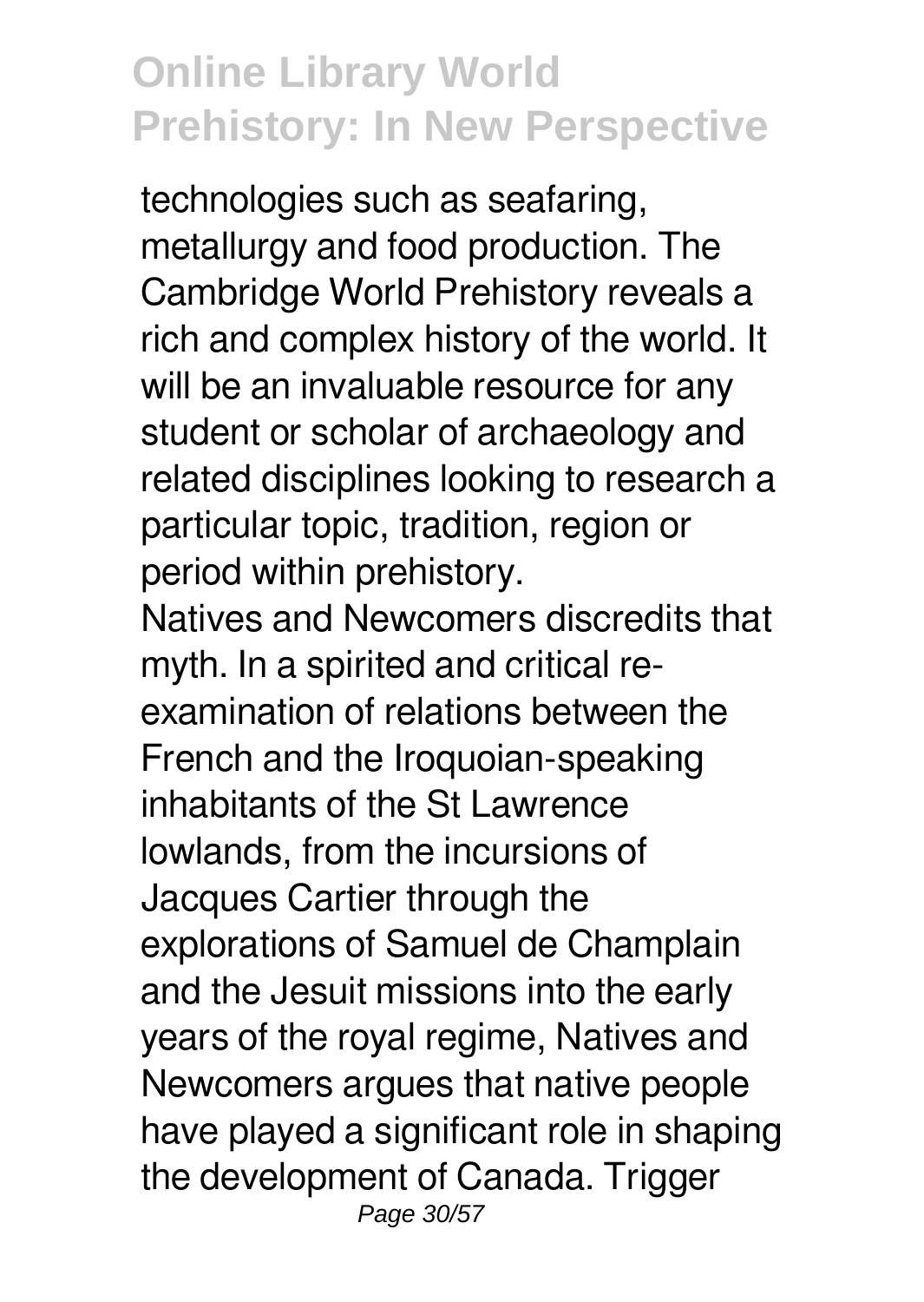also shows that the largely ignored French traders and their employees established relations with native people that were indispensable for founding a viable European colony on the St Lawrence. The brisk narrative of this period is complemented by a detailed survey of the stereotypes about native people that have influenced the development of Canadian history and anthropology and by candid discussions of how historical, ethnographical, and archaeological approaches can and cannot be combined to produce a more rounded and accurate understanding of the past. A detailed overview of the Eastern African stone tools that make up the world's longest archaeological record. A New Introduction to World Prehistory Archaeology The Social Archaeology of Food Page 31/57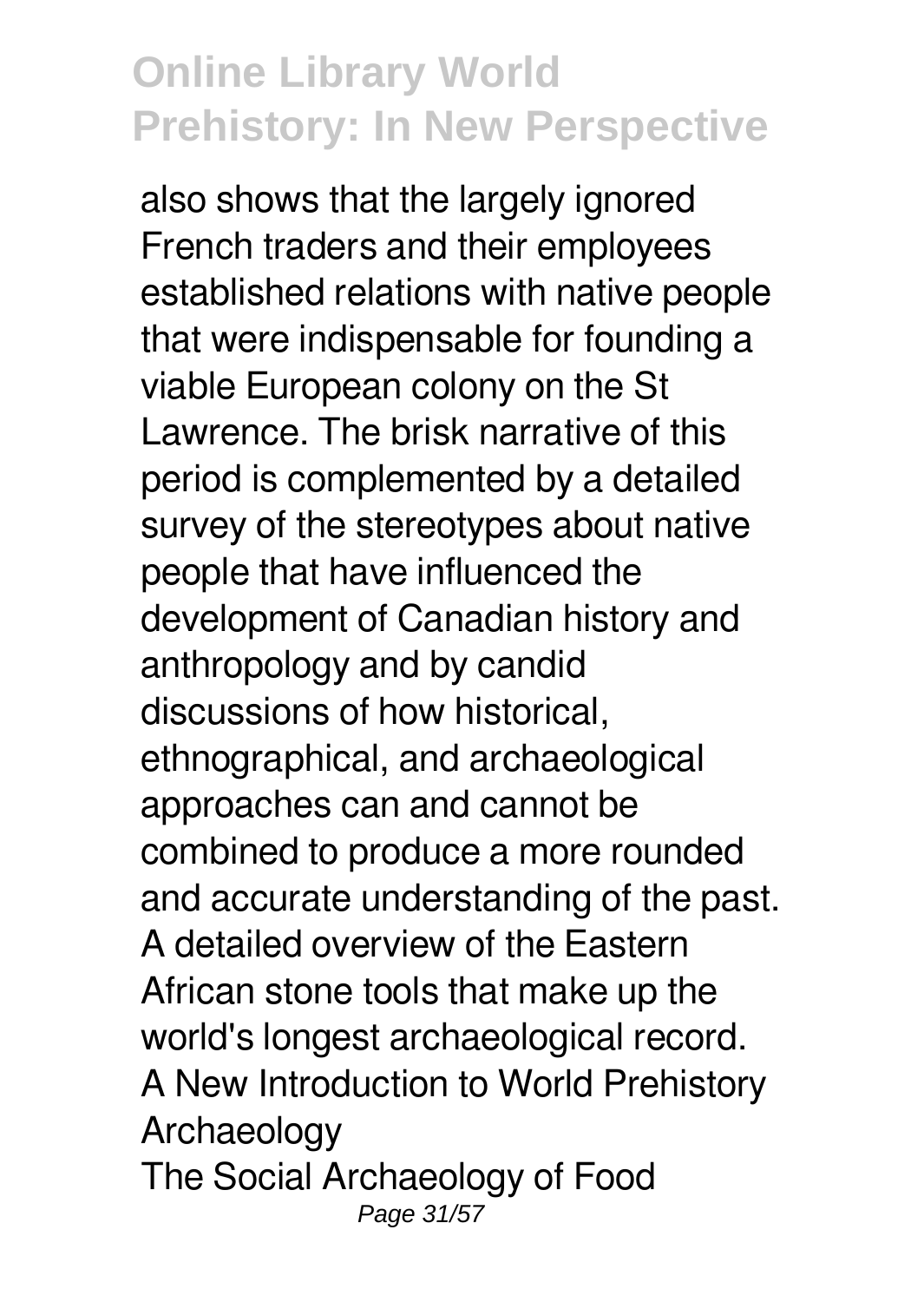Encyclopedia of World Trade: From Ancient Times to the Present The Fifth Beginning The Transition to Statehood in the New **World** New Perspectives in Southeast Asian and Pacific Prehistory **When does history begin? What characterizes it? This book dissolves the logic of a beginning based on writing, civilization, or historical consciousness and offers a model for a history that escapes the continuing grip of the Judeo-Christian time frame. It lays out a new case for bringing neuroscience and neurobiology into the realm of history.**

**World Prehistory: The Basics** Page 32/57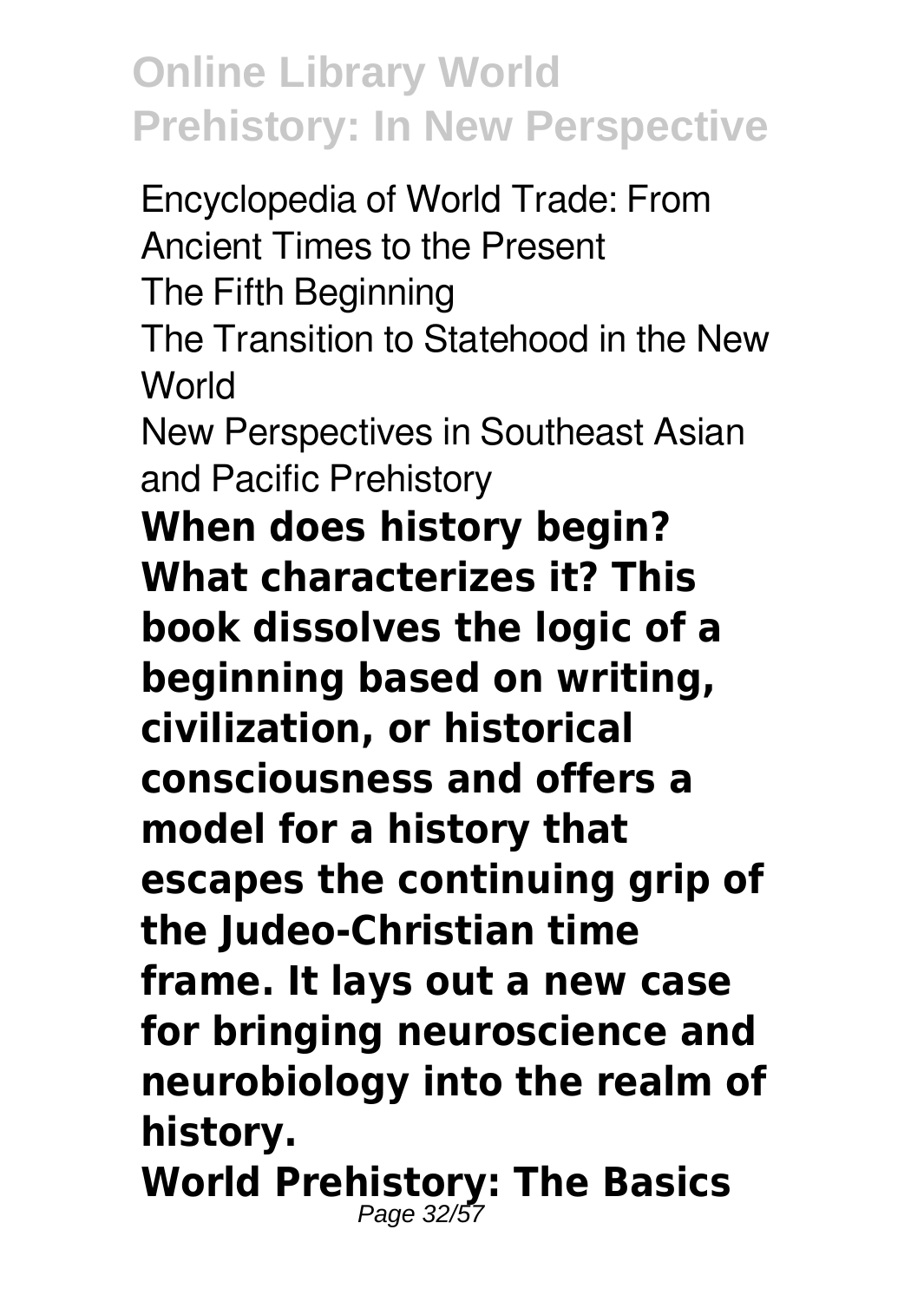**tells the compelling story of human prehistory, from our African origins to the spectacular pre-industrial civilizations and cities of the more recent past. Written in a non-technical style by two archaeologists and experienced writers about the past, the story begins with human origins in Africa some 6 million years ago and the spread of our remote ancestors across the Old World. Then we return to Africa and describe the emergence of Homo sapiens (modern humans) over 300,000 years ago, then, much later, their permanent**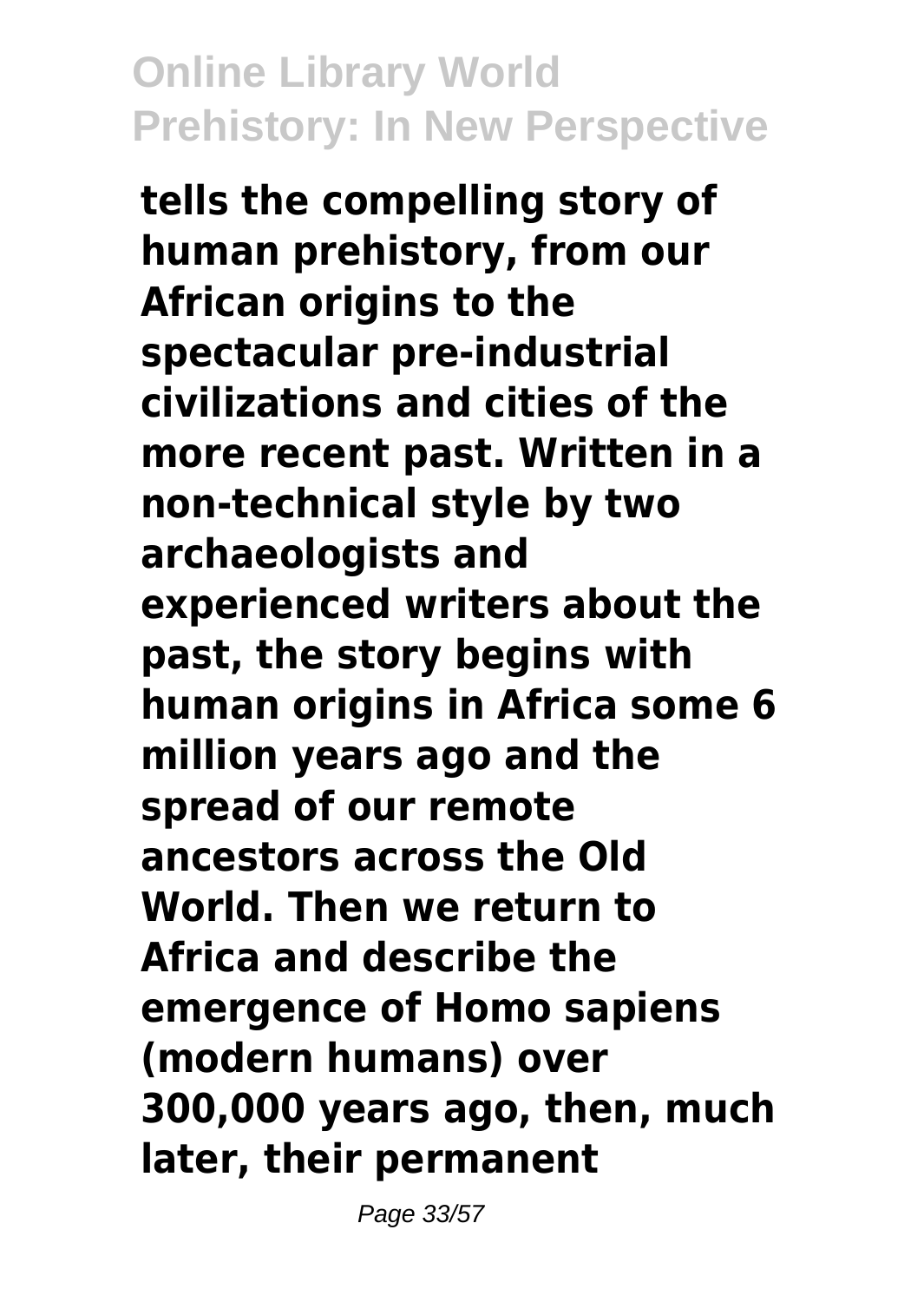**settlement of Europe, Eurasia, Asia, and the Americas. From hunters and foragers, we turn to the origins of farming and animal domestication in different parts of the world after about 11,000 years ago and show how these new economies changed human existence dramatically. Five chapters tell the stories of the great pre-industrial civilizations that emerged after 5000 years before present in the Old World and the Americas, their strengths, volatility, and weaknesses. These chapters describe powerful rulers and their ideologies, also the lives of**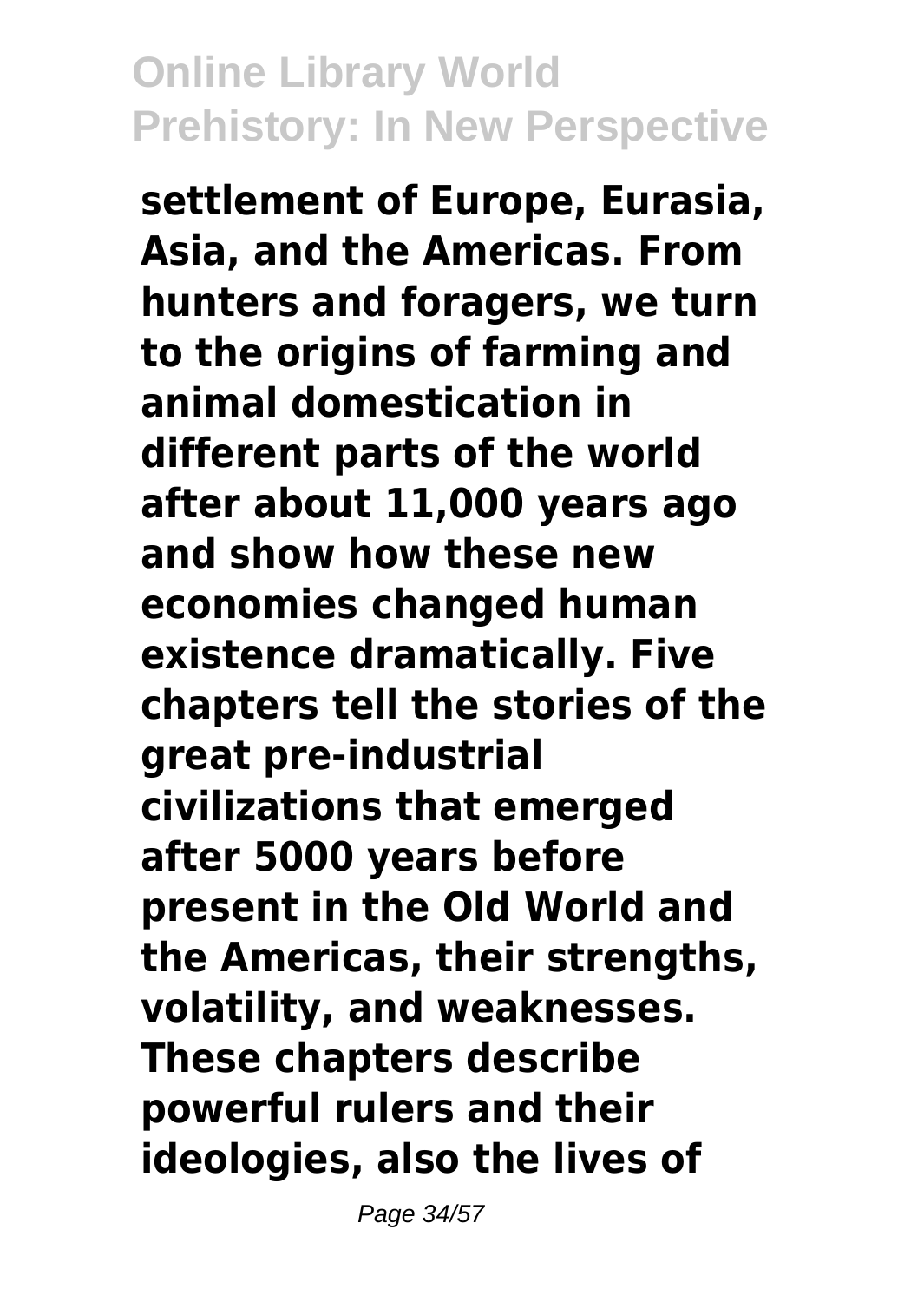**non-elites. The narratives chronicle the rise and fall of civilizations, and the devastating effects of long droughts on many of them. The closing chapter poses a question: Why is world prehistory important in the modern world? What does it tell us about ourselves? Providing a simple, but entertaining and stimulating, account of the prehistoric past from human origins to today from a global perspective, World Prehistory: The Basics is the ideal guide to the story of our early human past and its relevance to the modern world.**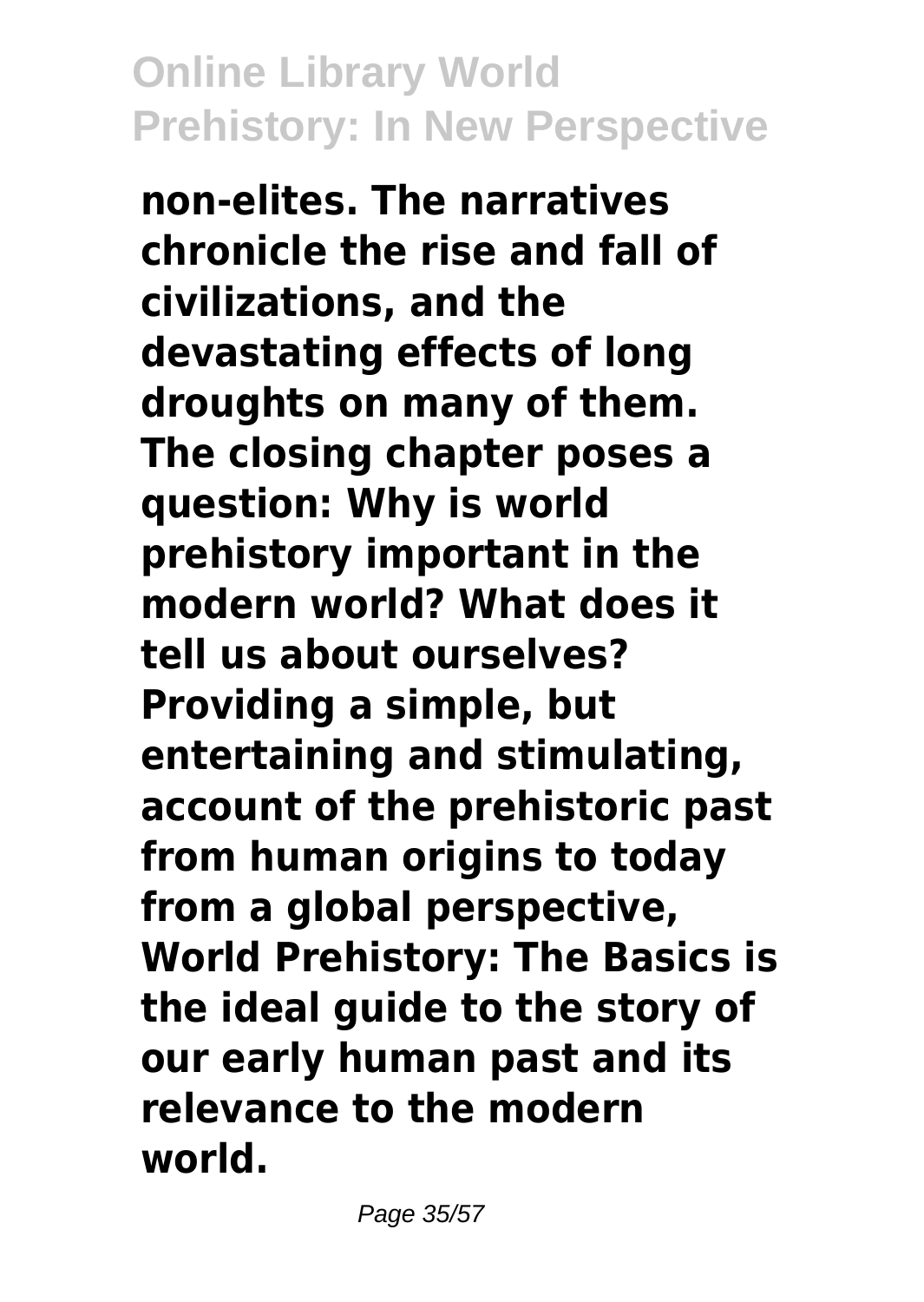**A remarkable account of man's understanding of his place in space and time, from prehistory to the present. A substantially revised and expanded edition of one of the most widely-used and respected general introductions to the field of archaeology. News and the Visual Framing of Elections Why Did Foragers Become Farmers? In New Perspective An Introduction Power and Place in Etruria Studies in Memory of Grahame Clark HARIMAU CAVE AND THE LONG**

Page 36/57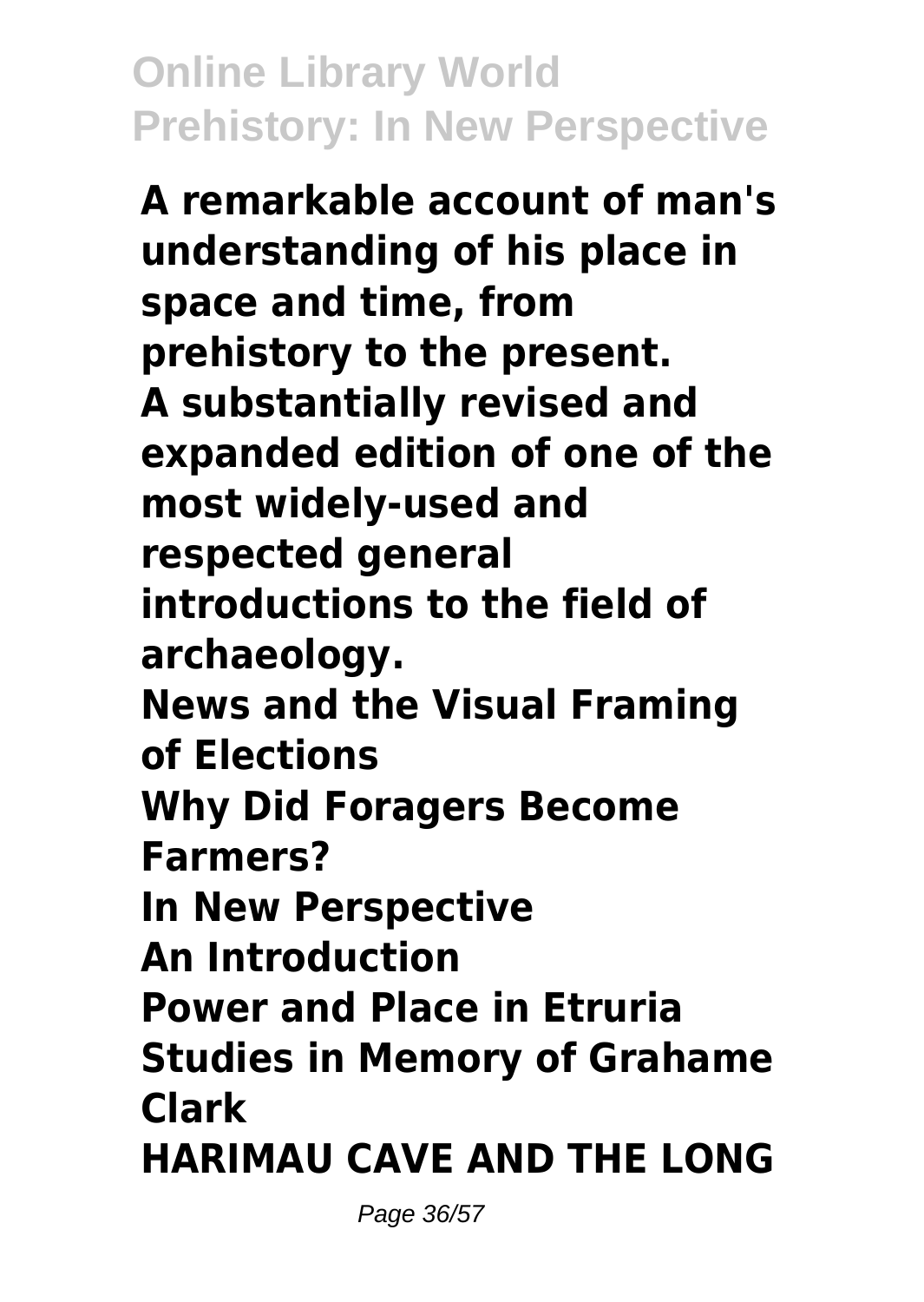# **JOURNEY OF OKU CIVILIZATION**

Annotation Early humans did not drift north from Africa as their ability to cope with cooler climates evolved. Settlement of Europe and northern Asia occurred in relatively rapid bursts of expansion. This study tells the complex story, spanning almost two million years, of how humans inhabited some of the coldest places on earth. The monograph of Harimau Cave and The Long Journey of OKU Civilization is like the fruit of archaeological research in OKU region by the National Archaeological Centre (Pusamas), that took place since 2007. Although earlier in the year 2001-2005 it had been conducted

Page 37/57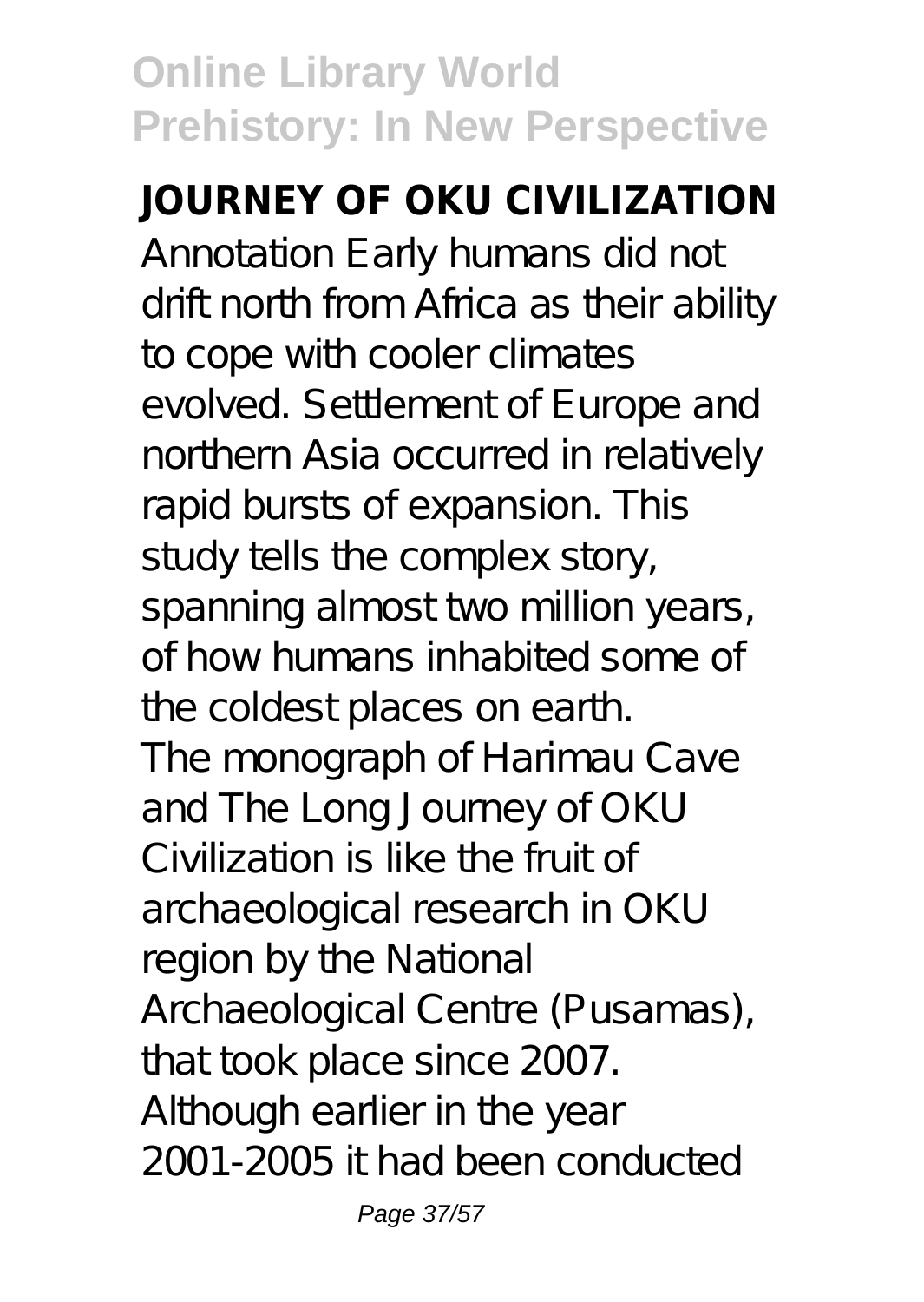similar studies in collaboration with foreign institution (Pusamas-Institut de Recherche pour le Developpement/IRD), only in 2009 a more intensive study conducted in one of the prehistoric dwelling caves as the primadona to this study, that is Harimau Cave. The cave does not only contain a very abundant wealth of archaeological remains, its walls also keep cave prehistoric art works formerly believed nothing in the region of Sumatra. Rock painting in Harimau Cave seemed to be a bonus for the research that was originally only intended to explore the potential of the dwelling caves in Padang Bindu. Departing from the experience of similar studies in the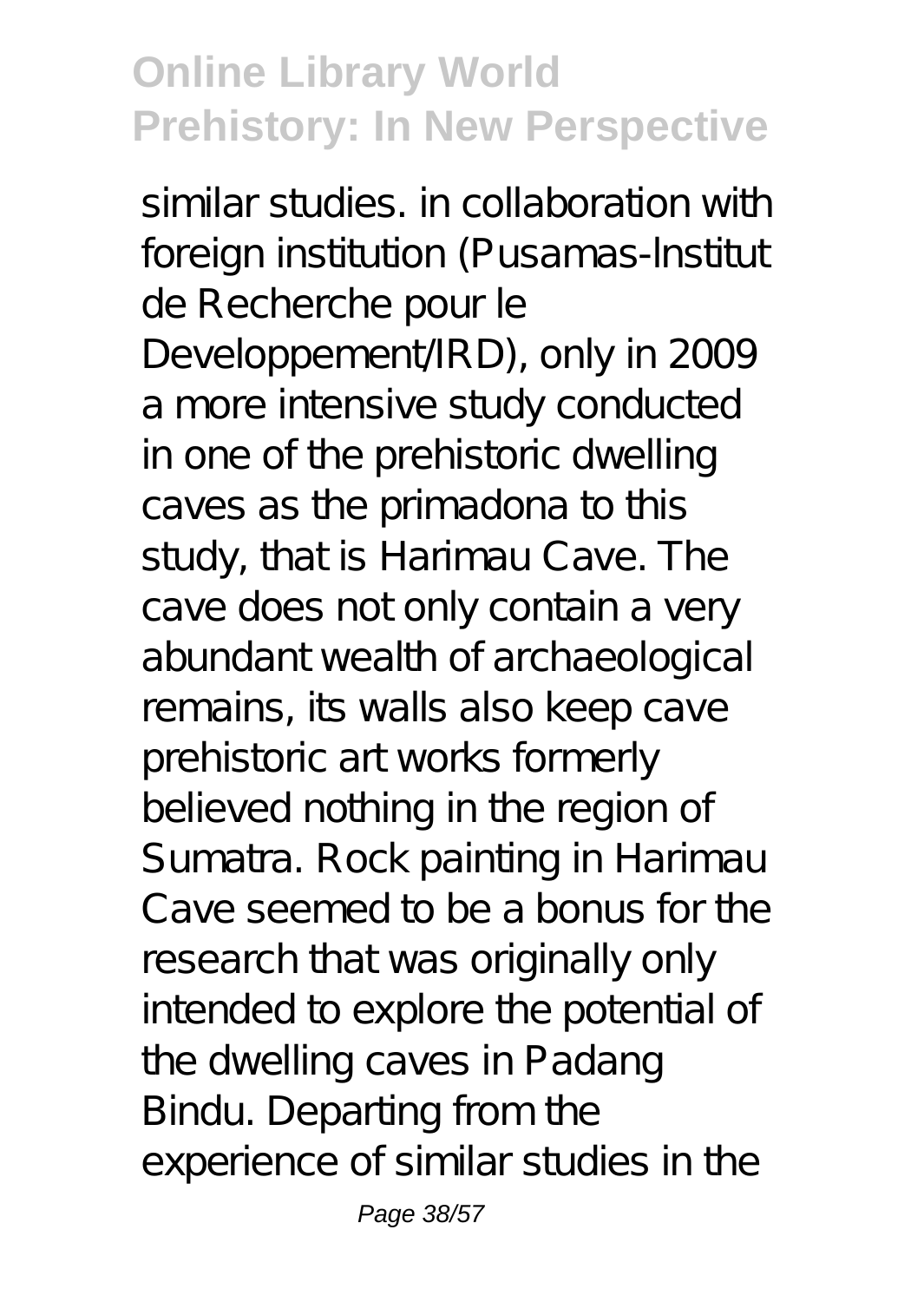region, namely in karst areas, the research was accompanied by surveys in the rivers watershed as well as niche and other caves. Harimau Cave became the focus of discussion in this monograph because the wealth and archaeological potentials contained therein enable a complete reconstruction, both from the aspect of cultural character, lifestyle and human adaptation, or chronology. The articles as well as some archaeological data contained in this monograph is based on research reports about OKU Roots of Civilization which has been prepared by the editors and contributors of the monograph in the last five years. This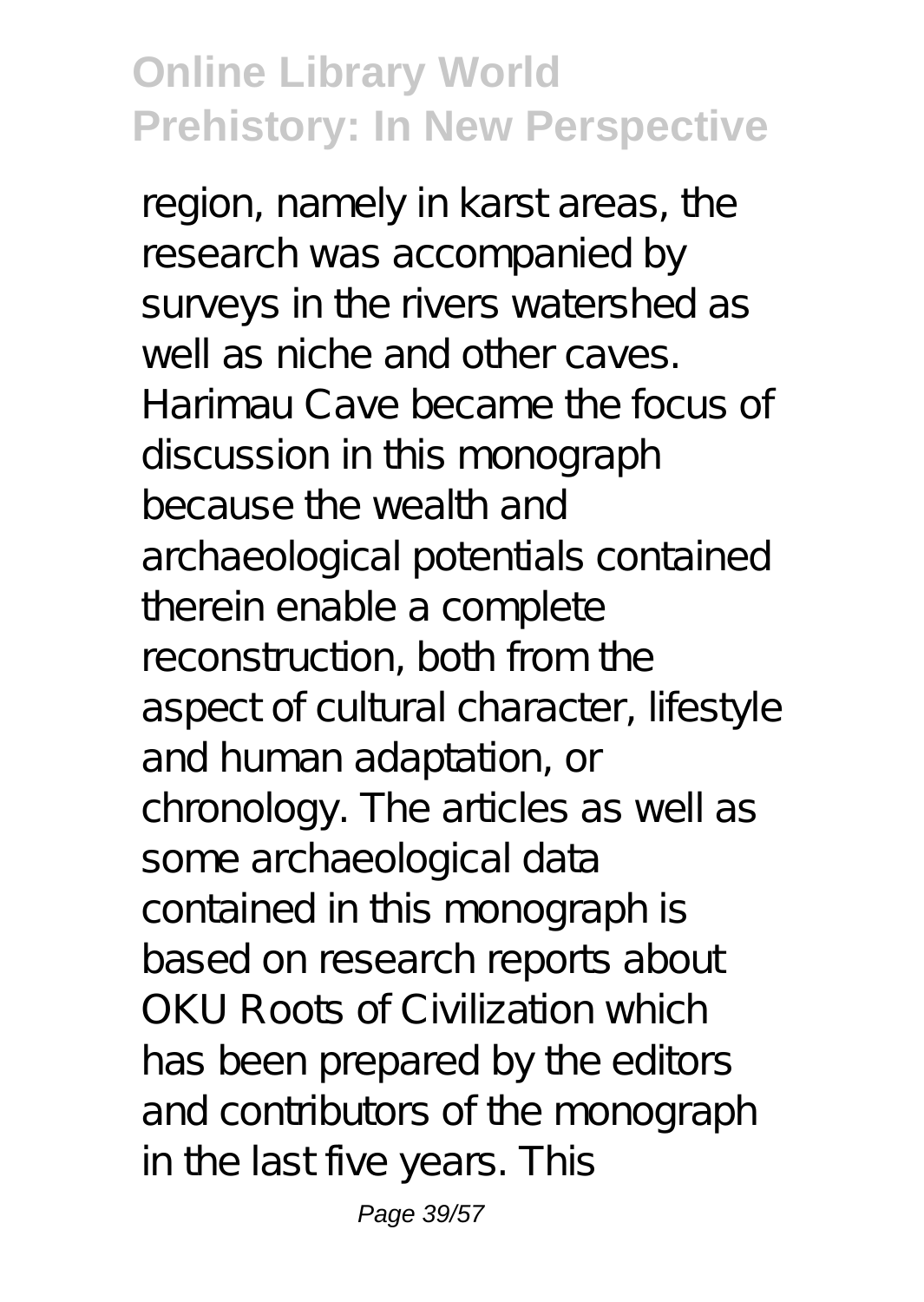monograph has deliberately been prepared on parts (chapters) in which there are one or more scientific articles. This strategy is done so that the scientific information can be presented in a more concise and attractive. particularly for nonacademic circles. Archaeological data that have been through the stages of verification and in-depth analysis presented in this monograph to be used as a reference for researchers and academics. Each section begins with a description of the subject matter as well as some information as highlights. Meanwhile, the illustrations deliberately made as attractive as possible to be easily understood and pleasing. It is true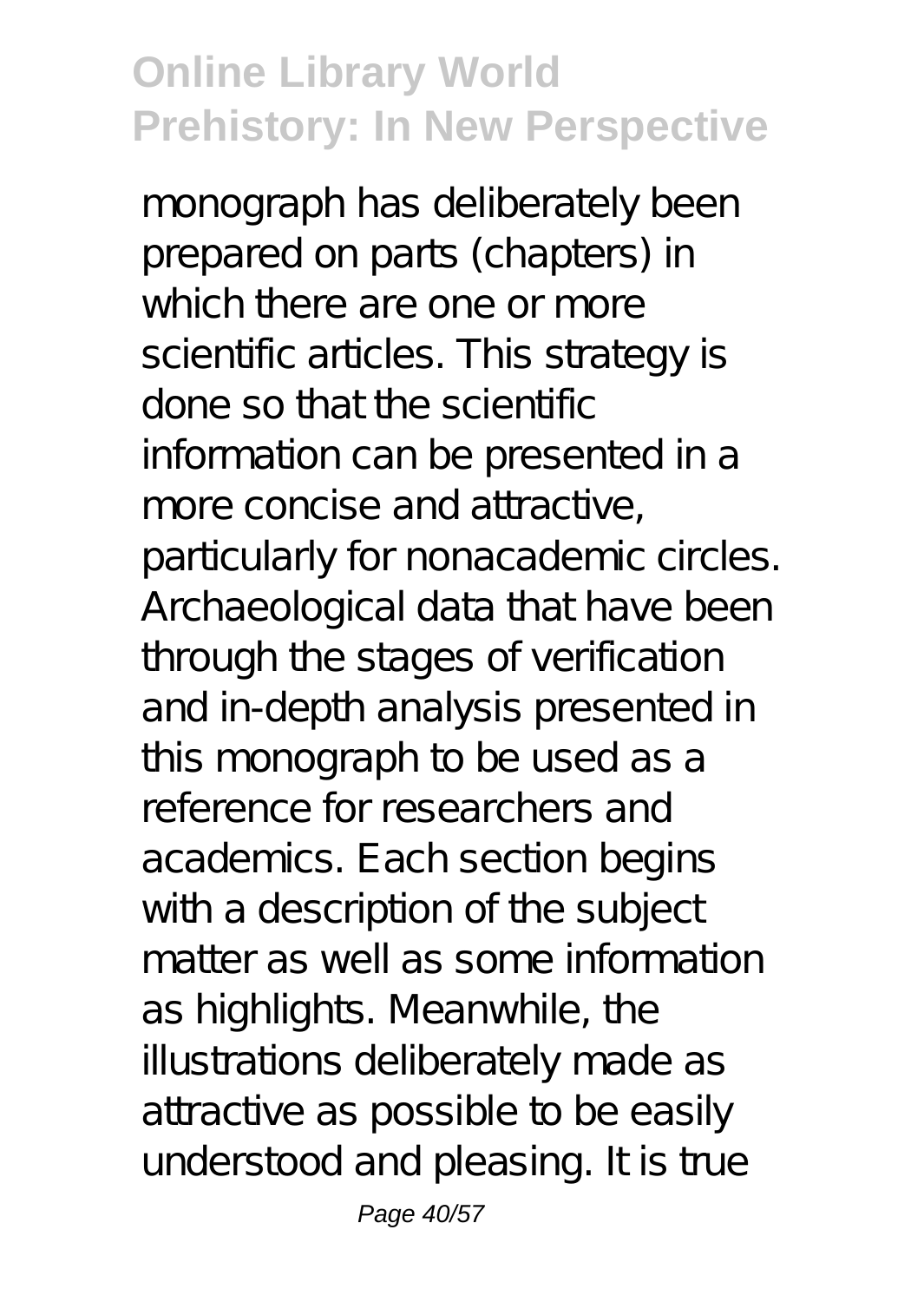that richness remaining of Harimau Cave is very distinctive, but it is not the only one. Along with tens of other caves in the karst area of Ogan Komering Ulu (OKU), including river sites and other open sites with its remaining, all of them reserve invaluable record of the long journey of OKU civilization. This volume fills a gap in the study of an important, yet neglected case of state formation, by taking a landscape perspective to E truria. Simon Stoddart examines the infrastructure, hierarchy/heterarchy and spatial patterns of the Etruscans over time to investigate their political development from a new perspective. The analysis both crosses the divide from prehistory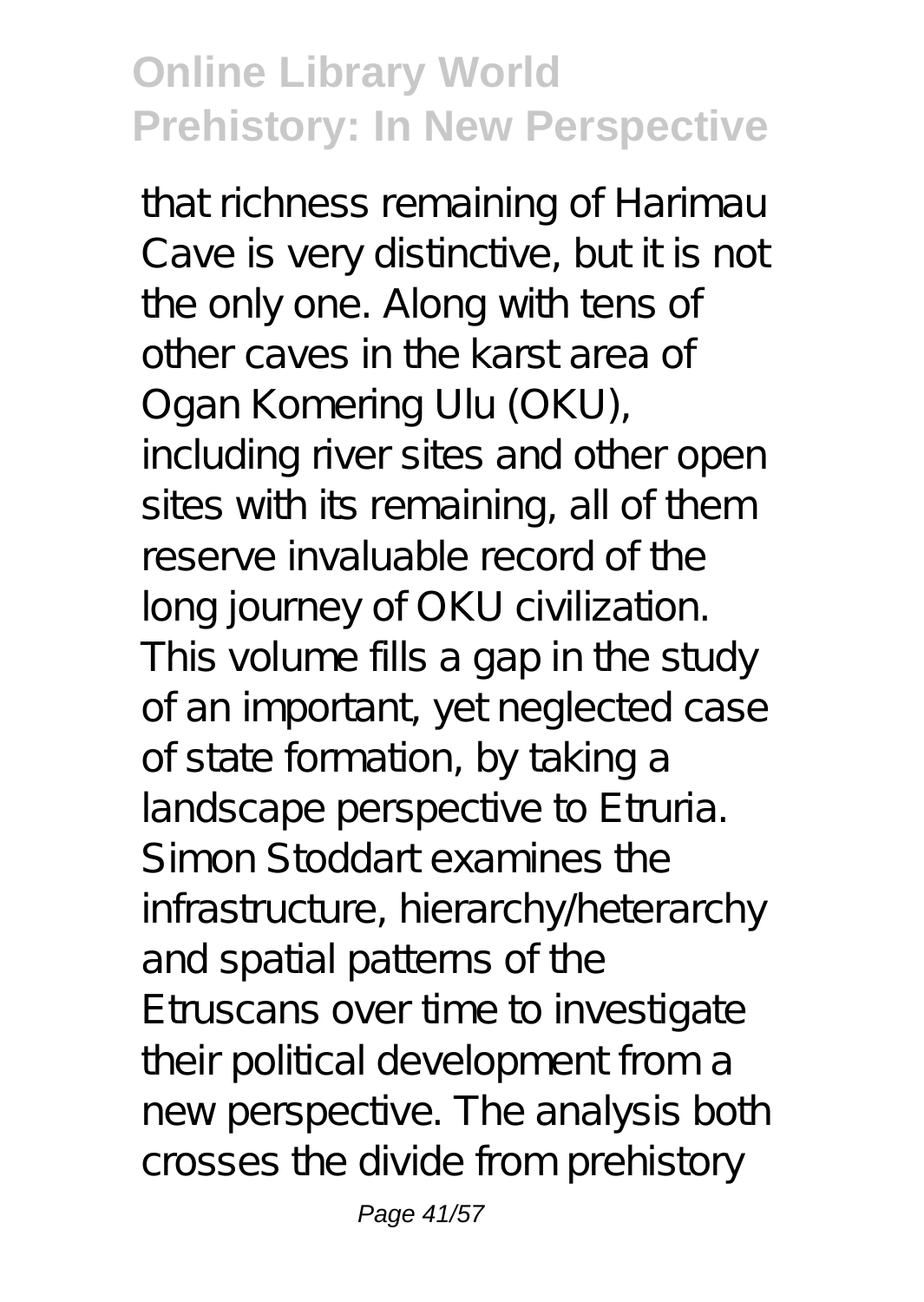to history and applies a scaled analysis to the whole region between the Tyrrhenian Sea and the Arno and Tiber rivers, with special focus on the neglected region between Populonia on the coast and Perugia and the north Umbrian region adjoining the Apennines. Stoddart uncovers the powerful places that were in dynamic tension not only between themselves, but also with the internal structure constituted by the descent groups that peopled them. He unravels the dynamically changing landscape of changing boundaries and buffer zones which contained robust urbanism, as well as less centralized, polyfocal nucleations.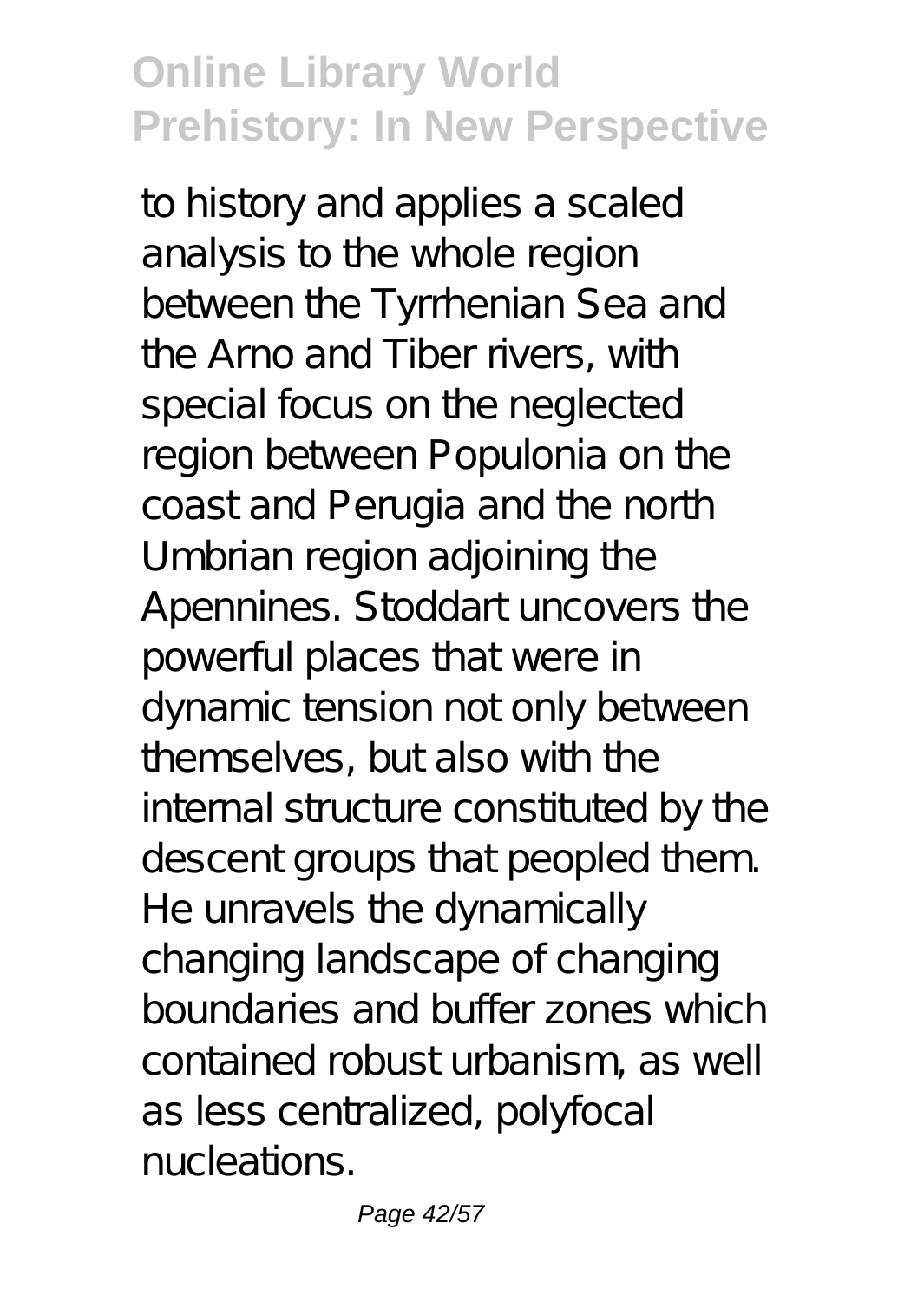The Human Past has established itself as the most thorough and authoritative introductory survey of human prehistory and the development of civilizations around the globe, adopted by colleges and universities worldwide. With a clear and logical framework, and written by an international team of 24 acknowledged experts, this unique textbook provides a comprehensive overview of world prehistory through a series of chapters focusing on individual regions and time periods that presents the vast panorama of human social, cultural and economic development over the past three million years. This new edition has been completely revised and updated, with more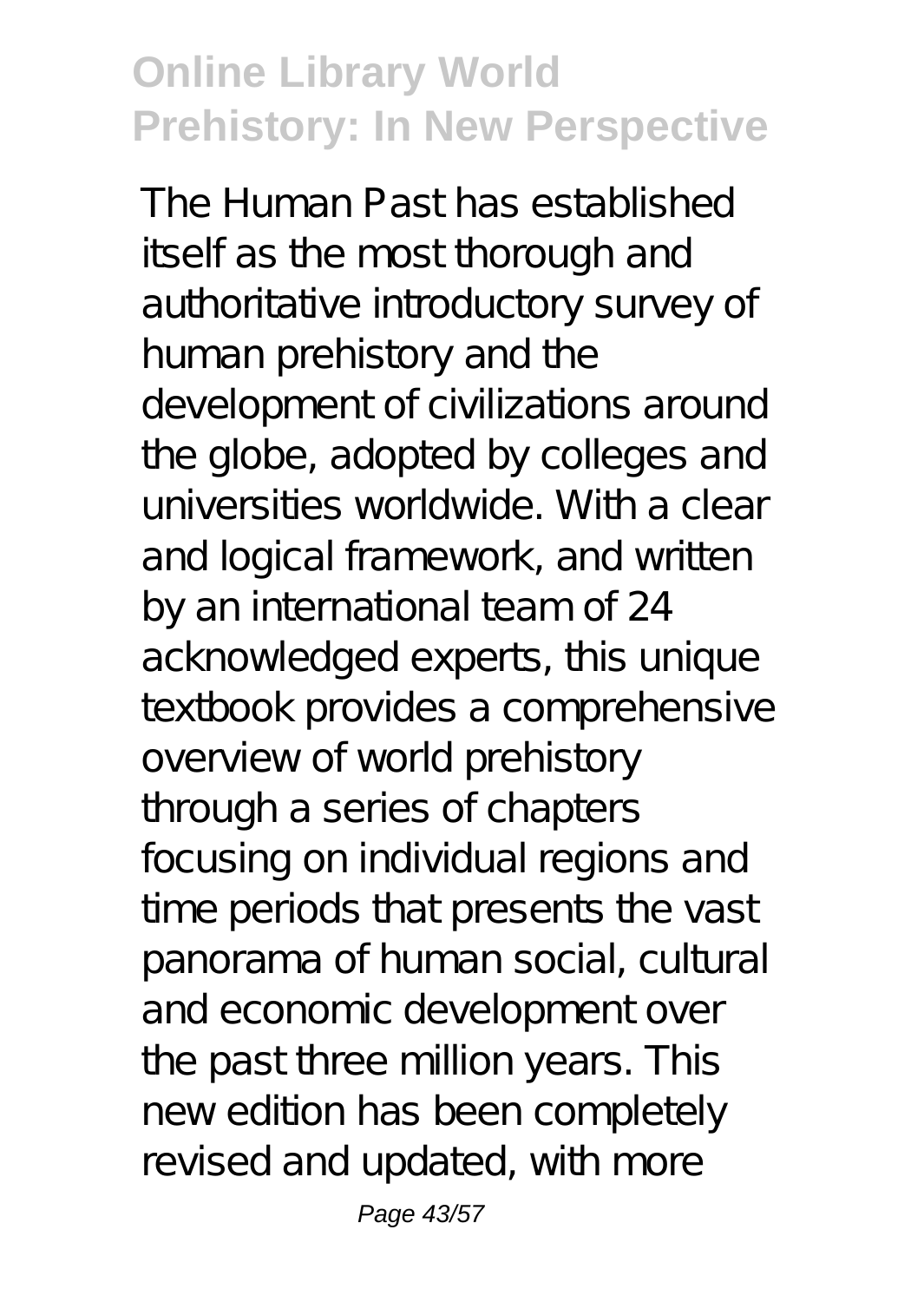colour illustrations, to take account of new discoveries and developments, including what the analysis of ancient DNA tells us about our evolution; the latest theories about the domestication of key plants and animals, including rice and maize; and new thinking on the earliest Paleoindian hunting strategies.

Thinking about Eating from Prehistory to the Present Palaeolithic Europe A Guide The Politics of the Past

Ban Chiang, Northeast Thailand,

Volume 2A

Pathways Through Time

World Prehistory & the

Development of Human Societies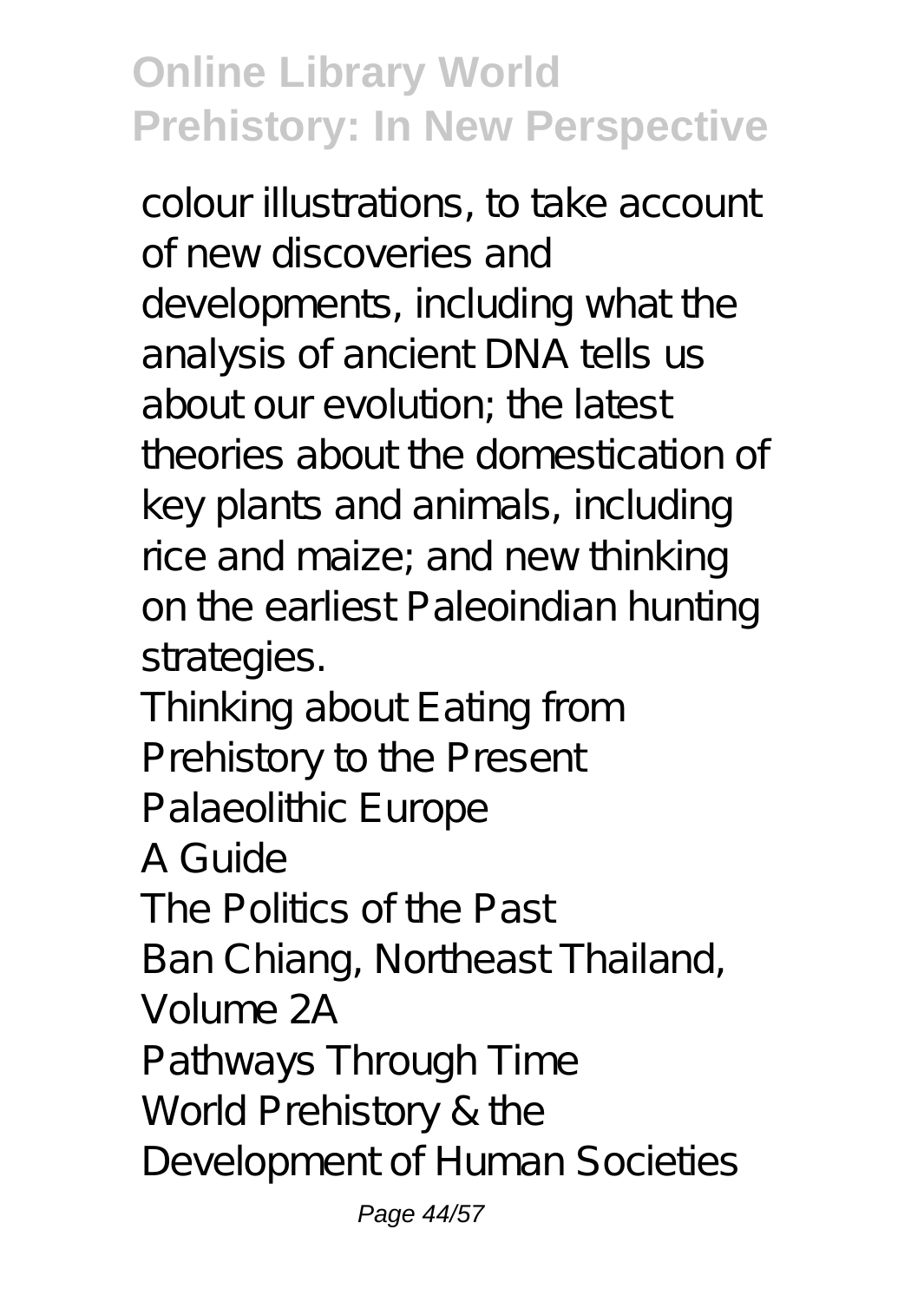This fully documented and illustrated handbook presents an upto-date survey of tools and technologies to process and preserve food, devised and used by ancient people in Near Eastern and Classical civilisations from the Palaeolithic period to the late Roman Empire.

In this book, Jennifer French presents a new synthesis of the archaeological,

palaeoanthropological, and palaeogenetic records of the European Palaeolithic, adopting a unique demographic perspective on these first two-million years of European prehistory. Unlike prevailing narratives of demographic stasis, she

Page 45/57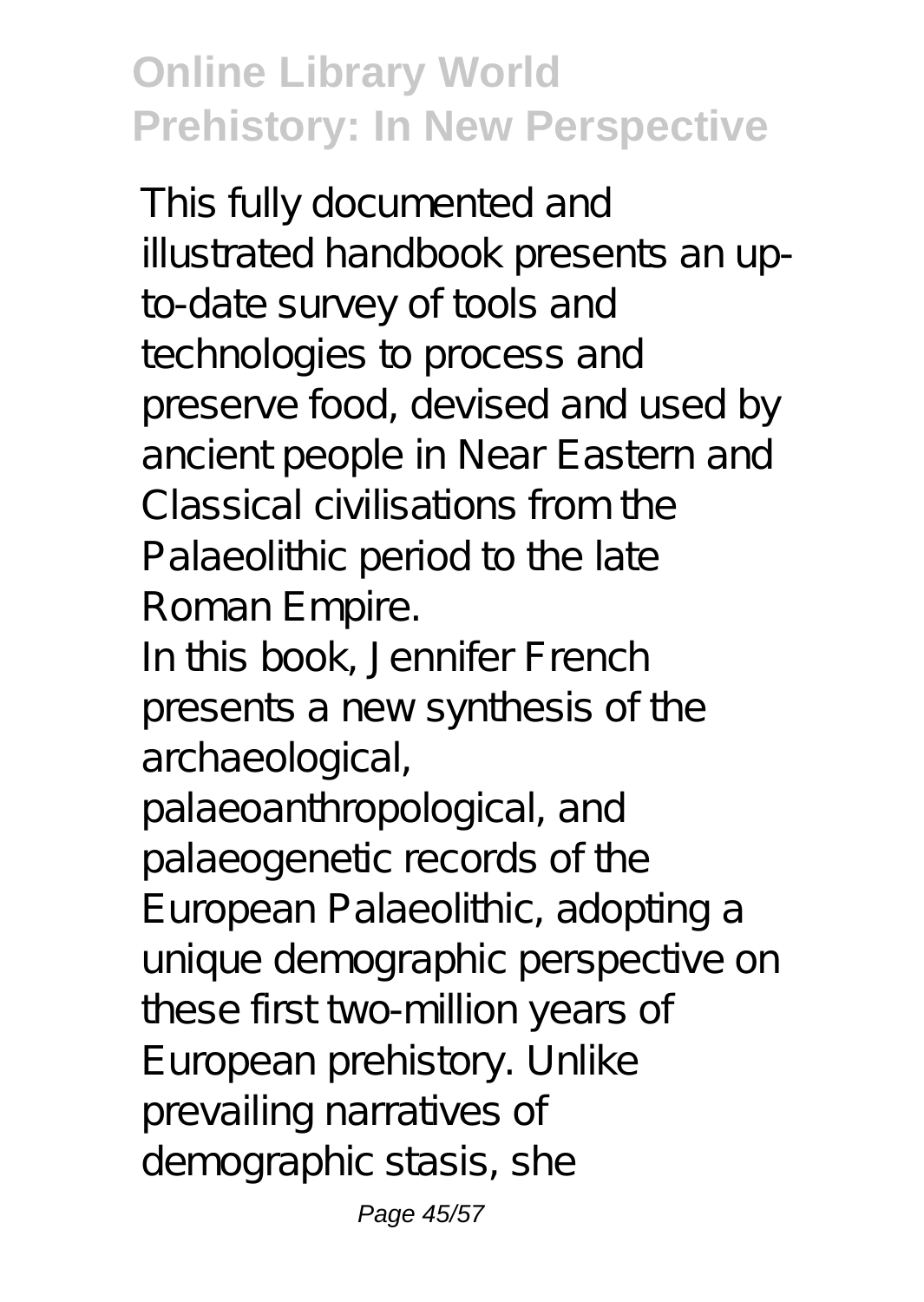emphasises the dynamism of Palaeolithic populations of both our evolutionary ancestors and members of our own species across four demographic stages, within a context of substantial Pleistocene climatic changes. Integrating evolutionary theory with a socially oriented approach to the Palaeolithic, French bridges biological and cultural factors, with a focus on women and children as the drivers of population change. She shows how, within the physiological constraints on fertility and mortality, social relationships provide the key to enduring demographic success. Through its demographic focus, French combines a 'big picture' perspective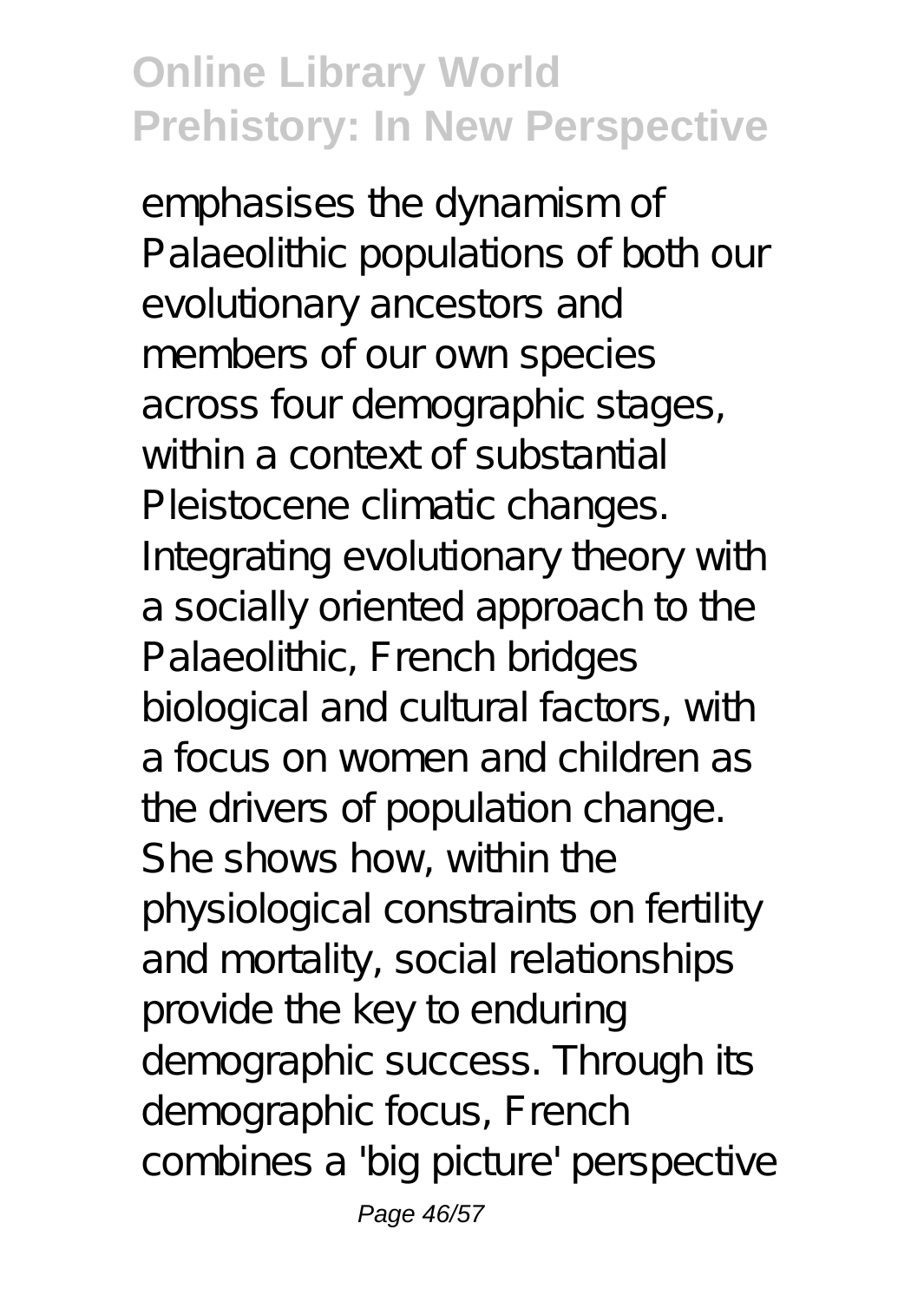on human evolution with careful analysis of the day-to-day realities of European Palaeolithic huntergatherer communities—their families, their children, and their lives.

'Image Bite Politics' systematically assesses the visual presentation of presidential candidates in network news coverage of elections and connects these visual images with shifts in public opinion. The authors highlight the remarkably potent influence of television images when it comes to evaluating leaders. "I have seen yesterday. I know tomorrow." This inscription in Tutankhamun's tomb summarizes The Fifth Beginning. Here, archaeologist Robert L. Kelly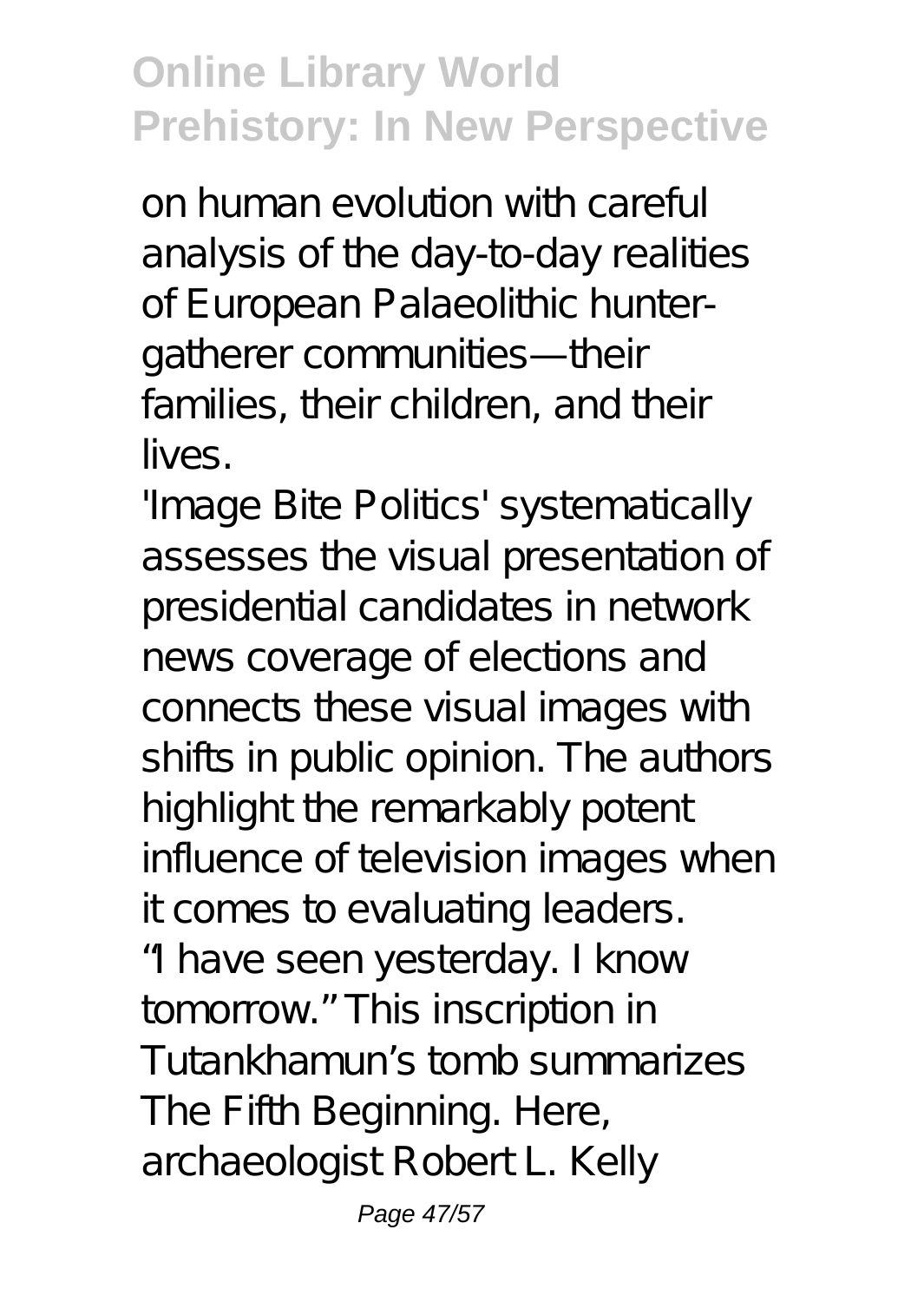explains how the study of our cultural past can predict the future of humanity. In an eminently readable style, Kelly identifies four key pivot points in the six-millionyear history of human development: the emergence of technology, culture, agriculture, and the state. In each example, the author examines the long-term processes that resulted in a definitive, noturning-back change for the organization of society. Kelly then looks ahead, giving us evidence for what he calls a fifth beginning, one that started about AD 1500. Some might call it "globalization," but the author places it in its larger context a five-thousand-year arms race, capitalism's global reach, and the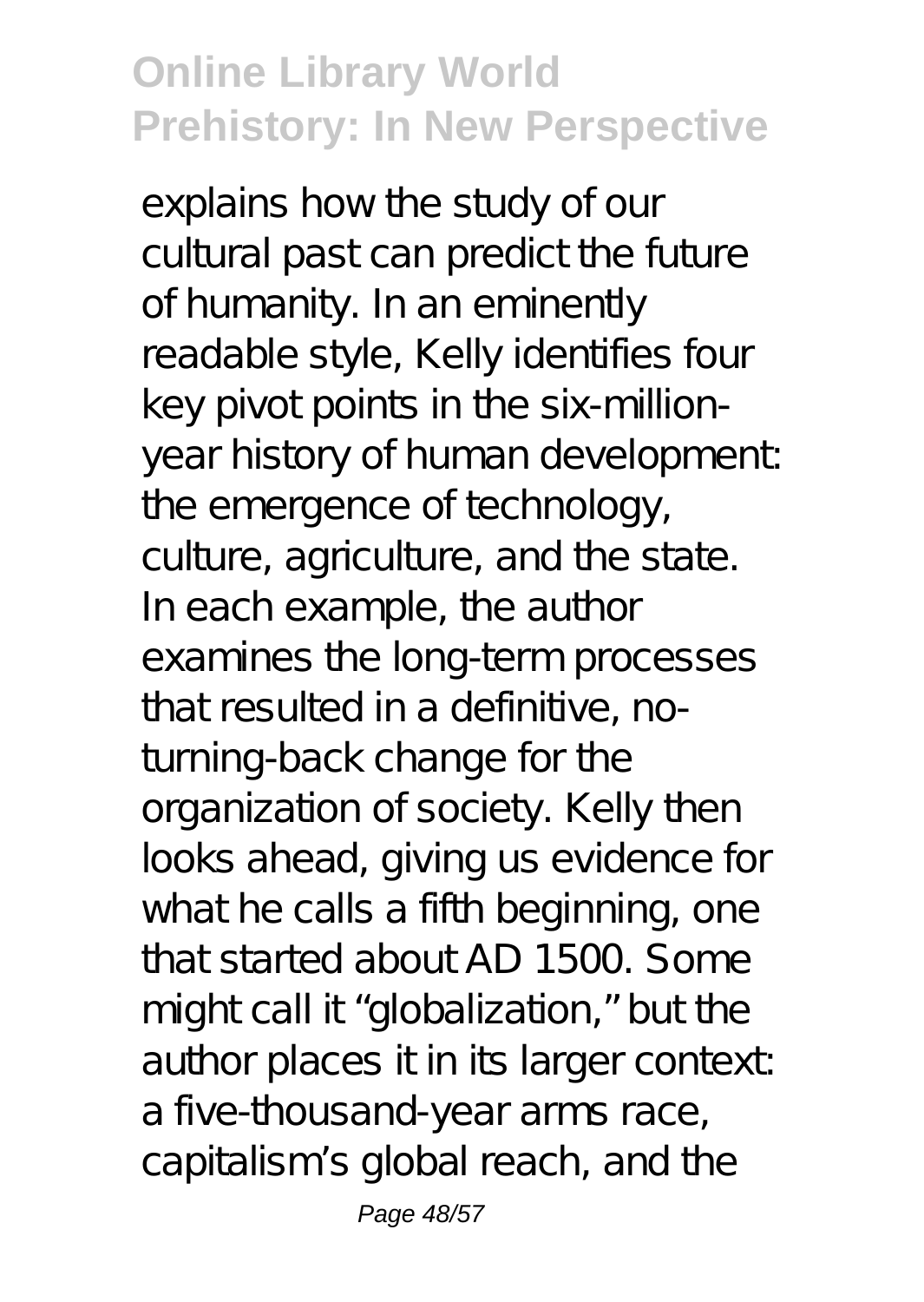cultural effects of a worldwide communication network. Kelly predicts that the emergent phenomena of this fifth beginning will include the end of war as a viable way to resolve disputes, the end of capitalism as we know it, the widespread shift toward world citizenship, and the rise of forms of cooperation that will end the nearsacred status of nation-states. It's the end of life as we have known it. However, the author is cautiously optimistic: he dwells not on the coming chaos, but on humanity's great potential. World Prehistory in New Perspective

None but India (Bharat) the Cradle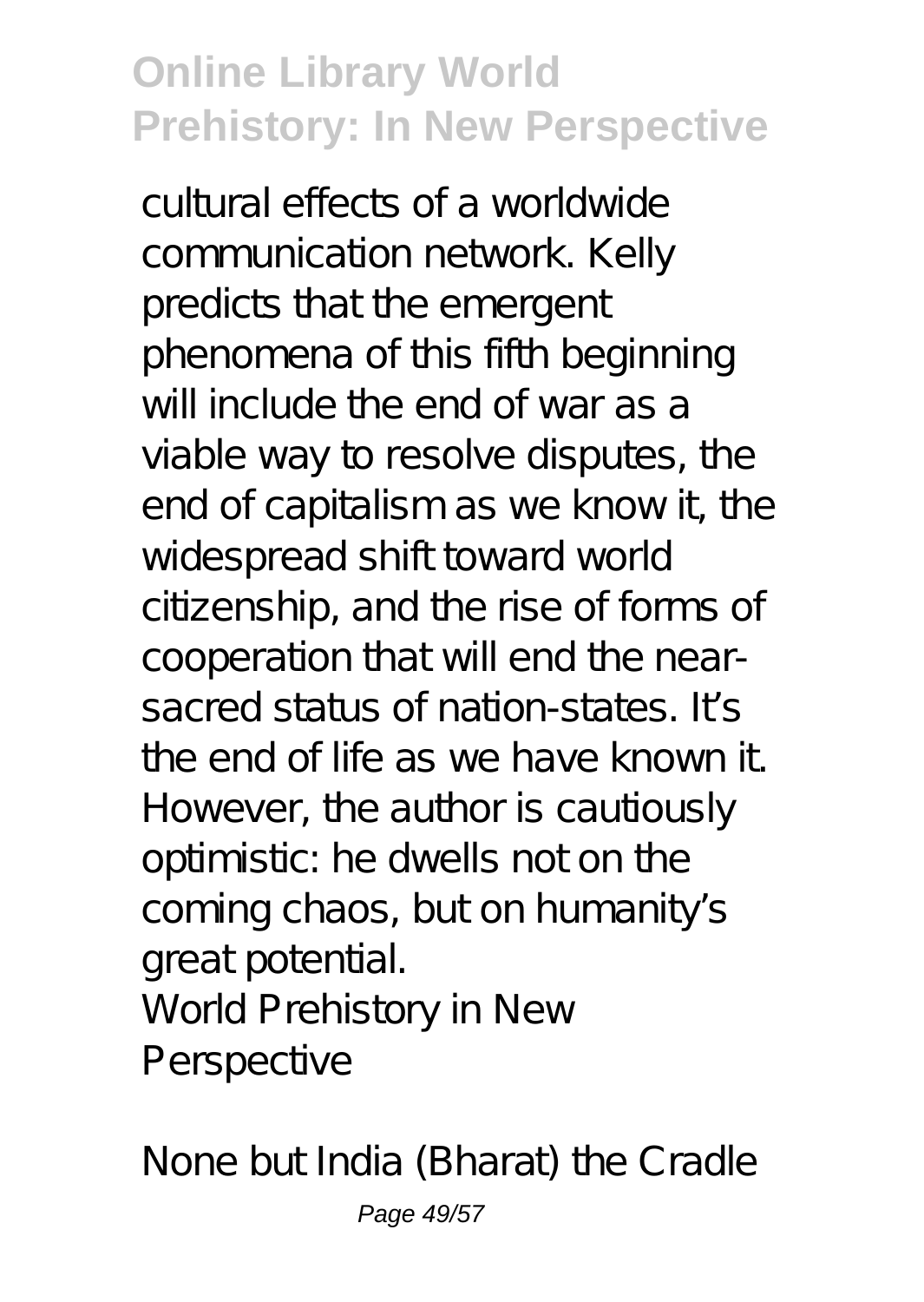of Aryans, Sanskrit, Vedas, & Swastika Space, Time and Man What Six Million Years of Human History Can Tell Us about Our Future Subsistence and Society in Prehistory The Cambridge World Prehistory **Sarah Nelson, recognized as one of the key figures in the studying gender in the ancient world and women in archaeology, brings together much of the work she has done in a single volume with her latest thinking on the development of gender studies in the field. This book offers a global perspective on the role food**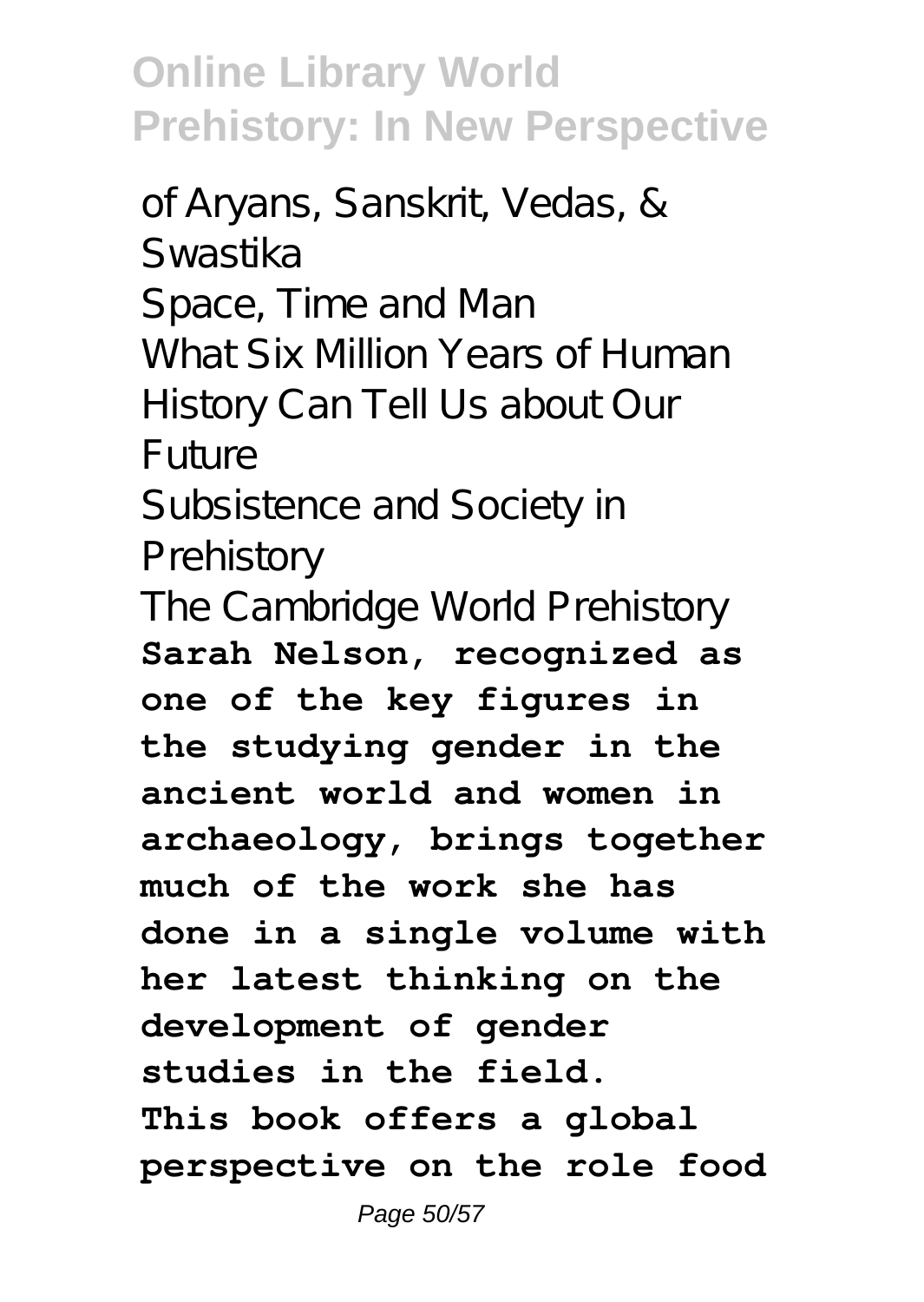**has played in shaping human societies, through both individual and collective identities. It integrates ethnographic and archaeological case studies from the European and Near Eastern Neolithic, Han China, ancient Cahokia, Classic Maya, the Inka and many other periods and regions, to ask how the meal in particular has acted as a social agent in the formation of society, economy, culture and identity. Drawing on a range of social theorists, Hastorf provides a theoretical toolkit essential for any archaeologist interested in foodways. Studying the** Page 51/57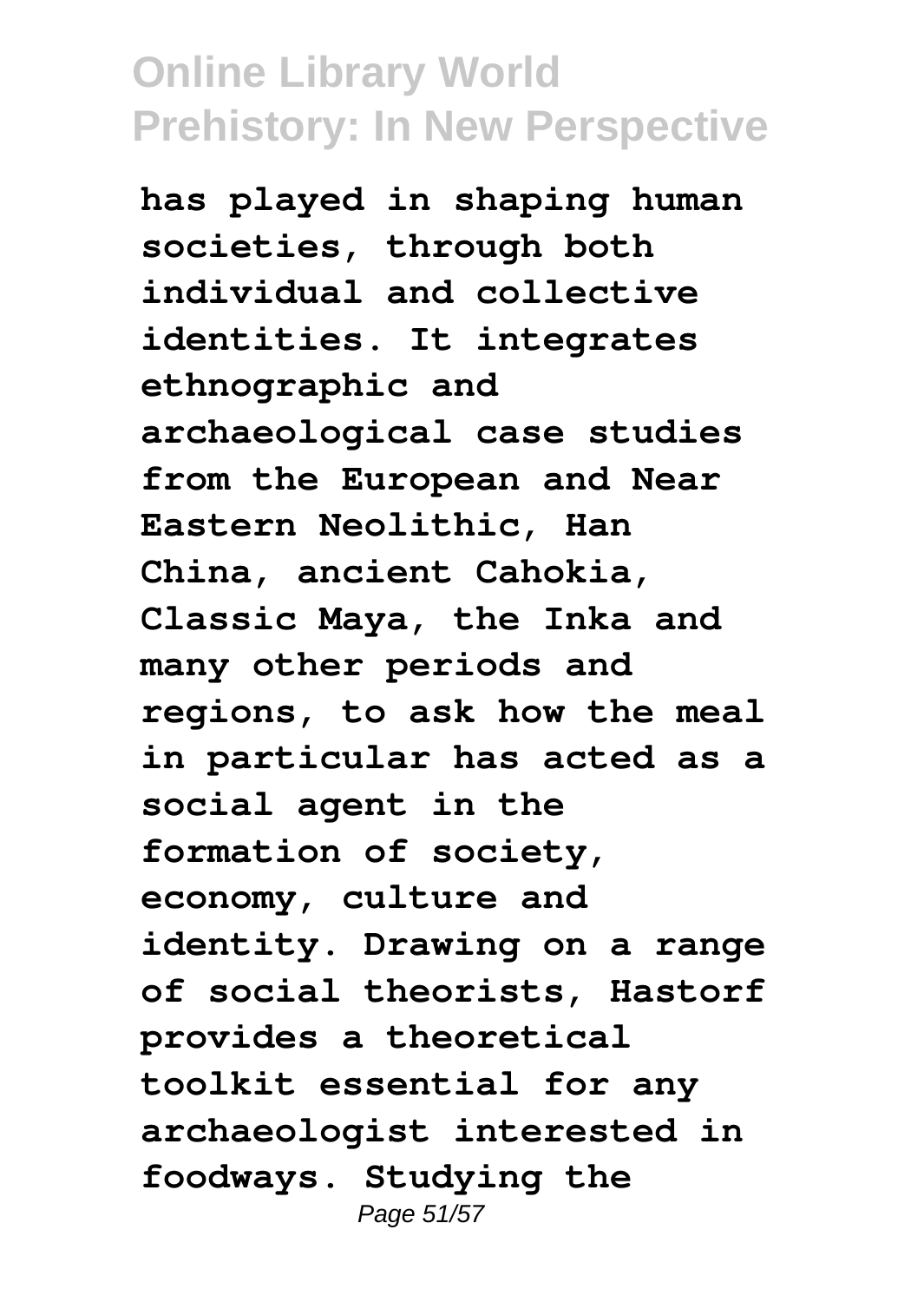**social life of food, this book engages with taste, practice, the meal and the body to discuss power, identity, gender and meaning that creates our world as it created past societies. First published in 1996. Routledge is an imprint of Taylor & Francis, an informa company.**

**'History is written by the winners' is the received wisdom. This book explains why historical interpretation has to incorporate perspectives from those other than 'winners', and demonstrates archaeology's crucial role in this wide-ranging approach. The book draws** Page 52/57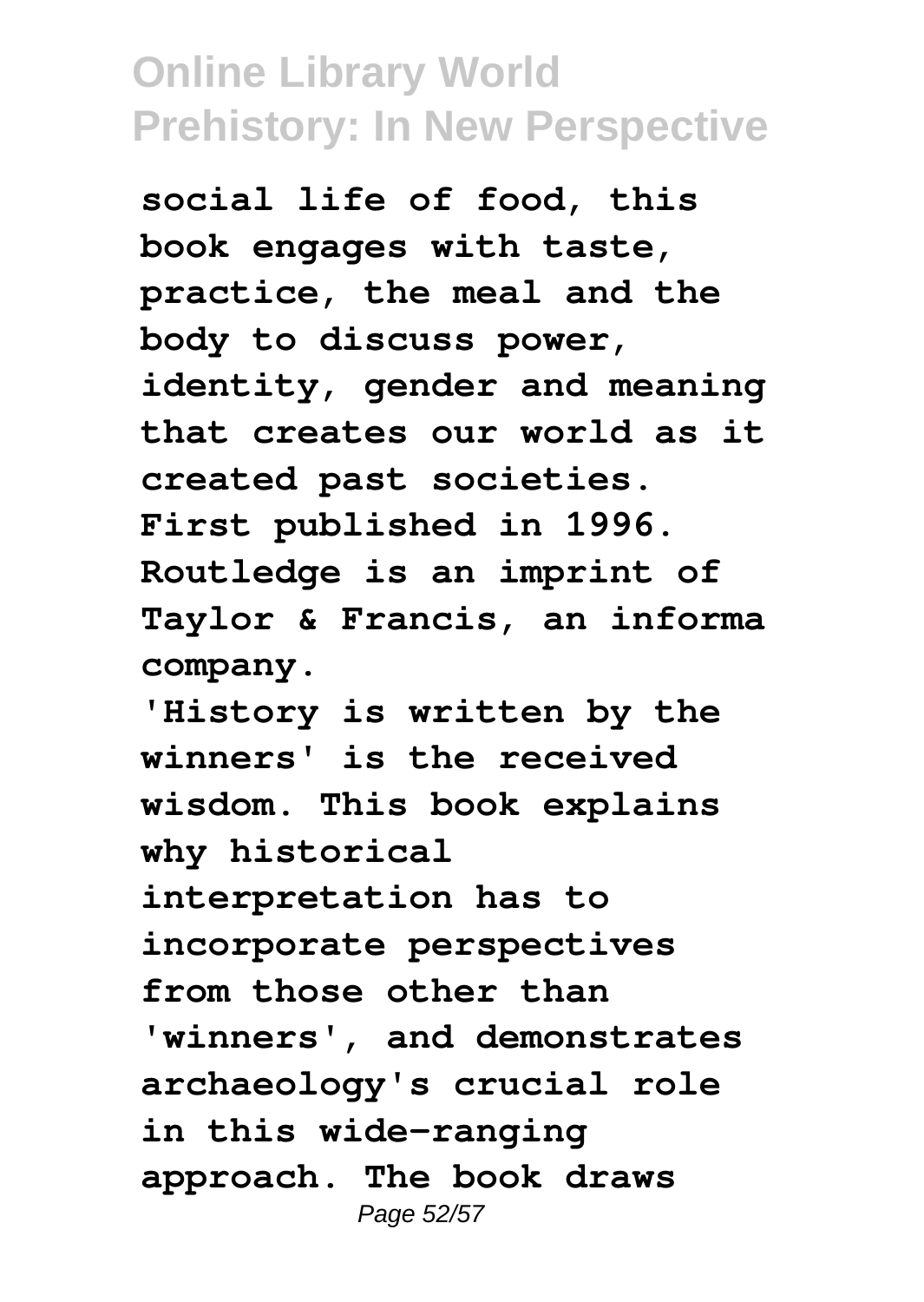**more on Africa, Afro-America, Australasia and Oceania than on Europe, the source of the traditionally dominant perspective in archaeology. The four organizing themes of The Politics of the Past are the forms and consequences of the Eurocentric heritage, the conflicting perspectives of rulers and ruled, the significance of administrative and institutional rivalries, and the cleavages that divide professional from popular views of archaeology. Archaeologists, anthropologists, historians and other scholars will find The Politics of the Past** Page 53/57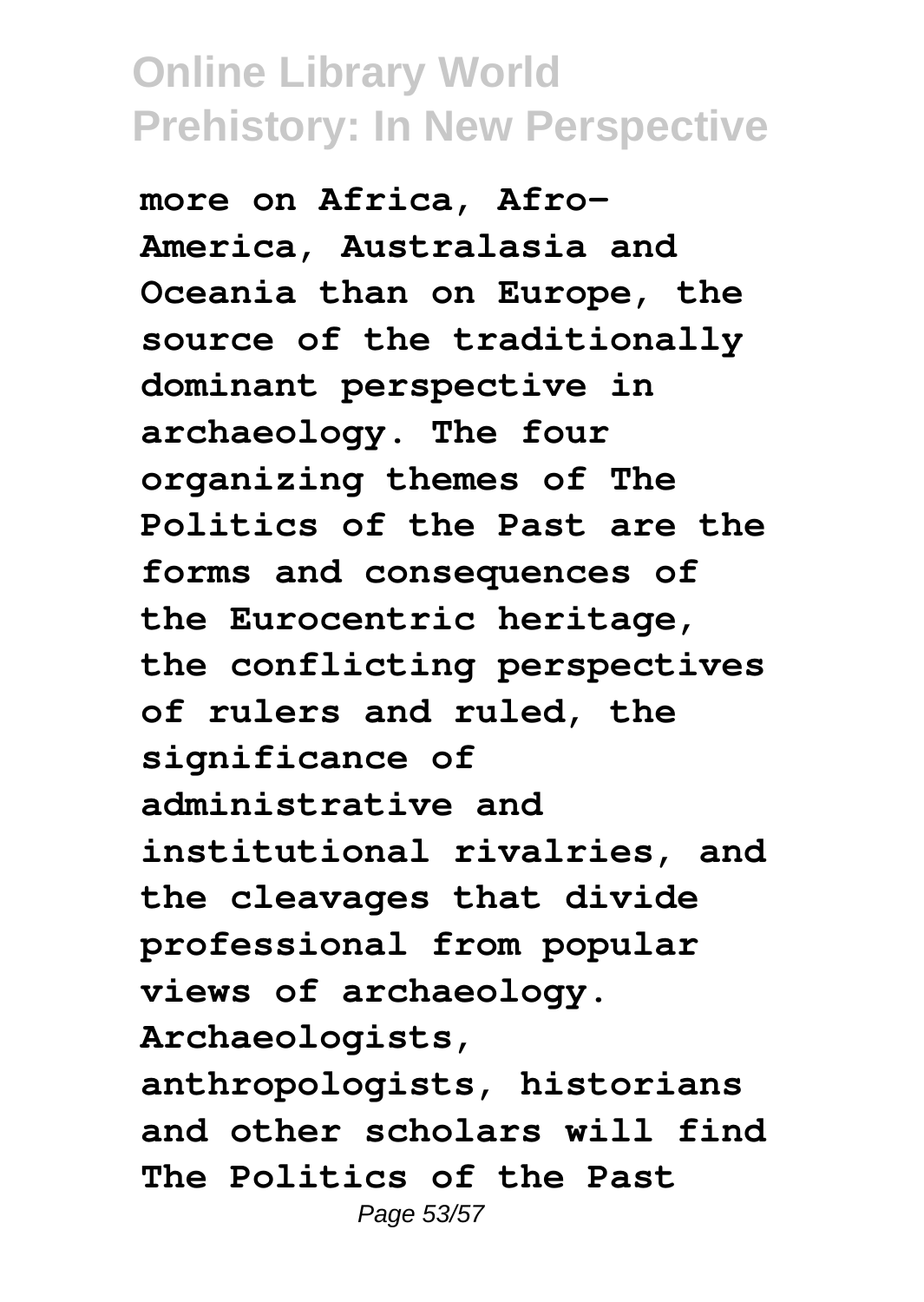**illuminating and provocative. It will enrich historical and archaeological inquiry and interpretation, and ramify their relevance for public policy. Writing about Archaeology The Basics Prehistoric Japan Anthropocene The Spatial Dynamics of a Mediterranean Civilization, 1200–500 BC Natives and Newcomers** An examination of ancient astronomy looks at the myths and beliefs about the heavens that influenced everyday life in these primitive cultures The emergence and adoption of metallurgy is one of the seminal topics of investigation in the history of Page 54/57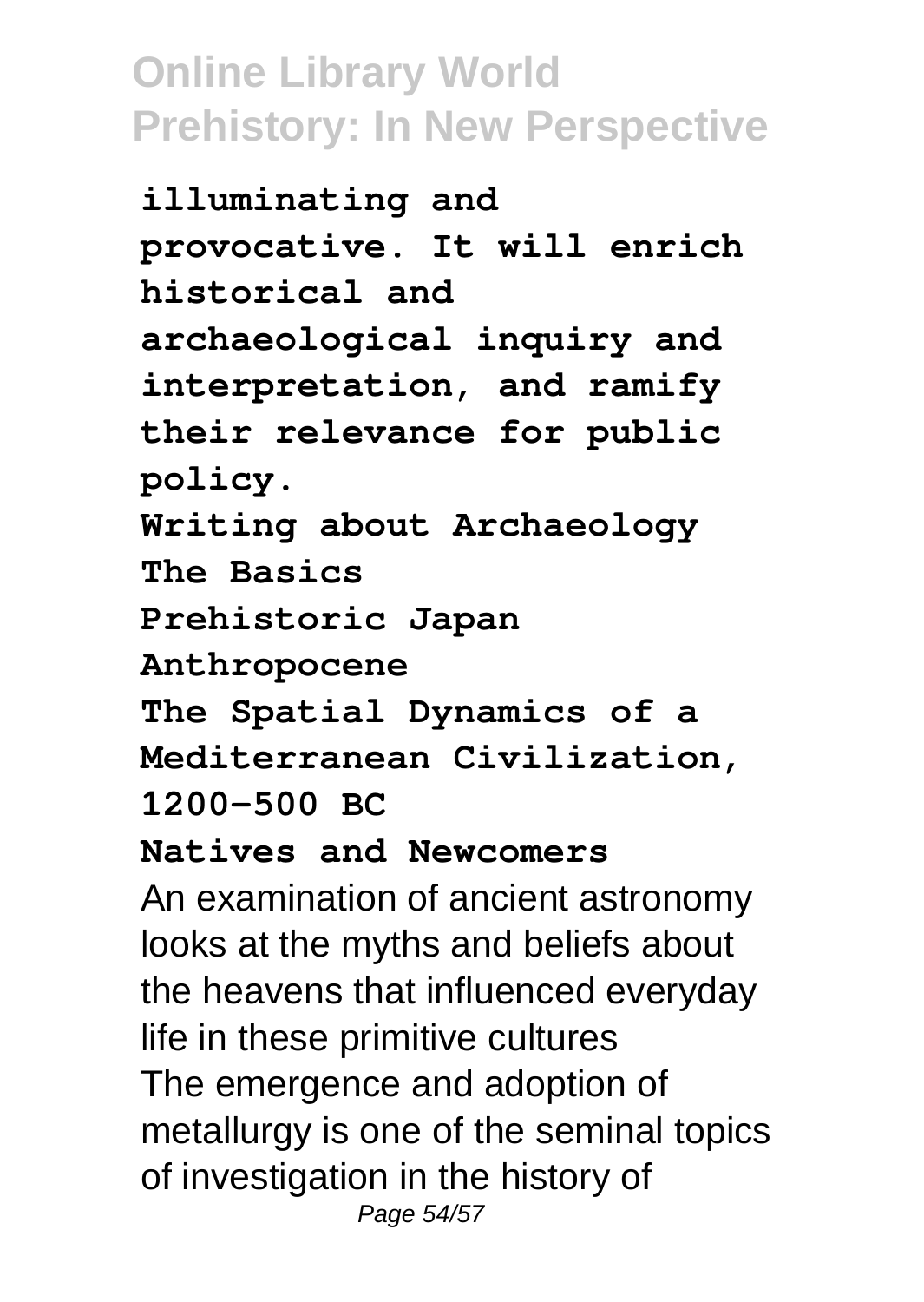archaeology, particularly in the history of archaeological research in Southeast Asia. The site of Ban Chiang, Thailand, is a central site in debates surrounding the chronology and significance of early metallurgy in the region. This book is the first in a series of four volumes that review the contributions of Ban Chiang and three related sites in northeast Thailand excavated by the Penn Museum to an understanding early metallurgy in Thailand. As the study of archaeometallurgy is a complex topic that draws on numerous technical and social science disciplines, this introductory volume presents in several chapters the background needed to assess the metal and related evidence presented in the subsequent volumes in this series. A history of perspectives on the role of Page 55/57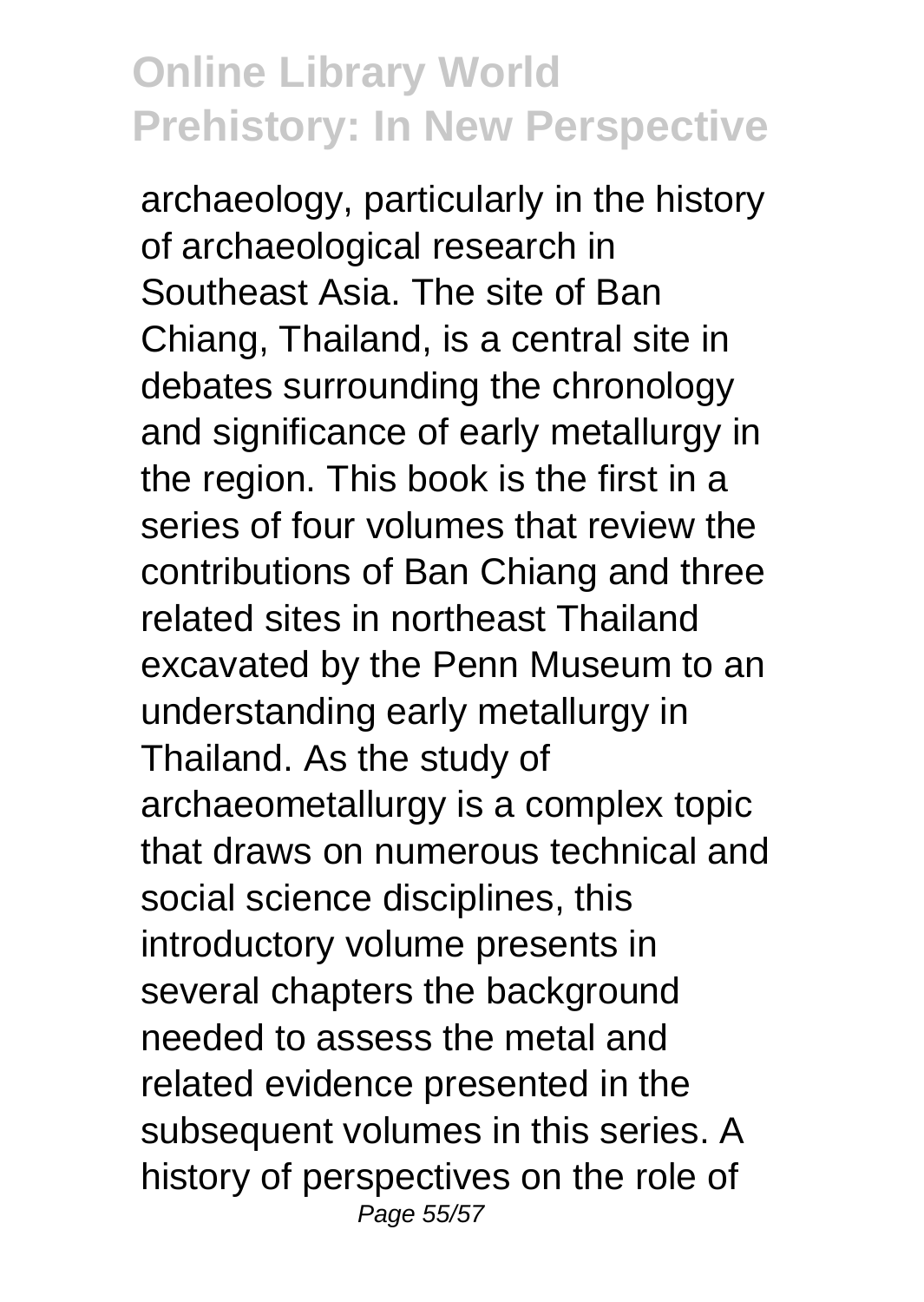metals in ancient societies generally and Southeast Asia, specifically, is provided. Other chapters debunk the conventional paradigm for understanding metals and society and provide current theoretical perspectives and new paradigms for the study of ancient metals. The geological basis for the presence and location of metal ore resources in the region is reviewed. The final chapter presents a technical overview of ways material properties of ancient metals may be studied. While providing a background to the study of metals at Ban Chiang, the volume also reviews, synthesizes, and repositions the method and theory for the study of archaeometallurgy generally. Thai Archaeology Monograph Series 2A; University Museum Monograph 149 World PrehistoryIn New Page 56/57